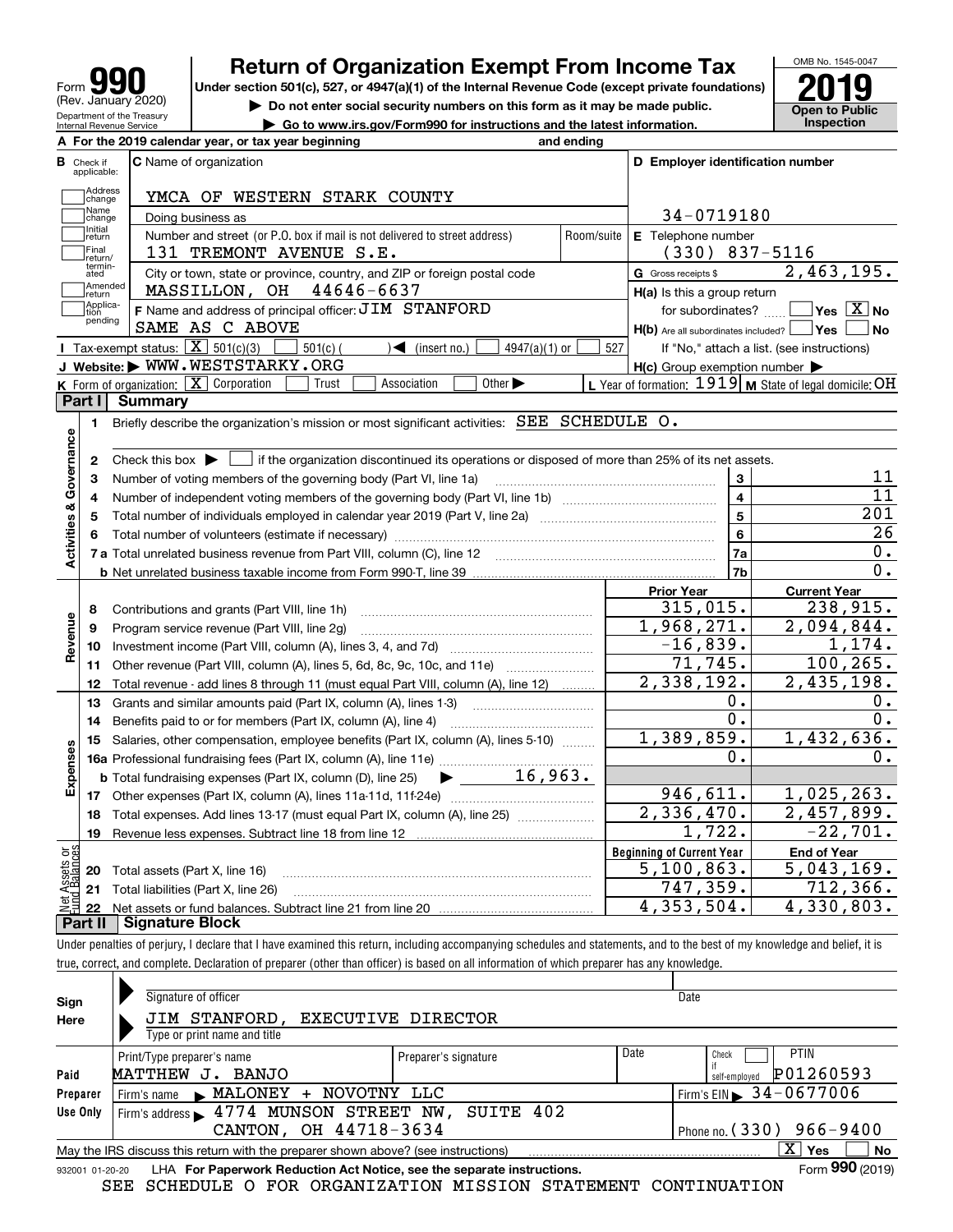|              | YMCA OF WESTERN STARK COUNTY<br>Form 990 (2019)                                                                                                                 | 34-0719180                             | Page 2                                             |
|--------------|-----------------------------------------------------------------------------------------------------------------------------------------------------------------|----------------------------------------|----------------------------------------------------|
|              | <b>Statement of Program Service Accomplishments</b><br>Part III                                                                                                 |                                        |                                                    |
| 1            | Briefly describe the organization's mission:                                                                                                                    |                                        | $\overline{\mathbf{x}}$                            |
|              | SEE SCHEDULE O.                                                                                                                                                 |                                        |                                                    |
|              |                                                                                                                                                                 |                                        |                                                    |
|              |                                                                                                                                                                 |                                        |                                                    |
| $\mathbf{2}$ | Did the organization undertake any significant program services during the year which were not listed on the                                                    |                                        |                                                    |
|              | prior Form 990 or 990-EZ?                                                                                                                                       |                                        | $\overline{\mathsf{Yes} \mathrel{\overline{X}}$ No |
|              | If "Yes," describe these new services on Schedule O.                                                                                                            |                                        |                                                    |
| 3            | Did the organization cease conducting, or make significant changes in how it conducts, any program services?<br>If "Yes," describe these changes on Schedule O. | $\sqrt{}$ Yes $\sqrt{}$ X $\sqrt{}$ No |                                                    |
| 4            | Describe the organization's program service accomplishments for each of its three largest program services, as measured by expenses.                            |                                        |                                                    |
|              | Section 501(c)(3) and 501(c)(4) organizations are required to report the amount of grants and allocations to others, the total expenses, and                    |                                        |                                                    |
|              | revenue, if any, for each program service reported.<br>683,646.                                                                                                 | 1, 131, 361.                           |                                                    |
| 4a           | including grants of \$<br>(Expenses \$<br>) (Revenue \$<br>(Code:<br>YOUTH DEVELOPMENT - OUR YMCA IS COMMITTED TO NUTURING                                      | THE POTENTIAL OF                       |                                                    |
|              | WE BELIEVE THAT ALL KIDS DESERVE THE<br>EVERY CHILD AND TEEN.                                                                                                   | OPPORTUNITY                            |                                                    |
|              | TO DISCOVER WHO THEY ARE AND WHAT THEY CAN ACHIEVE.                                                                                                             | THAT'S WHY WE HELP                     |                                                    |
|              | YOUNG PEOPLE CULTIVATE THE VALUES, SKILLS, AND RELATIONSHIPS THAT LEAD                                                                                          |                                        |                                                    |
|              | TO POSITIVE BEHAVIORS, BETTER HEALTH, AND EDUCATIONAL ACHIEVEMENT.                                                                                              |                                        | THE                                                |
|              | YMCA OF WESTERN STARK COUNTY KEEPS ITS PROMISE THAT NO ONE IS TURNED                                                                                            |                                        |                                                    |
|              | AWAY DUE TO AN INABILITY TO PAY.                                                                                                                                |                                        |                                                    |
|              |                                                                                                                                                                 |                                        |                                                    |
|              |                                                                                                                                                                 |                                        |                                                    |
|              |                                                                                                                                                                 |                                        |                                                    |
|              |                                                                                                                                                                 |                                        |                                                    |
| 4b           | 978,993.<br>) (Expenses \$<br>including grants of \$<br>) (Revenue \$<br>(Code:                                                                                 | 996, 869.                              |                                                    |
|              | WELL-BEING, AND FITNESS - THE Y IS A LEADING VOICE ON HEALTH<br>HEALTH,                                                                                         |                                        |                                                    |
|              | AND WELL-BEING. WE BRING FAMILIES CLOSER TOGETHER,<br>AND FOSTER CONNECTIONS THROUGH FITNESS, SPORTS, FUN,<br>HEALTH,                                           | <b>ENCOURAGE GOOD</b><br>AND SHARED    |                                                    |
|              | INTERESTS.<br>OUR PROGRAMS ARE ACCESSIBLE, AFFORDABLE, AND OPEN TO ALL                                                                                          |                                        |                                                    |
|              | BACKGROUNDS, ABILITIES, AND INCOME LEVELS.<br>FAITHS,                                                                                                           | AS A RESULT,<br><b>MORE</b>            |                                                    |
|              | IN OUR COMMUNITY ARE RECEIVING THE SUPPORT, GUIDANCE,<br>PEOPLE                                                                                                 | AND                                    |                                                    |
|              | RESOURCES THEY NEED TO ACHIEVE GREATER HEALTH IN SPIRIT, MIND, AND                                                                                              |                                        |                                                    |
|              | THIS IS PARTICULARLY IMPORTANT AS OUR NATION STRUGGLES WITH AN<br>BODY.                                                                                         |                                        |                                                    |
|              | OBESITY CRISIS, FAMILIES STRUGGLE WITH WORK/LIFE BALANCE, AND                                                                                                   |                                        |                                                    |
|              | INDIVIDUALS SEARCH FOR PERSONAL FULFILLMENT.                                                                                                                    |                                        |                                                    |
|              |                                                                                                                                                                 |                                        |                                                    |
| 4c           |                                                                                                                                                                 |                                        |                                                    |
|              |                                                                                                                                                                 |                                        |                                                    |
|              |                                                                                                                                                                 |                                        |                                                    |
|              |                                                                                                                                                                 |                                        |                                                    |
|              |                                                                                                                                                                 |                                        |                                                    |
|              |                                                                                                                                                                 |                                        |                                                    |
|              |                                                                                                                                                                 |                                        |                                                    |
|              |                                                                                                                                                                 |                                        |                                                    |
|              |                                                                                                                                                                 |                                        |                                                    |
|              |                                                                                                                                                                 |                                        |                                                    |
|              |                                                                                                                                                                 |                                        |                                                    |
|              | <b>4d</b> Other program services (Describe on Schedule O.)                                                                                                      |                                        |                                                    |
|              | (Expenses \$<br>including grants of \$<br>) (Revenue \$<br>1,662,639.                                                                                           |                                        |                                                    |
| 4е           | Total program service expenses                                                                                                                                  |                                        | Form 990 (2019)                                    |
|              | 932002 01-20-20                                                                                                                                                 |                                        |                                                    |

2 15370914 138919 C9721.0 2019.04020 YMCA OF WESTERN STARK COU C9721.01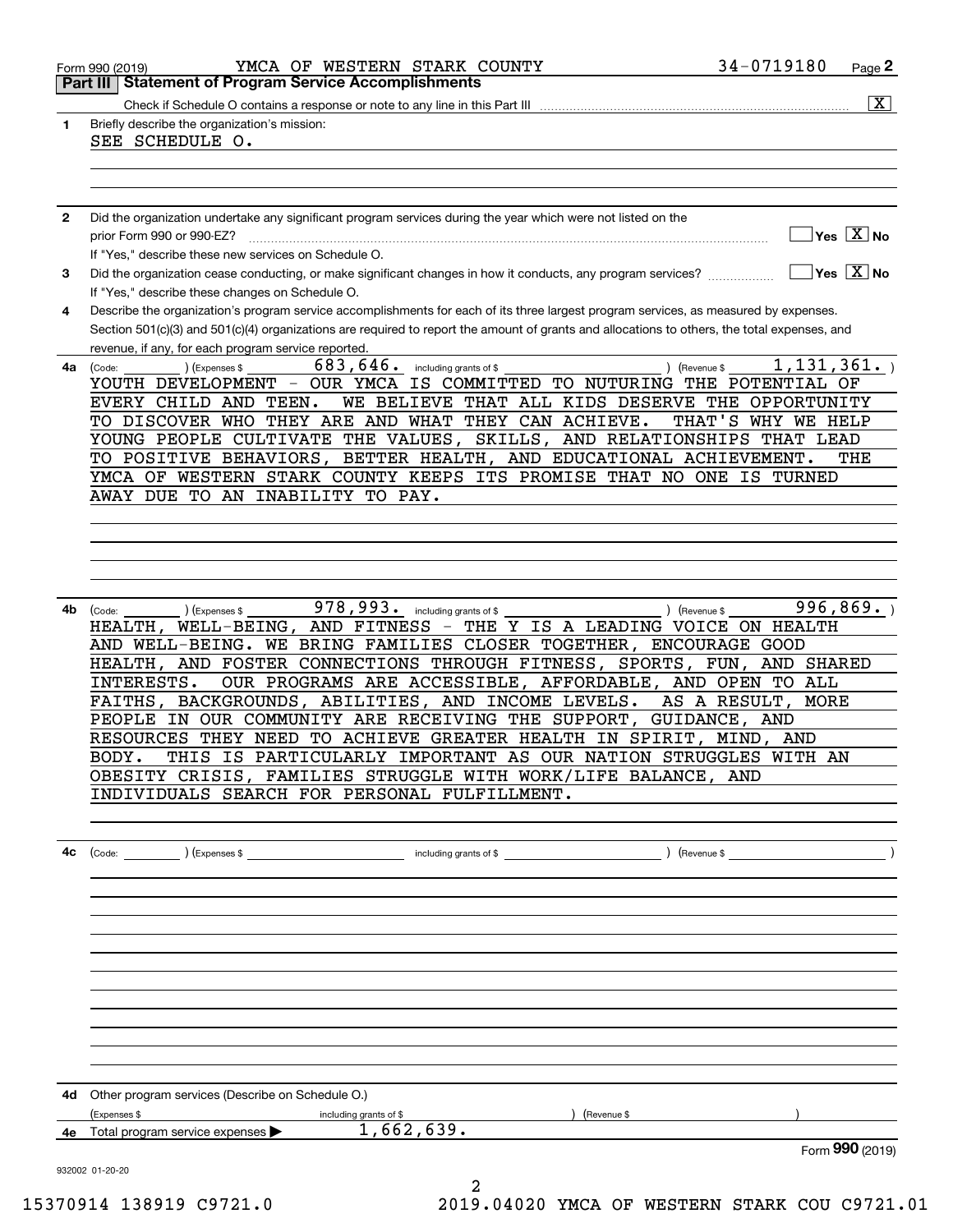| Form 990 (2019) |  |  |
|-----------------|--|--|

Form 990 (2019) Page **3Part IV Checklist of Required Schedules** YMCA OF WESTERN STARK COUNTY 34-0719180

|     |                                                                                                                                       |                 |             | Yes   No        |
|-----|---------------------------------------------------------------------------------------------------------------------------------------|-----------------|-------------|-----------------|
| 1.  | Is the organization described in section $501(c)(3)$ or $4947(a)(1)$ (other than a private foundation)?                               |                 |             |                 |
|     |                                                                                                                                       | 1.              | х           |                 |
| 2   |                                                                                                                                       | $\mathbf{2}$    | $\mathbf X$ |                 |
| 3   | Did the organization engage in direct or indirect political campaign activities on behalf of or in opposition to candidates for       |                 |             |                 |
|     |                                                                                                                                       | 3               |             | x               |
| 4   | Section 501(c)(3) organizations. Did the organization engage in lobbying activities, or have a section 501(h) election in effect      |                 |             |                 |
|     |                                                                                                                                       | 4               | x           |                 |
| 5   | Is the organization a section 501(c)(4), 501(c)(5), or 501(c)(6) organization that receives membership dues, assessments, or          |                 |             |                 |
|     |                                                                                                                                       | 5               |             | x               |
| 6   | Did the organization maintain any donor advised funds or any similar funds or accounts for which donors have the right to             |                 |             |                 |
|     | provide advice on the distribution or investment of amounts in such funds or accounts? If "Yes," complete Schedule D, Part I          | 6               |             | x               |
| 7   | Did the organization receive or hold a conservation easement, including easements to preserve open space,                             |                 |             | x               |
|     |                                                                                                                                       | $\overline{7}$  |             |                 |
| 8   | Did the organization maintain collections of works of art, historical treasures, or other similar assets? If "Yes," complete          |                 |             | x               |
|     |                                                                                                                                       | 8               |             |                 |
| 9   | Did the organization report an amount in Part X, line 21, for escrow or custodial account liability, serve as a custodian for         |                 |             |                 |
|     | amounts not listed in Part X; or provide credit counseling, debt management, credit repair, or debt negotiation services?             |                 |             | x               |
|     |                                                                                                                                       | 9               |             |                 |
| 10  | Did the organization, directly or through a related organization, hold assets in donor-restricted endowments                          | 10              |             | x               |
| 11  | If the organization's answer to any of the following questions is "Yes," then complete Schedule D, Parts VI, VII, VIII, IX, or X      |                 |             |                 |
|     | as applicable.                                                                                                                        |                 |             |                 |
|     | a Did the organization report an amount for land, buildings, and equipment in Part X, line 10? If "Yes." complete Schedule D.         |                 |             |                 |
|     |                                                                                                                                       | 11a             | x           |                 |
|     | <b>b</b> Did the organization report an amount for investments - other securities in Part X, line 12, that is 5% or more of its total |                 |             |                 |
|     |                                                                                                                                       | 11 <sub>b</sub> |             | x               |
|     | c Did the organization report an amount for investments - program related in Part X, line 13, that is 5% or more of its total         |                 |             |                 |
|     |                                                                                                                                       | 11c             |             | x               |
|     | d Did the organization report an amount for other assets in Part X, line 15, that is 5% or more of its total assets reported in       |                 |             |                 |
|     |                                                                                                                                       | 11d             |             | x               |
|     |                                                                                                                                       | 11e             |             | X               |
| f   | Did the organization's separate or consolidated financial statements for the tax year include a footnote that addresses               |                 |             |                 |
|     | the organization's liability for uncertain tax positions under FIN 48 (ASC 740)? If "Yes," complete Schedule D, Part X                | 11f             | x           |                 |
|     | 12a Did the organization obtain separate, independent audited financial statements for the tax year? If "Yes," complete               |                 |             |                 |
|     |                                                                                                                                       | 12a             | X           |                 |
|     | b Was the organization included in consolidated, independent audited financial statements for the tax year?                           |                 |             |                 |
|     | If "Yes," and if the organization answered "No" to line 12a, then completing Schedule D, Parts XI and XII is optional                 | 12 <sub>b</sub> |             | 47              |
| 13  | Is the organization a school described in section 170(b)(1)(A)(ii)? If "Yes," complete Schedule E                                     | 13              |             | X               |
| 14a | Did the organization maintain an office, employees, or agents outside of the United States?                                           | 14a             |             | X               |
|     | <b>b</b> Did the organization have aggregate revenues or expenses of more than \$10,000 from grantmaking, fundraising, business,      |                 |             |                 |
|     | investment, and program service activities outside the United States, or aggregate foreign investments valued at \$100,000            |                 |             |                 |
|     |                                                                                                                                       | 14b             |             | x               |
| 15  | Did the organization report on Part IX, column (A), line 3, more than \$5,000 of grants or other assistance to or for any             |                 |             |                 |
|     |                                                                                                                                       | 15              |             | x               |
| 16  | Did the organization report on Part IX, column (A), line 3, more than \$5,000 of aggregate grants or other assistance to              |                 |             |                 |
|     |                                                                                                                                       | 16              |             | x               |
| 17  | Did the organization report a total of more than \$15,000 of expenses for professional fundraising services on Part IX,               |                 |             |                 |
|     |                                                                                                                                       | 17              |             | x               |
| 18  | Did the organization report more than \$15,000 total of fundraising event gross income and contributions on Part VIII, lines          |                 |             |                 |
|     |                                                                                                                                       | 18              | x           |                 |
| 19  | Did the organization report more than \$15,000 of gross income from gaming activities on Part VIII, line 9a? If "Yes."                |                 |             |                 |
|     |                                                                                                                                       | 19              |             | x               |
|     |                                                                                                                                       | <b>20a</b>      |             | X               |
|     | b If "Yes" to line 20a, did the organization attach a copy of its audited financial statements to this return?                        | 20 <sub>b</sub> |             |                 |
| 21  | Did the organization report more than \$5,000 of grants or other assistance to any domestic organization or                           |                 |             |                 |
|     |                                                                                                                                       | 21              |             | x               |
|     | 932003 01-20-20                                                                                                                       |                 |             | Form 990 (2019) |

3

932003 01-20-20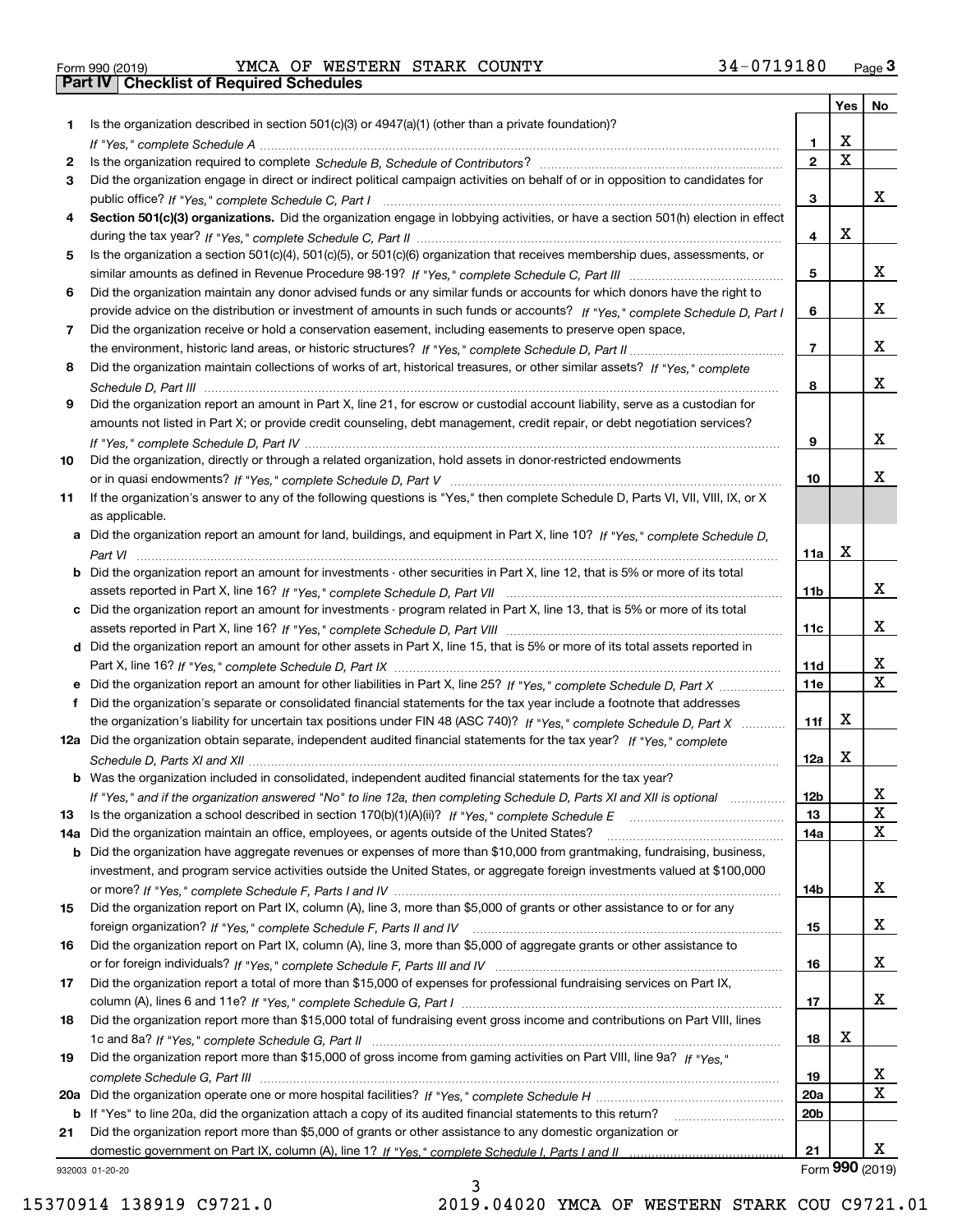|  | Form 990 (2019) |
|--|-----------------|
|  |                 |

Form 990 (2019) YMCA OF WESTERN STARK COUNTY 3 4-0719180 <sub>Page</sub> 4<br>**Part IV | Checklist of Required Schedules** <sub>(continued)</sub>

*(continued)*

|          |                                                                                                                              |            | Yes | No              |
|----------|------------------------------------------------------------------------------------------------------------------------------|------------|-----|-----------------|
| 22       | Did the organization report more than \$5,000 of grants or other assistance to or for domestic individuals on                |            |     |                 |
|          |                                                                                                                              | 22         |     | x               |
| 23       | Did the organization answer "Yes" to Part VII, Section A, line 3, 4, or 5 about compensation of the organization's current   |            |     |                 |
|          | and former officers, directors, trustees, key employees, and highest compensated employees? If "Yes," complete               |            |     |                 |
|          |                                                                                                                              | 23         |     | x               |
|          | 24a Did the organization have a tax-exempt bond issue with an outstanding principal amount of more than \$100,000 as of the  |            |     |                 |
|          | last day of the year, that was issued after December 31, 2002? If "Yes," answer lines 24b through 24d and complete           |            |     |                 |
|          |                                                                                                                              | 24a        |     | x               |
|          | <b>b</b> Did the organization invest any proceeds of tax-exempt bonds beyond a temporary period exception?                   | 24b        |     |                 |
|          | c Did the organization maintain an escrow account other than a refunding escrow at any time during the year to defease       |            |     |                 |
|          |                                                                                                                              | 24c<br>24d |     |                 |
|          |                                                                                                                              |            |     |                 |
|          | 25a Section 501(c)(3), 501(c)(4), and 501(c)(29) organizations. Did the organization engage in an excess benefit             | 25a        |     | x               |
|          | b Is the organization aware that it engaged in an excess benefit transaction with a disqualified person in a prior year, and |            |     |                 |
|          | that the transaction has not been reported on any of the organization's prior Forms 990 or 990-EZ? If "Yes," complete        |            |     |                 |
|          | Schedule L, Part I                                                                                                           | 25b        |     | x               |
| 26       | Did the organization report any amount on Part X, line 5 or 22, for receivables from or payables to any current              |            |     |                 |
|          | or former officer, director, trustee, key employee, creator or founder, substantial contributor, or 35%                      |            |     |                 |
|          |                                                                                                                              | 26         |     | x               |
| 27       | Did the organization provide a grant or other assistance to any current or former officer, director, trustee, key employee,  |            |     |                 |
|          | creator or founder, substantial contributor or employee thereof, a grant selection committee member, or to a 35% controlled  |            |     |                 |
|          | entity (including an employee thereof) or family member of any of these persons? If "Yes," complete Schedule L, Part III     | 27         |     | x.              |
| 28       | Was the organization a party to a business transaction with one of the following parties (see Schedule L, Part IV            |            |     |                 |
|          | instructions, for applicable filing thresholds, conditions, and exceptions):                                                 |            |     |                 |
|          | a A current or former officer, director, trustee, key employee, creator or founder, or substantial contributor? If           |            |     |                 |
|          |                                                                                                                              | 28a        |     | x               |
|          |                                                                                                                              | 28b        |     | х               |
|          | c A 35% controlled entity of one or more individuals and/or organizations described in lines 28a or 28b? $\mu$               |            |     |                 |
|          |                                                                                                                              | 28c        |     | x               |
| 29       |                                                                                                                              | 29         |     | Χ               |
| 30       | Did the organization receive contributions of art, historical treasures, or other similar assets, or qualified conservation  |            |     |                 |
|          |                                                                                                                              | 30         |     | x               |
| 31       | Did the organization liquidate, terminate, or dissolve and cease operations? If "Yes," complete Schedule N, Part I           | 31         |     | X               |
| 32       | Did the organization sell, exchange, dispose of, or transfer more than 25% of its net assets? If "Yes," complete             |            |     |                 |
|          |                                                                                                                              | 32         |     | х               |
| 33       | Did the organization own 100% of an entity disregarded as separate from the organization under Regulations                   |            |     |                 |
|          |                                                                                                                              | 33         |     | х               |
| 34       | Was the organization related to any tax-exempt or taxable entity? If "Yes," complete Schedule R, Part II, III, or IV, and    |            |     |                 |
|          |                                                                                                                              | 34         |     | х               |
|          | 35a Did the organization have a controlled entity within the meaning of section 512(b)(13)?                                  | 35a        |     | X               |
|          | b If "Yes" to line 35a, did the organization receive any payment from or engage in any transaction with a controlled entity  |            |     |                 |
|          |                                                                                                                              | 35b        |     |                 |
| 36       | Section 501(c)(3) organizations. Did the organization make any transfers to an exempt non-charitable related organization?   |            |     | x               |
| 37       | Did the organization conduct more than 5% of its activities through an entity that is not a related organization             | 36         |     |                 |
|          | and that is treated as a partnership for federal income tax purposes? If "Yes," complete Schedule R, Part VI                 | 37         |     | x               |
| 38       | Did the organization complete Schedule O and provide explanations in Schedule O for Part VI, lines 11b and 19?               |            |     |                 |
|          | Note: All Form 990 filers are required to complete Schedule O                                                                | 38         | X   |                 |
| ∣ Part V | <b>Statements Regarding Other IRS Filings and Tax Compliance</b>                                                             |            |     |                 |
|          | Check if Schedule O contains a response or note to any line in this Part V                                                   |            |     |                 |
|          |                                                                                                                              |            | Yes | No              |
|          | <b>1a</b> Enter the number reported in Box 3 of Form 1096. Enter -0- if not applicable <i>manumumumum</i><br>1a              |            |     |                 |
|          | 0<br><b>b</b> Enter the number of Forms W-2G included in line 1a. Enter -0- if not applicable<br>1b                          |            |     |                 |
|          | c Did the organization comply with backup withholding rules for reportable payments to vendors and reportable gaming         |            |     |                 |
|          | (gambling) winnings to prize winners?                                                                                        | 1c         | X   |                 |
|          | 932004 01-20-20                                                                                                              |            |     | Form 990 (2019) |

4

15370914 138919 C9721.0 2019.04020 YMCA OF WESTERN STARK COU C9721.01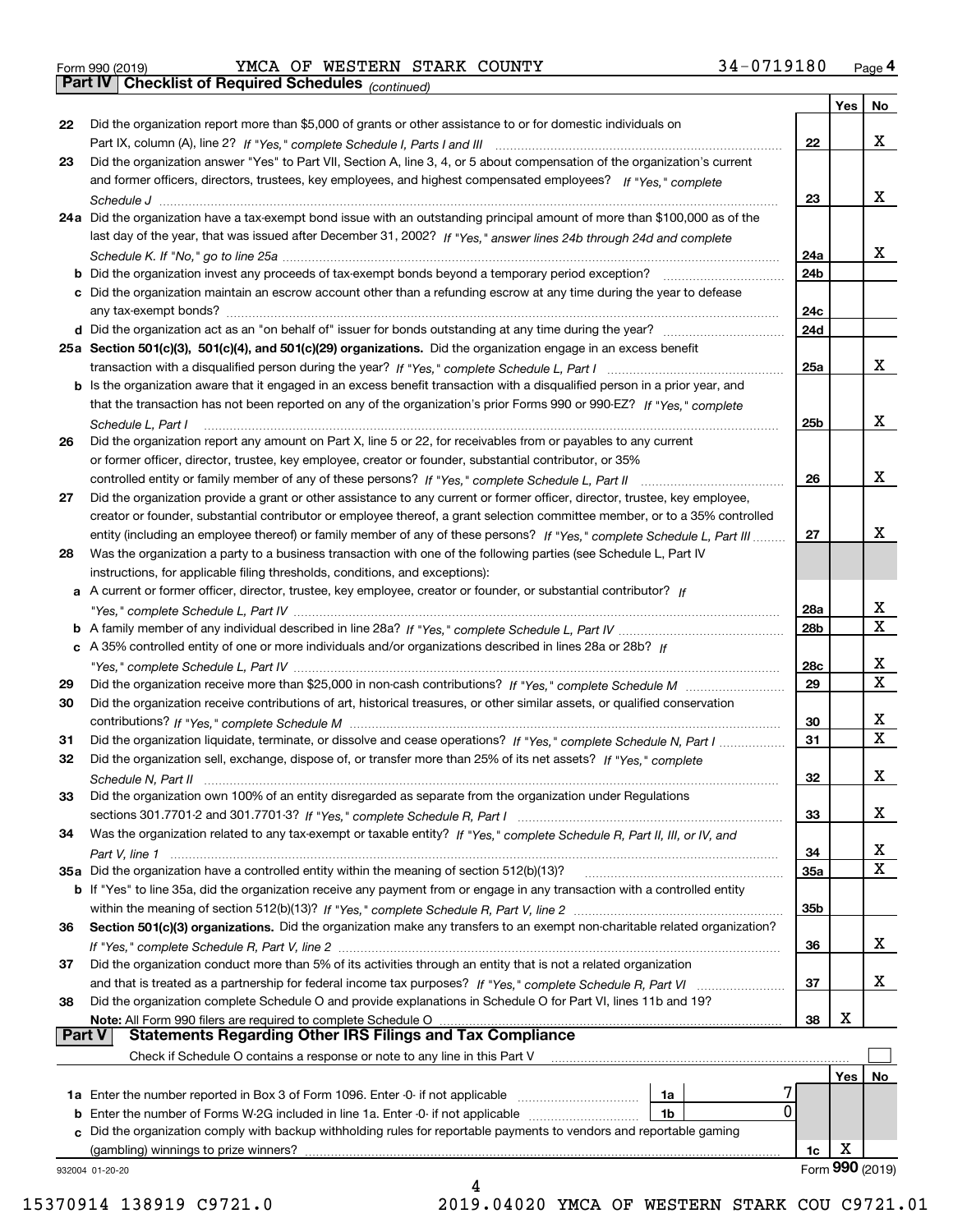|               | 34-0719180<br>YMCA OF WESTERN STARK COUNTY<br>Form 990 (2019)                                                                                   |                |     | $_{\text{Page}}$ 5 |  |  |  |  |  |
|---------------|-------------------------------------------------------------------------------------------------------------------------------------------------|----------------|-----|--------------------|--|--|--|--|--|
| <b>Part V</b> | Statements Regarding Other IRS Filings and Tax Compliance (continued)                                                                           |                |     |                    |  |  |  |  |  |
|               |                                                                                                                                                 |                | Yes | No                 |  |  |  |  |  |
|               | 2a Enter the number of employees reported on Form W-3, Transmittal of Wage and Tax Statements,                                                  |                |     |                    |  |  |  |  |  |
|               | 201<br>filed for the calendar year ending with or within the year covered by this return<br>2a                                                  |                |     |                    |  |  |  |  |  |
| b             |                                                                                                                                                 | 2 <sub>b</sub> | х   |                    |  |  |  |  |  |
|               |                                                                                                                                                 |                |     |                    |  |  |  |  |  |
| За            | Did the organization have unrelated business gross income of \$1,000 or more during the year?                                                   | 3a             |     | x                  |  |  |  |  |  |
| b             |                                                                                                                                                 | 3 <sub>b</sub> |     |                    |  |  |  |  |  |
|               | 4a At any time during the calendar year, did the organization have an interest in, or a signature or other authority over, a                    |                |     |                    |  |  |  |  |  |
|               |                                                                                                                                                 | 4a             |     | x                  |  |  |  |  |  |
|               | <b>b</b> If "Yes," enter the name of the foreign country $\blacktriangleright$                                                                  |                |     |                    |  |  |  |  |  |
|               | See instructions for filing requirements for FinCEN Form 114, Report of Foreign Bank and Financial Accounts (FBAR).                             |                |     |                    |  |  |  |  |  |
| 5a            | Was the organization a party to a prohibited tax shelter transaction at any time during the tax year?                                           | 5a             |     | х                  |  |  |  |  |  |
| b             |                                                                                                                                                 | 5 <sub>b</sub> |     | X                  |  |  |  |  |  |
| с             |                                                                                                                                                 | 5c             |     |                    |  |  |  |  |  |
|               | 6a Does the organization have annual gross receipts that are normally greater than \$100,000, and did the organization solicit                  |                |     |                    |  |  |  |  |  |
|               | any contributions that were not tax deductible as charitable contributions?                                                                     | 6a             |     | x                  |  |  |  |  |  |
| b             | If "Yes," did the organization include with every solicitation an express statement that such contributions or gifts                            |                |     |                    |  |  |  |  |  |
|               | were not tax deductible?                                                                                                                        | 6b             |     |                    |  |  |  |  |  |
| 7             | Organizations that may receive deductible contributions under section 170(c).                                                                   |                |     |                    |  |  |  |  |  |
| а             | Did the organization receive a payment in excess of \$75 made partly as a contribution and partly for goods and services provided to the payor? | 7a             |     | x                  |  |  |  |  |  |
| b             | If "Yes," did the organization notify the donor of the value of the goods or services provided?                                                 | 7b             |     |                    |  |  |  |  |  |
| с             | Did the organization sell, exchange, or otherwise dispose of tangible personal property for which it was required                               |                |     |                    |  |  |  |  |  |
|               |                                                                                                                                                 | 7c             |     | х                  |  |  |  |  |  |
| d             | 7d                                                                                                                                              |                |     |                    |  |  |  |  |  |
| е             | Did the organization receive any funds, directly or indirectly, to pay premiums on a personal benefit contract?                                 | 7e             |     | х                  |  |  |  |  |  |
| f             | Did the organization, during the year, pay premiums, directly or indirectly, on a personal benefit contract?                                    | 7f             |     | X                  |  |  |  |  |  |
| g             | If the organization received a contribution of qualified intellectual property, did the organization file Form 8899 as required?                | 7g             |     |                    |  |  |  |  |  |
| h             | If the organization received a contribution of cars, boats, airplanes, or other vehicles, did the organization file a Form 1098-C?              | 7h             |     |                    |  |  |  |  |  |
| 8             | Sponsoring organizations maintaining donor advised funds. Did a donor advised fund maintained by the                                            |                |     |                    |  |  |  |  |  |
|               | sponsoring organization have excess business holdings at any time during the year?                                                              | 8              |     |                    |  |  |  |  |  |
| 9             | Sponsoring organizations maintaining donor advised funds.                                                                                       |                |     |                    |  |  |  |  |  |
| а             | Did the sponsoring organization make any taxable distributions under section 4966?                                                              | 9а             |     |                    |  |  |  |  |  |
| b             | Did the sponsoring organization make a distribution to a donor, donor advisor, or related person?                                               | 9b             |     |                    |  |  |  |  |  |
| 10            | Section 501(c)(7) organizations. Enter:                                                                                                         |                |     |                    |  |  |  |  |  |
| а             | 10a<br>Initiation fees and capital contributions included on Part VIII, line 12 [111] [11] [12] [11] [12] [11] [12] [                           |                |     |                    |  |  |  |  |  |
|               | 10b <br>Gross receipts, included on Form 990, Part VIII, line 12, for public use of club facilities                                             |                |     |                    |  |  |  |  |  |
| 11            | Section 501(c)(12) organizations. Enter:                                                                                                        |                |     |                    |  |  |  |  |  |
| a             | Gross income from members or shareholders<br>11a                                                                                                |                |     |                    |  |  |  |  |  |
| b             | Gross income from other sources (Do not net amounts due or paid to other sources against                                                        |                |     |                    |  |  |  |  |  |
|               | 11 <sub>b</sub><br>amounts due or received from them.)                                                                                          |                |     |                    |  |  |  |  |  |
|               | 12a Section 4947(a)(1) non-exempt charitable trusts. Is the organization filing Form 990 in lieu of Form 1041?                                  | <b>12a</b>     |     |                    |  |  |  |  |  |
|               | b If "Yes," enter the amount of tax-exempt interest received or accrued during the year<br>12b                                                  |                |     |                    |  |  |  |  |  |
| 13            | Section 501(c)(29) qualified nonprofit health insurance issuers.                                                                                |                |     |                    |  |  |  |  |  |
| a             | Is the organization licensed to issue qualified health plans in more than one state?                                                            | <b>13a</b>     |     |                    |  |  |  |  |  |
|               | Note: See the instructions for additional information the organization must report on Schedule O.                                               |                |     |                    |  |  |  |  |  |
| b             | Enter the amount of reserves the organization is required to maintain by the states in which the                                                |                |     |                    |  |  |  |  |  |
|               | 13 <sub>b</sub>                                                                                                                                 |                |     |                    |  |  |  |  |  |
| с             | 13 <sub>c</sub>                                                                                                                                 |                |     |                    |  |  |  |  |  |
| 14a           | Did the organization receive any payments for indoor tanning services during the tax year?                                                      | 14a            |     | X                  |  |  |  |  |  |
|               | <b>b</b> If "Yes," has it filed a Form 720 to report these payments? If "No," provide an explanation on Schedule O                              | 14b            |     |                    |  |  |  |  |  |
| 15            | Is the organization subject to the section 4960 tax on payment(s) of more than \$1,000,000 in remuneration or                                   |                |     |                    |  |  |  |  |  |
|               |                                                                                                                                                 | 15             |     | х                  |  |  |  |  |  |
|               | If "Yes," see instructions and file Form 4720, Schedule N.                                                                                      |                |     |                    |  |  |  |  |  |
| 16            | Is the organization an educational institution subject to the section 4968 excise tax on net investment income?                                 | 16             |     | х                  |  |  |  |  |  |
|               | If "Yes," complete Form 4720, Schedule O.                                                                                                       |                |     |                    |  |  |  |  |  |

5

Form (2019) **990**

932005 01-20-20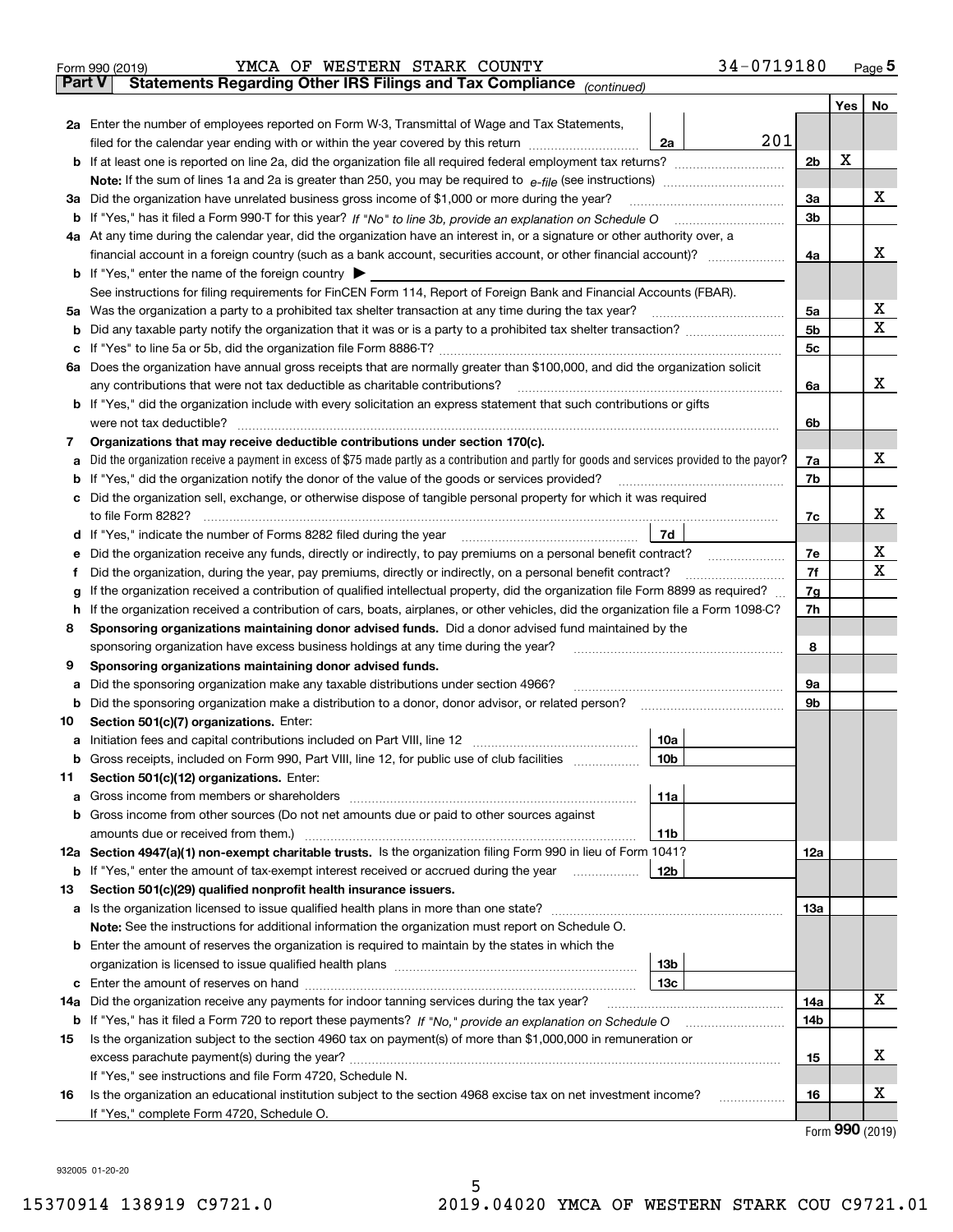| Form 990 (2019) |  |  |
|-----------------|--|--|
|                 |  |  |

YMCA OF WESTERN STARK COUNTY 34-0719180

*For each "Yes" response to lines 2 through 7b below, and for a "No" response to line 8a, 8b, or 10b below, describe the circumstances, processes, or changes on Schedule O. See instructions.* Form 990 (2019) **CONDA BEART STARK COUNTY** 1990 (2019) **Page 6**<br>**Part VI Governance, Management, and Disclosure** For each "Yes" response to lines 2 through 7b below, and for a "No" response

|        | <b>1a</b> Enter the number of voting members of the governing body at the end of the tax year                                                                                                                                  | 1a | 11 |                         | Yes <sub>1</sub> | No                      |
|--------|--------------------------------------------------------------------------------------------------------------------------------------------------------------------------------------------------------------------------------|----|----|-------------------------|------------------|-------------------------|
|        | If there are material differences in voting rights among members of the governing body, or if the governing                                                                                                                    |    |    |                         |                  |                         |
|        | body delegated broad authority to an executive committee or similar committee, explain on Schedule O.                                                                                                                          |    |    |                         |                  |                         |
| b      | Enter the number of voting members included on line 1a, above, who are independent                                                                                                                                             | 1b | 11 |                         |                  |                         |
| 2      | Did any officer, director, trustee, or key employee have a family relationship or a business relationship with any other                                                                                                       |    |    |                         |                  |                         |
|        | officer, director, trustee, or key employee?                                                                                                                                                                                   |    |    | $\mathbf{2}$            |                  | X                       |
| З      | Did the organization delegate control over management duties customarily performed by or under the direct supervision                                                                                                          |    |    |                         |                  |                         |
|        | of officers, directors, trustees, or key employees to a management company or other person?                                                                                                                                    |    |    | 3                       |                  | X                       |
| 4      | Did the organization make any significant changes to its governing documents since the prior Form 990 was filed?                                                                                                               |    |    | $\overline{\mathbf{4}}$ |                  | $\overline{\mathbf{x}}$ |
| 5      |                                                                                                                                                                                                                                |    |    | 5                       |                  | $\overline{\mathbf{x}}$ |
| 6      | Did the organization have members or stockholders?                                                                                                                                                                             |    |    | 6                       |                  | $\mathbf x$             |
| 7a     | Did the organization have members, stockholders, or other persons who had the power to elect or appoint one or                                                                                                                 |    |    |                         |                  |                         |
|        |                                                                                                                                                                                                                                |    |    | 7a                      |                  | X                       |
|        | <b>b</b> Are any governance decisions of the organization reserved to (or subject to approval by) members, stockholders, or                                                                                                    |    |    |                         |                  |                         |
|        | persons other than the governing body?                                                                                                                                                                                         |    |    | 7b                      |                  | X                       |
| 8      | Did the organization contemporaneously document the meetings held or written actions undertaken during the year by the following:                                                                                              |    |    |                         |                  |                         |
| a      |                                                                                                                                                                                                                                |    |    | 8а                      | X                |                         |
|        |                                                                                                                                                                                                                                |    |    | 8b                      | х                |                         |
| b<br>9 | Is there any officer, director, trustee, or key employee listed in Part VII, Section A, who cannot be reached at the                                                                                                           |    |    |                         |                  |                         |
|        |                                                                                                                                                                                                                                |    |    | 9                       |                  | X                       |
|        | Section B. Policies (This Section B requests information about policies not required by the Internal Revenue Code.)                                                                                                            |    |    |                         |                  |                         |
|        |                                                                                                                                                                                                                                |    |    |                         | Yes              | No                      |
|        |                                                                                                                                                                                                                                |    |    | 10a                     | X                |                         |
|        | <b>b</b> If "Yes," did the organization have written policies and procedures governing the activities of such chapters, affiliates,                                                                                            |    |    |                         |                  |                         |
|        |                                                                                                                                                                                                                                |    |    | 10 <sub>b</sub>         | X                |                         |
|        | 11a Has the organization provided a complete copy of this Form 990 to all members of its governing body before filing the form?                                                                                                |    |    | 11a                     |                  | $\mathbf X$             |
|        | <b>b</b> Describe in Schedule O the process, if any, used by the organization to review this Form 990.                                                                                                                         |    |    |                         |                  |                         |
|        |                                                                                                                                                                                                                                |    |    | 12a                     | X                |                         |
|        | <b>b</b> Were officers, directors, or trustees, and key employees required to disclose annually interests that could give rise to conflicts?                                                                                   |    |    | 12 <sub>b</sub>         | x                |                         |
|        | c Did the organization regularly and consistently monitor and enforce compliance with the policy? If "Yes," describe                                                                                                           |    |    |                         |                  |                         |
|        |                                                                                                                                                                                                                                |    |    | 12c                     | X                |                         |
| 13     | in Schedule O how this was done manufactured and continuum control of the Schedule O how this was done manufactured and continuum control of the Schedule O how this was done                                                  |    |    | 13                      | X                |                         |
| 14     |                                                                                                                                                                                                                                |    |    | 14                      | X                |                         |
| 15     | Did the process for determining compensation of the following persons include a review and approval by independent                                                                                                             |    |    |                         |                  |                         |
|        | persons, comparability data, and contemporaneous substantiation of the deliberation and decision?                                                                                                                              |    |    |                         |                  |                         |
|        | a The organization's CEO, Executive Director, or top management official manufactured content content of the organization's CEO, Executive Director, or top management official manufactured content of the state of the state |    |    | 15a                     | X                |                         |
|        |                                                                                                                                                                                                                                |    |    | 15b                     | X                |                         |
|        | If "Yes" to line 15a or 15b, describe the process in Schedule O (see instructions).                                                                                                                                            |    |    |                         |                  |                         |
|        | 16a Did the organization invest in, contribute assets to, or participate in a joint venture or similar arrangement with a                                                                                                      |    |    |                         |                  |                         |
|        | taxable entity during the year?                                                                                                                                                                                                |    |    | 16a                     |                  | X                       |
|        | b If "Yes," did the organization follow a written policy or procedure requiring the organization to evaluate its participation                                                                                                 |    |    |                         |                  |                         |
|        | in joint venture arrangements under applicable federal tax law, and take steps to safeguard the organization's                                                                                                                 |    |    |                         |                  |                         |
|        | exempt status with respect to such arrangements?                                                                                                                                                                               |    |    | 16b                     |                  |                         |
|        | <b>Section C. Disclosure</b>                                                                                                                                                                                                   |    |    |                         |                  |                         |
| 17     | List the states with which a copy of this Form 990 is required to be filed $\blacktriangleright$ OH                                                                                                                            |    |    |                         |                  |                         |
| 18     | Section 6104 requires an organization to make its Forms 1023 (1024 or 1024-A, if applicable), 990, and 990-T (Section 501(c)(3)s only) available                                                                               |    |    |                         |                  |                         |
|        | for public inspection. Indicate how you made these available. Check all that apply.                                                                                                                                            |    |    |                         |                  |                         |
|        | $X$ Upon request<br>Own website<br>Another's website<br>Other (explain on Schedule O)                                                                                                                                          |    |    |                         |                  |                         |
| 19     | Describe on Schedule O whether (and if so, how) the organization made its governing documents, conflict of interest policy, and financial                                                                                      |    |    |                         |                  |                         |
|        | statements available to the public during the tax year.                                                                                                                                                                        |    |    |                         |                  |                         |
| 20     | State the name, address, and telephone number of the person who possesses the organization's books and records                                                                                                                 |    |    |                         |                  |                         |
|        | JIM STANFORD - (330) 837-5116                                                                                                                                                                                                  |    |    |                         |                  |                         |
|        | 44646-6637<br>131<br>TREMONT AVENUE S.E., MASSILLON, OH                                                                                                                                                                        |    |    |                         |                  |                         |
|        |                                                                                                                                                                                                                                |    |    |                         | Form 990 (2019)  |                         |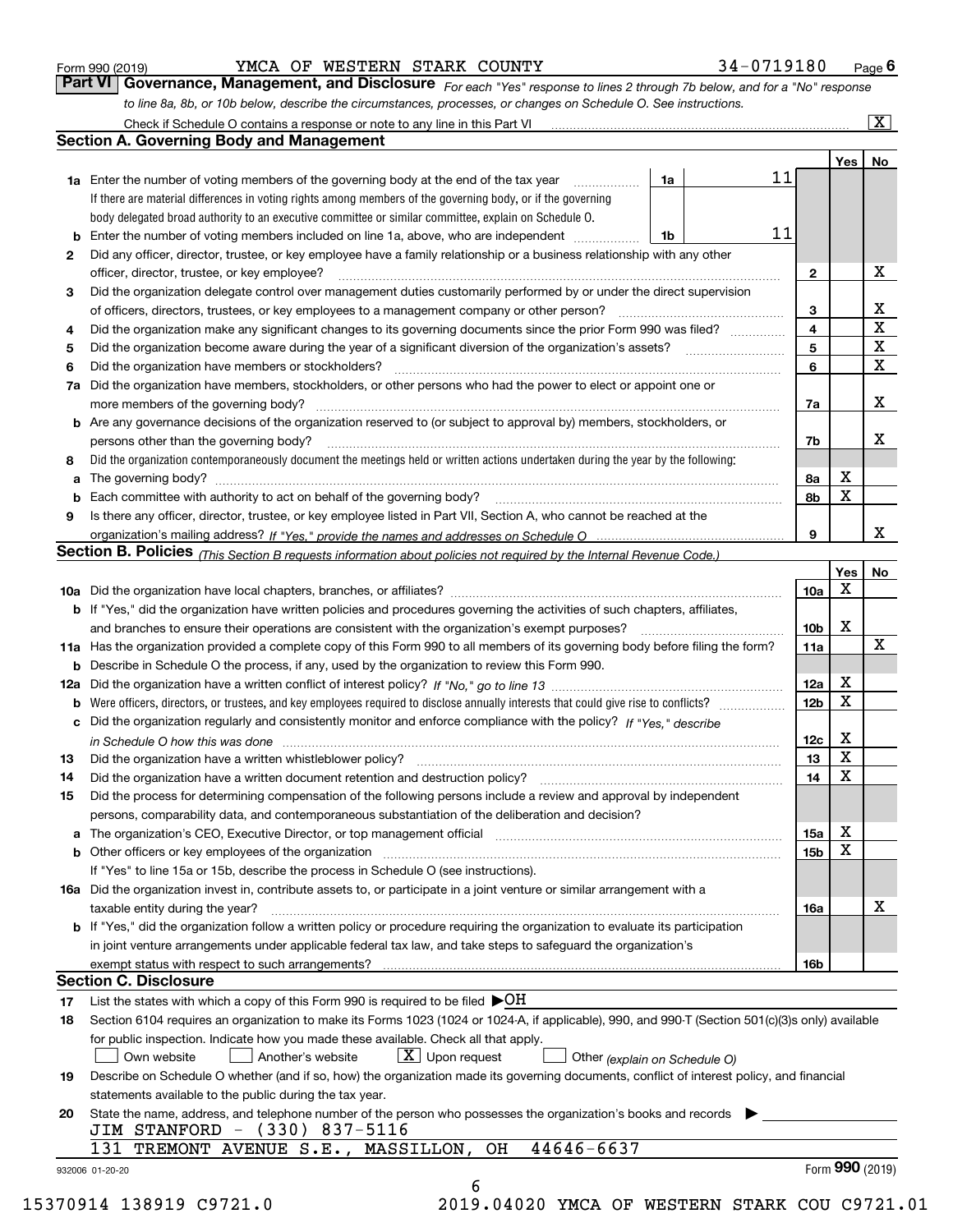$\mathcal{L}^{\text{max}}$ 

# **7Part VII Compensation of Officers, Directors, Trustees, Key Employees, Highest Compensated Employees, and Independent Contractors**

Check if Schedule O contains a response or note to any line in this Part VII

**Section A. Officers, Directors, Trustees, Key Employees, and Highest Compensated Employees**

**1a**  Complete this table for all persons required to be listed. Report compensation for the calendar year ending with or within the organization's tax year. **•** List all of the organization's current officers, directors, trustees (whether individuals or organizations), regardless of amount of compensation.

Enter -0- in columns (D), (E), and (F) if no compensation was paid.

 $\bullet$  List all of the organization's  $\,$ current key employees, if any. See instructions for definition of "key employee."

**•** List the organization's five current highest compensated employees (other than an officer, director, trustee, or key employee) who received reportable compensation (Box 5 of Form W-2 and/or Box 7 of Form 1099-MISC) of more than \$100,000 from the organization and any related organizations.

**•** List all of the organization's former officers, key employees, and highest compensated employees who received more than \$100,000 of reportable compensation from the organization and any related organizations.

**former directors or trustees**  ¥ List all of the organization's that received, in the capacity as a former director or trustee of the organization, more than \$10,000 of reportable compensation from the organization and any related organizations.

See instructions for the order in which to list the persons above.

**(A)**

Check this box if neither the organization nor any related organization compensated any current officer, director, or trustee.  $\mathcal{L}^{\text{max}}$ 

| (A)                             | (B)               |                               |                                 |             | (C)          |                                  |        | (D)             | (E)             | (F)                              |
|---------------------------------|-------------------|-------------------------------|---------------------------------|-------------|--------------|----------------------------------|--------|-----------------|-----------------|----------------------------------|
| Name and title                  | Average           |                               | (do not check more than one     | Position    |              |                                  |        | Reportable      | Reportable      | Estimated                        |
|                                 | hours per         |                               | box, unless person is both an   |             |              |                                  |        | compensation    | compensation    | amount of                        |
|                                 | week              |                               | officer and a director/trustee) |             |              |                                  |        | from            | from related    | other                            |
|                                 | (list any         |                               |                                 |             |              |                                  |        | the             | organizations   | compensation                     |
|                                 | hours for         |                               |                                 |             |              |                                  |        | organization    | (W-2/1099-MISC) | from the                         |
|                                 | related           |                               |                                 |             |              |                                  |        | (W-2/1099-MISC) |                 | organization                     |
|                                 | organizations     |                               |                                 |             |              |                                  |        |                 |                 | and related                      |
|                                 | below<br>line)    | ndividual trustee or director | nstitutional trustee            | Officer     | Key employee | Highest compensated<br> employee | Former |                 |                 | organizations                    |
| RICHARD REGULA<br>(1)           | $\overline{2.00}$ |                               |                                 |             |              |                                  |        |                 |                 |                                  |
| TRUSTEE                         |                   | $\mathbf X$                   |                                 |             |              |                                  |        | 0.              | 0.              | 0.                               |
| (2)<br>PAT WINKHART             | 2.00              |                               |                                 |             |              |                                  |        |                 |                 |                                  |
| TRUSTEE                         |                   | $\overline{\mathbf{X}}$       |                                 |             |              |                                  |        | 0.              | $\mathbf 0$ .   | $\mathbf 0$ .                    |
| <b>BROC BIDLACK</b><br>(3)      | 2.00              |                               |                                 |             |              |                                  |        |                 |                 |                                  |
| TRUSTEE                         |                   | $\mathbf X$                   |                                 |             |              |                                  |        | 0.              | 0.              | $0_{.}$                          |
| KEVIN NOBLE<br>(4)              | 2.00              |                               |                                 |             |              |                                  |        |                 |                 |                                  |
| VICE PRESIDENT                  |                   | $\mathbf X$                   |                                 | X           |              |                                  |        | 0.              | $\mathbf 0$ .   | $0_{.}$                          |
| (5)<br>REV. BRENT GUNDLAH       | 2.00              |                               |                                 |             |              |                                  |        |                 |                 |                                  |
| TRUSTEE                         |                   | $\mathbf X$                   |                                 |             |              |                                  |        | 0.              | $\mathbf 0$ .   | $\mathbf 0$ .                    |
| KATHY SHULTZ<br>(6)             | 2.00              |                               |                                 |             |              |                                  |        |                 |                 |                                  |
| <b>TREASURER</b>                |                   | $\mathbf X$                   |                                 | $\mathbf X$ |              |                                  |        | 0.              | $\mathbf 0$ .   | $0$ .                            |
| DR. WILLIAM LEFFLER, DDS<br>(7) | 2.00              |                               |                                 |             |              |                                  |        |                 |                 |                                  |
| TRUSTEE                         |                   | $\mathbf X$                   |                                 |             |              |                                  |        | 0.              | 0.              | $\mathbf 0$ .                    |
| (8)<br>ED WHITMORE              | 2.00              |                               |                                 |             |              |                                  |        |                 |                 |                                  |
| PRESIDENT                       |                   | $\mathbf x$                   |                                 | X           |              |                                  |        | 0.              | $\mathbf 0$ .   | $\mathbf 0$ .                    |
| (9)<br><b>GLEN WEIRICH</b>      | $\overline{2.00}$ |                               |                                 |             |              |                                  |        |                 |                 |                                  |
| <b>SECRETARY</b>                |                   | $\mathbf X$                   |                                 | X           |              |                                  |        | 0.              | $\mathbf 0$ .   | $\mathbf 0$ .                    |
| (10) SCOTT CRESCENZE            | 2.00              |                               |                                 |             |              |                                  |        |                 |                 |                                  |
| TRUSTEE                         |                   | $\overline{\textbf{X}}$       |                                 |             |              |                                  |        | 0.              | 0.              | 0.                               |
| (11) JERRY GRAY                 | 2.00              |                               |                                 |             |              |                                  |        |                 |                 |                                  |
| TRUSTEE                         |                   | $\overline{\textbf{X}}$       |                                 |             |              |                                  |        | 0.              | 0.              | 0.                               |
| (12) JIM STANFORD               | 40.00             |                               |                                 |             |              |                                  |        |                 |                 |                                  |
| EXECUTIVE DIRECTOR              |                   |                               |                                 | X           |              |                                  |        | 57,226.         | $\mathbf 0$ .   | 12,748.                          |
|                                 |                   |                               |                                 |             |              |                                  |        |                 |                 |                                  |
|                                 |                   |                               |                                 |             |              |                                  |        |                 |                 |                                  |
|                                 |                   |                               |                                 |             |              |                                  |        |                 |                 |                                  |
|                                 |                   |                               |                                 |             |              |                                  |        |                 |                 |                                  |
|                                 |                   |                               |                                 |             |              |                                  |        |                 |                 |                                  |
|                                 |                   |                               |                                 |             |              |                                  |        |                 |                 |                                  |
|                                 |                   |                               |                                 |             |              |                                  |        |                 |                 |                                  |
|                                 |                   |                               |                                 |             |              |                                  |        |                 |                 |                                  |
|                                 |                   |                               |                                 |             |              |                                  |        |                 |                 |                                  |
|                                 |                   |                               |                                 |             |              |                                  |        |                 |                 | $\overline{000}$<br>$\mathbf{r}$ |

7

Form (2019) **990**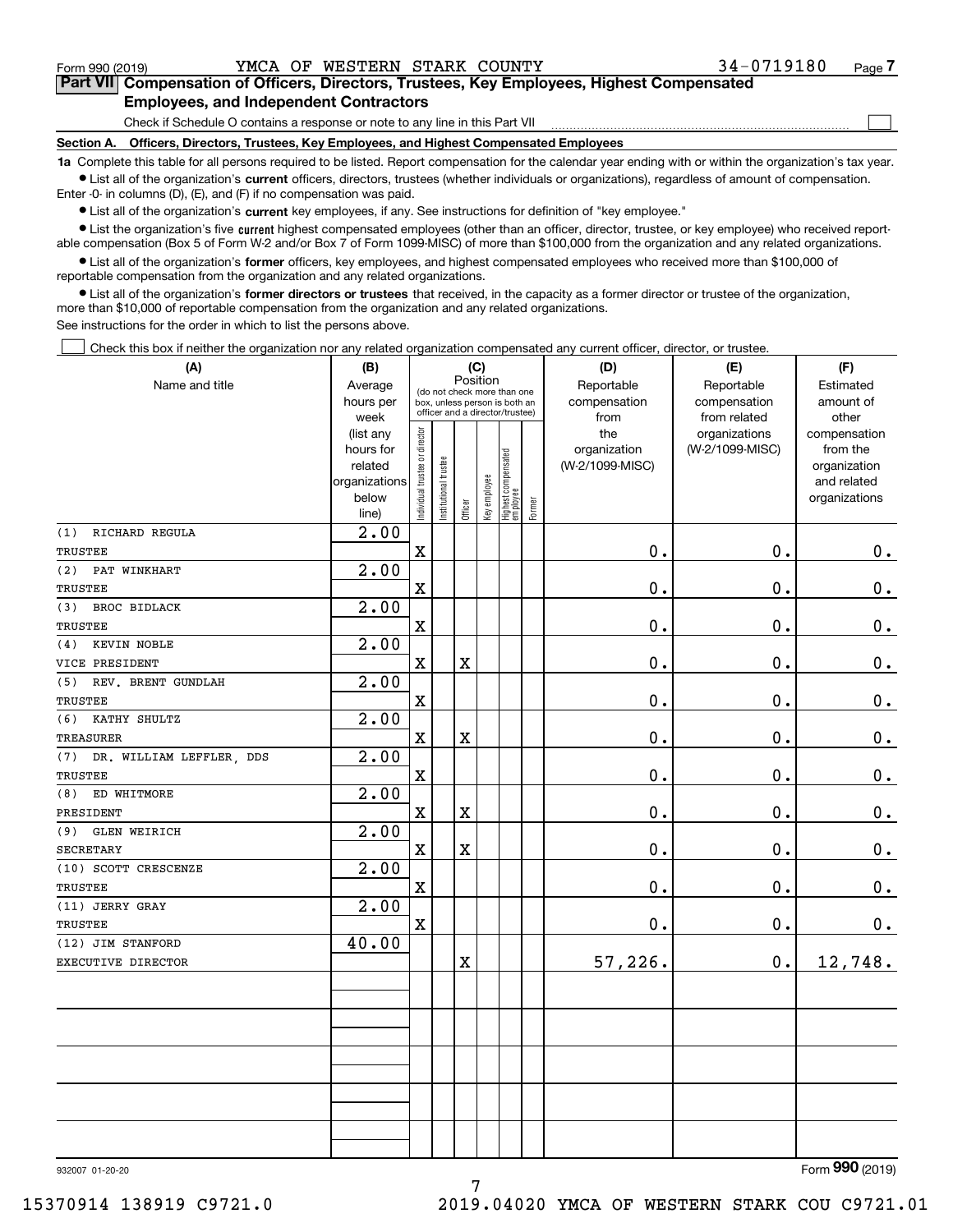|                                                              | YMCA OF WESTERN STARK COUNTY<br>Form 990 (2019)                                                                                                                                                                                                                      |                                                                      |                                |                       |                 |              |                                                                                                 |        |                                           | 34-0719180                                        |                                                 |                  |                                                                          | Page 8 |
|--------------------------------------------------------------|----------------------------------------------------------------------------------------------------------------------------------------------------------------------------------------------------------------------------------------------------------------------|----------------------------------------------------------------------|--------------------------------|-----------------------|-----------------|--------------|-------------------------------------------------------------------------------------------------|--------|-------------------------------------------|---------------------------------------------------|-------------------------------------------------|------------------|--------------------------------------------------------------------------|--------|
|                                                              | Part VII <br>Section A. Officers, Directors, Trustees, Key Employees, and Highest Compensated Employees (continued)                                                                                                                                                  |                                                                      |                                |                       |                 |              |                                                                                                 |        |                                           |                                                   |                                                 |                  |                                                                          |        |
| (B)<br>(A)<br>Average<br>Name and title<br>hours per<br>week |                                                                                                                                                                                                                                                                      |                                                                      |                                |                       | (C)<br>Position |              | (do not check more than one<br>box, unless person is both an<br>officer and a director/trustee) |        | (D)<br>Reportable<br>compensation<br>from | (E)<br>Reportable<br>compensation<br>from related |                                                 |                  | (F)<br>Estimated<br>amount of<br>other                                   |        |
|                                                              |                                                                                                                                                                                                                                                                      | (list any<br>hours for<br>related<br>organizations<br>below<br>line) | Individual trustee or director | Institutional trustee | Officer         | key employee | Highest compensated<br>  employee                                                               | Former | the<br>organization<br>(W-2/1099-MISC)    | organizations<br>(W-2/1099-MISC)                  |                                                 |                  | compensation<br>from the<br>organization<br>and related<br>organizations |        |
|                                                              |                                                                                                                                                                                                                                                                      |                                                                      |                                |                       |                 |              |                                                                                                 |        |                                           |                                                   |                                                 |                  |                                                                          |        |
|                                                              |                                                                                                                                                                                                                                                                      |                                                                      |                                |                       |                 |              |                                                                                                 |        |                                           |                                                   |                                                 |                  |                                                                          |        |
|                                                              |                                                                                                                                                                                                                                                                      |                                                                      |                                |                       |                 |              |                                                                                                 |        |                                           |                                                   |                                                 |                  |                                                                          |        |
|                                                              |                                                                                                                                                                                                                                                                      |                                                                      |                                |                       |                 |              |                                                                                                 |        |                                           |                                                   |                                                 |                  |                                                                          |        |
|                                                              |                                                                                                                                                                                                                                                                      |                                                                      |                                |                       |                 |              |                                                                                                 |        |                                           |                                                   |                                                 |                  |                                                                          |        |
|                                                              |                                                                                                                                                                                                                                                                      |                                                                      |                                |                       |                 |              |                                                                                                 |        |                                           |                                                   |                                                 |                  |                                                                          |        |
|                                                              |                                                                                                                                                                                                                                                                      |                                                                      |                                |                       |                 |              |                                                                                                 |        |                                           |                                                   |                                                 |                  |                                                                          |        |
|                                                              |                                                                                                                                                                                                                                                                      |                                                                      |                                |                       |                 |              |                                                                                                 |        |                                           |                                                   |                                                 |                  |                                                                          |        |
|                                                              |                                                                                                                                                                                                                                                                      |                                                                      |                                |                       |                 |              |                                                                                                 |        |                                           |                                                   |                                                 |                  |                                                                          |        |
|                                                              | 1b Subtotal                                                                                                                                                                                                                                                          |                                                                      |                                |                       |                 |              |                                                                                                 |        | 57, 226.                                  |                                                   | 0.                                              |                  | 12,748.                                                                  |        |
|                                                              | c Total from continuation sheets to Part VII, Section A                                                                                                                                                                                                              |                                                                      |                                |                       |                 |              |                                                                                                 |        | 0.<br>57,226.                             |                                                   | $\overline{0}$ .<br>$\overline{\mathfrak{o}}$ . | $0$ .<br>12,748. |                                                                          |        |
| 2                                                            | Total number of individuals (including but not limited to those listed above) who received more than \$100,000 of reportable<br>compensation from the organization $\blacktriangleright$                                                                             |                                                                      |                                |                       |                 |              |                                                                                                 |        |                                           |                                                   |                                                 |                  |                                                                          | 0      |
|                                                              |                                                                                                                                                                                                                                                                      |                                                                      |                                |                       |                 |              |                                                                                                 |        |                                           |                                                   |                                                 |                  | Yes                                                                      | No     |
| з                                                            | Did the organization list any former officer, director, trustee, key employee, or highest compensated employee on<br>line 1a? If "Yes," complete Schedule J for such individual manufactured contained and the 1a? If "Yes," complete Schedule J for such individual |                                                                      |                                |                       |                 |              |                                                                                                 |        |                                           |                                                   |                                                 | 3                |                                                                          | х      |
| 4                                                            | For any individual listed on line 1a, is the sum of reportable compensation and other compensation from the organization                                                                                                                                             |                                                                      |                                |                       |                 |              |                                                                                                 |        |                                           |                                                   |                                                 |                  |                                                                          |        |
| 5                                                            | Did any person listed on line 1a receive or accrue compensation from any unrelated organization or individual for services                                                                                                                                           |                                                                      |                                |                       |                 |              |                                                                                                 |        |                                           |                                                   |                                                 | 4                |                                                                          | х      |
|                                                              |                                                                                                                                                                                                                                                                      |                                                                      |                                |                       |                 |              |                                                                                                 |        |                                           |                                                   |                                                 | 5                |                                                                          | X      |
| 1                                                            | <b>Section B. Independent Contractors</b><br>Complete this table for your five highest compensated independent contractors that received more than \$100,000 of compensation from                                                                                    |                                                                      |                                |                       |                 |              |                                                                                                 |        |                                           |                                                   |                                                 |                  |                                                                          |        |
|                                                              | the organization. Report compensation for the calendar year ending with or within the organization's tax year.                                                                                                                                                       |                                                                      |                                |                       |                 |              |                                                                                                 |        |                                           |                                                   |                                                 |                  |                                                                          |        |
|                                                              | (A)<br>Name and business address                                                                                                                                                                                                                                     |                                                                      |                                | <b>NONE</b>           |                 |              |                                                                                                 |        | (B)<br>Description of services            |                                                   |                                                 | (C)              | Compensation                                                             |        |
|                                                              |                                                                                                                                                                                                                                                                      |                                                                      |                                |                       |                 |              |                                                                                                 |        |                                           |                                                   |                                                 |                  |                                                                          |        |
|                                                              |                                                                                                                                                                                                                                                                      |                                                                      |                                |                       |                 |              |                                                                                                 |        |                                           |                                                   |                                                 |                  |                                                                          |        |
|                                                              |                                                                                                                                                                                                                                                                      |                                                                      |                                |                       |                 |              |                                                                                                 |        |                                           |                                                   |                                                 |                  |                                                                          |        |
|                                                              |                                                                                                                                                                                                                                                                      |                                                                      |                                |                       |                 |              |                                                                                                 |        |                                           |                                                   |                                                 |                  |                                                                          |        |
|                                                              |                                                                                                                                                                                                                                                                      |                                                                      |                                |                       |                 |              |                                                                                                 |        |                                           |                                                   |                                                 |                  |                                                                          |        |
| 2                                                            | Total number of independent contractors (including but not limited to those listed above) who received more than<br>\$100,000 of compensation from the organization                                                                                                  |                                                                      |                                |                       |                 | 0            |                                                                                                 |        |                                           |                                                   |                                                 |                  |                                                                          |        |
|                                                              |                                                                                                                                                                                                                                                                      |                                                                      |                                |                       |                 |              |                                                                                                 |        |                                           |                                                   |                                                 |                  | Form 990 (2019)                                                          |        |

932008 01-20-20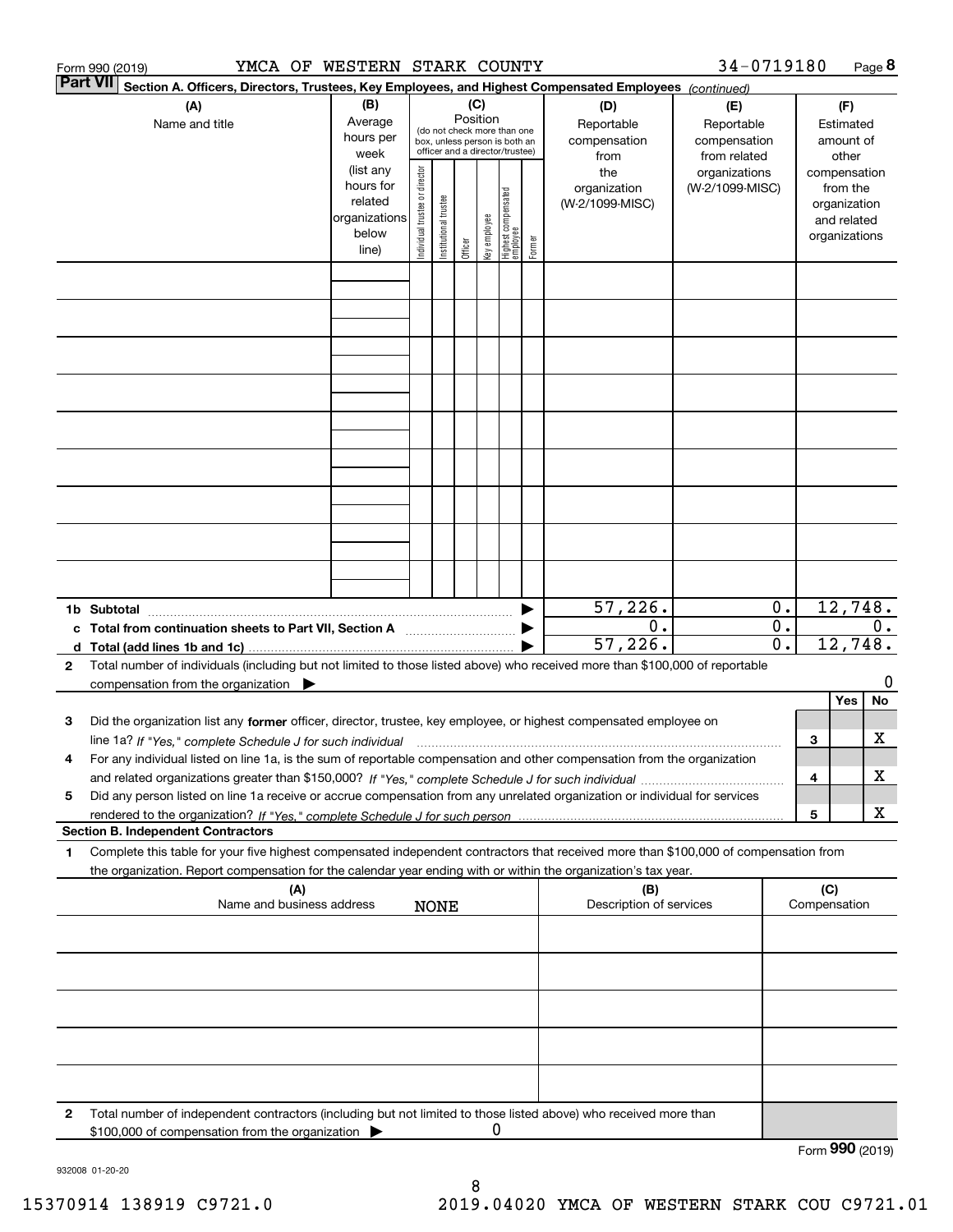|                                                                                                   | Form 990 (2019)                      | YMCA OF WESTERN STARK COUNTY                                                                                                                                                                                                                                                                                                                                                                                                                                                                             |                                                                                      |                                  |                                                           | 34-0719180                                        | Page 9                                                          |
|---------------------------------------------------------------------------------------------------|--------------------------------------|----------------------------------------------------------------------------------------------------------------------------------------------------------------------------------------------------------------------------------------------------------------------------------------------------------------------------------------------------------------------------------------------------------------------------------------------------------------------------------------------------------|--------------------------------------------------------------------------------------|----------------------------------|-----------------------------------------------------------|---------------------------------------------------|-----------------------------------------------------------------|
|                                                                                                   | <b>Part VIII</b>                     | <b>Statement of Revenue</b>                                                                                                                                                                                                                                                                                                                                                                                                                                                                              |                                                                                      |                                  |                                                           |                                                   |                                                                 |
|                                                                                                   |                                      | Check if Schedule O contains a response or note to any line in this Part VIII                                                                                                                                                                                                                                                                                                                                                                                                                            |                                                                                      | Total revenue                    | $\overline{(B)}$<br>Related or exempt<br>function revenue | $\overline{(C)}$<br>Unrelated<br>business revenue | (D)<br>Revenue excluded<br>from tax under<br>sections 512 - 514 |
| Contributions, Gifts, Grants<br>and Other Similar Amounts<br>Program Service<br>Revenue<br>evenue | b<br>c<br>d<br>a<br>b<br>c<br>d<br>е | 1a<br>1 a Federated campaigns<br>1 <sub>b</sub><br>Membership dues<br>1 <sub>c</sub><br>Fundraising events<br>1 <sub>d</sub><br>Related organizations<br>1e<br>Government grants (contributions)<br>f All other contributions, gifts, grants, and<br>similar amounts not included above<br>1f<br>$1g$ \$<br>Noncash contributions included in lines 1a-1f<br>2 a YOUTH DEVELOPMENT<br>HEALTHY LIVING<br><u> 1989 - Johann Barn, mars ann an t-Amhain ann an t-A</u><br>All other program service revenue | 39,400.<br>10,592.<br>4,000.<br>184,923.<br><b>Business Code</b><br>813410<br>813410 | 238,915.<br>855, 488.            | $1, 239, 356.$ 1, 239, 356.<br>855,488.                   |                                                   |                                                                 |
|                                                                                                   | a                                    |                                                                                                                                                                                                                                                                                                                                                                                                                                                                                                          |                                                                                      | $\blacktriangleright$ 2,094,844. |                                                           |                                                   |                                                                 |
|                                                                                                   | 3<br>4<br>5                          | Investment income (including dividends, interest, and<br>Income from investment of tax-exempt bond proceeds<br>(i) Real                                                                                                                                                                                                                                                                                                                                                                                  | (ii) Personal                                                                        | 1,174.                           |                                                           |                                                   | 1,174.                                                          |
|                                                                                                   | 6а<br>b<br>c<br>d                    | 55, 161.<br>6a<br>Gross rents<br>0.<br>6b<br>Less: rental expenses<br>55, 161.<br>6c<br>Rental income or (loss)<br>Net rental income or (loss)                                                                                                                                                                                                                                                                                                                                                           |                                                                                      | 55, 161.                         |                                                           |                                                   | 55, 161.                                                        |
| evenue                                                                                            |                                      | (i) Securities<br>7 a Gross amount from sales of<br>assets other than inventory<br>7a<br><b>b</b> Less: cost or other basis<br>and sales expenses<br>7b<br>7c<br>c Gain or (loss)                                                                                                                                                                                                                                                                                                                        | (ii) Other                                                                           |                                  |                                                           |                                                   |                                                                 |
|                                                                                                   |                                      |                                                                                                                                                                                                                                                                                                                                                                                                                                                                                                          |                                                                                      |                                  |                                                           |                                                   |                                                                 |
| Other Re                                                                                          |                                      | 8 a Gross income from fundraising events (not<br>including $$10,592.$ of<br>contributions reported on line 1c). See<br>8a<br>8b<br><b>b</b> Less: direct expenses                                                                                                                                                                                                                                                                                                                                        | 29,941.<br>18, 223.                                                                  |                                  |                                                           |                                                   |                                                                 |
|                                                                                                   | с                                    | Net income or (loss) from fundraising events                                                                                                                                                                                                                                                                                                                                                                                                                                                             |                                                                                      | 11,718.                          |                                                           |                                                   | 11,718.                                                         |
|                                                                                                   |                                      | 9 a Gross income from gaming activities. See<br>9а<br>9 <sub>b</sub><br><b>b</b> Less: direct expenses <b>manually</b>                                                                                                                                                                                                                                                                                                                                                                                   |                                                                                      |                                  |                                                           |                                                   |                                                                 |
|                                                                                                   |                                      | c Net income or (loss) from gaming activities<br>10 a Gross sales of inventory, less returns<br>10a<br>10bl<br><b>b</b> Less: cost of goods sold                                                                                                                                                                                                                                                                                                                                                         | 9,605.<br>9,774.                                                                     |                                  |                                                           |                                                   |                                                                 |
|                                                                                                   |                                      | c Net income or (loss) from sales of inventory                                                                                                                                                                                                                                                                                                                                                                                                                                                           |                                                                                      | $-169.$                          | $-169.$                                                   |                                                   |                                                                 |
| Miscellaneous<br>Revenue                                                                          | 11 a<br>b                            | MISCELLANEOUS INCOME                                                                                                                                                                                                                                                                                                                                                                                                                                                                                     | <b>Business Code</b><br>900099                                                       | 33,555.                          | 33,555.                                                   |                                                   |                                                                 |
|                                                                                                   | c                                    |                                                                                                                                                                                                                                                                                                                                                                                                                                                                                                          |                                                                                      |                                  |                                                           |                                                   |                                                                 |
|                                                                                                   |                                      |                                                                                                                                                                                                                                                                                                                                                                                                                                                                                                          |                                                                                      |                                  |                                                           |                                                   |                                                                 |
|                                                                                                   |                                      |                                                                                                                                                                                                                                                                                                                                                                                                                                                                                                          |                                                                                      | 33,555.                          |                                                           |                                                   |                                                                 |
|                                                                                                   | 12                                   |                                                                                                                                                                                                                                                                                                                                                                                                                                                                                                          |                                                                                      | 2,435,198.2,128,230.             |                                                           | 0.                                                | 68,053.                                                         |
|                                                                                                   | 932009 01-20-20                      |                                                                                                                                                                                                                                                                                                                                                                                                                                                                                                          |                                                                                      |                                  |                                                           |                                                   | Form 990 (2019)                                                 |

9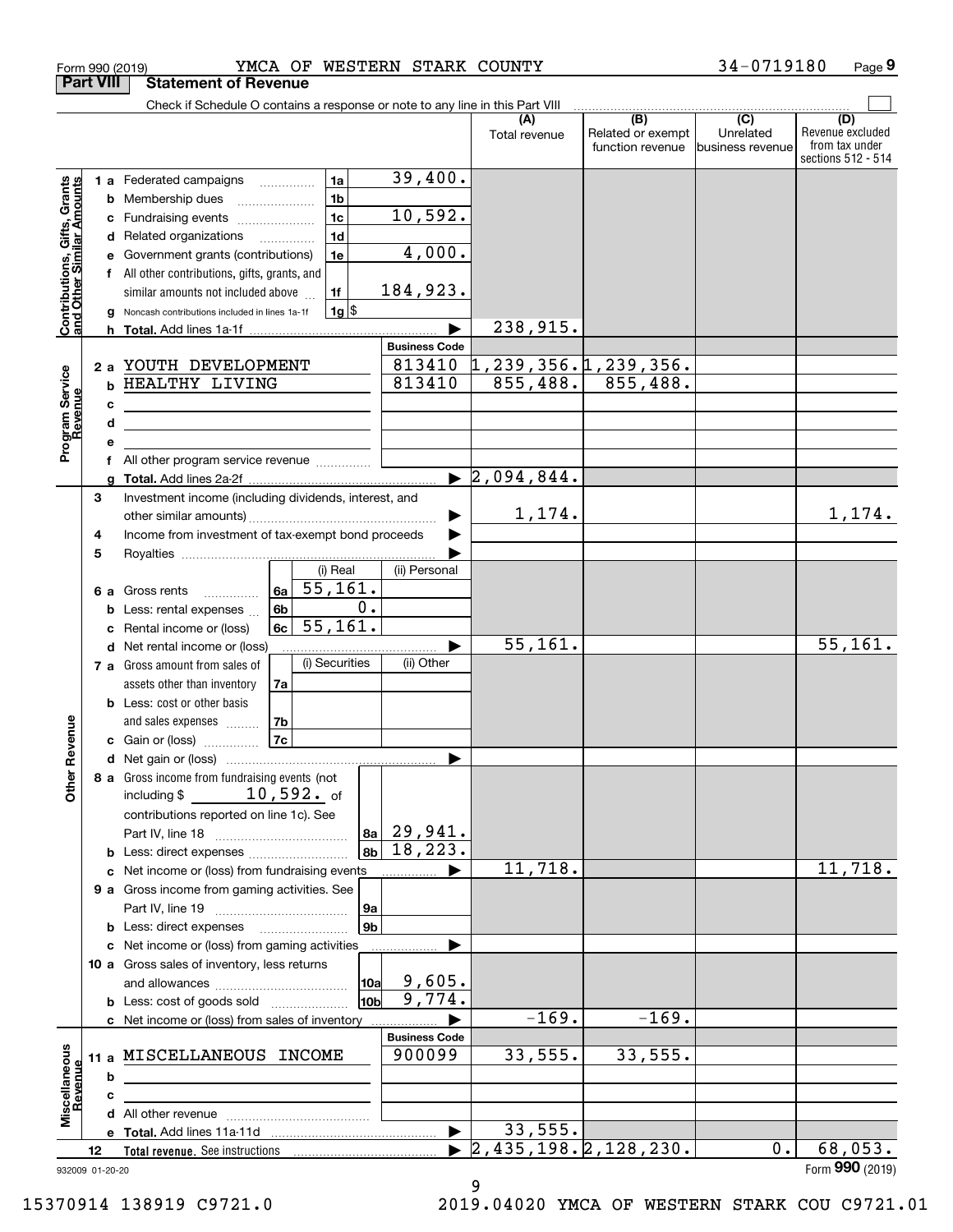Form 990 (2019) **YMCA OF WESTERN STARK COUNTY 3 4** – 0 7 1 9 1 8 0 9 **Part IX Statement of Functional Expenses**

|              | Section 501(c)(3) and 501(c)(4) organizations must complete all columns. All other organizations must complete column (A).                                                                                 |                       |                                    |                                           |                                |
|--------------|------------------------------------------------------------------------------------------------------------------------------------------------------------------------------------------------------------|-----------------------|------------------------------------|-------------------------------------------|--------------------------------|
|              | Check if Schedule O contains a response or note to any line in this Part IX                                                                                                                                |                       |                                    |                                           |                                |
|              | Do not include amounts reported on lines 6b,<br>7b, 8b, 9b, and 10b of Part VIII.                                                                                                                          | (A)<br>Total expenses | (B)<br>Program service<br>expenses | (C)<br>Management and<br>general expenses | (D)<br>Fundraising<br>expenses |
| 1.           | Grants and other assistance to domestic organizations                                                                                                                                                      |                       |                                    |                                           |                                |
|              | and domestic governments. See Part IV, line 21                                                                                                                                                             |                       |                                    |                                           |                                |
| $\mathbf{2}$ | Grants and other assistance to domestic                                                                                                                                                                    |                       |                                    |                                           |                                |
|              | individuals. See Part IV, line 22                                                                                                                                                                          |                       |                                    |                                           |                                |
| 3            | Grants and other assistance to foreign                                                                                                                                                                     |                       |                                    |                                           |                                |
|              | organizations, foreign governments, and foreign                                                                                                                                                            |                       |                                    |                                           |                                |
|              | individuals. See Part IV, lines 15 and 16                                                                                                                                                                  |                       |                                    |                                           |                                |
| 4            | Benefits paid to or for members                                                                                                                                                                            |                       |                                    |                                           |                                |
| 5            | Compensation of current officers, directors,                                                                                                                                                               |                       |                                    |                                           |                                |
|              | trustees, and key employees                                                                                                                                                                                | 69,974.               | 48,214.                            | 20,931.                                   | 829.                           |
| 6            | Compensation not included above to disqualified                                                                                                                                                            |                       |                                    |                                           |                                |
|              | persons (as defined under section 4958(f)(1)) and                                                                                                                                                          |                       |                                    |                                           |                                |
|              | persons described in section 4958(c)(3)(B)<br>.                                                                                                                                                            |                       |                                    |                                           |                                |
| 7            |                                                                                                                                                                                                            | 1, 179, 039.          | 812,385.                           | 352,694.                                  | 13,960.                        |
| 8            | Pension plan accruals and contributions (include                                                                                                                                                           |                       |                                    |                                           |                                |
|              | section 401(k) and 403(b) employer contributions)                                                                                                                                                          | 58,906.               | 40,589.                            | $\frac{17,620}{12,353}$                   | $\frac{697}{489}$ .            |
| 9            |                                                                                                                                                                                                            | 41,297.               | $\overline{28, 455}$ .             |                                           |                                |
| 10           |                                                                                                                                                                                                            | 83,420.               | 57,478.                            | 24,954.                                   | 988.                           |
| 11           | Fees for services (nonemployees):                                                                                                                                                                          |                       |                                    |                                           |                                |
| a            |                                                                                                                                                                                                            |                       |                                    |                                           |                                |
| b            |                                                                                                                                                                                                            |                       |                                    |                                           |                                |
| c            |                                                                                                                                                                                                            | 9,500.                |                                    | 9,500.                                    |                                |
| d            |                                                                                                                                                                                                            | $\overline{351}$ .    | 351.                               |                                           |                                |
| е            | Professional fundraising services. See Part IV, line 17                                                                                                                                                    |                       |                                    |                                           |                                |
| f            | Investment management fees                                                                                                                                                                                 |                       |                                    |                                           |                                |
| g            | Other. (If line 11g amount exceeds 10% of line 25,                                                                                                                                                         |                       |                                    |                                           |                                |
|              | column (A) amount, list line 11g expenses on Sch O.)                                                                                                                                                       | 51,969.               | 25,309.                            | 26,660.                                   |                                |
| 12           |                                                                                                                                                                                                            | 9,080.                | 8,155.                             | 925.                                      |                                |
| 13           |                                                                                                                                                                                                            | 252,535.              | 176,921.                           | 75,614.                                   |                                |
| 14           |                                                                                                                                                                                                            | 21,576.               | 3,210.                             | 18,366.                                   |                                |
| 15           |                                                                                                                                                                                                            |                       |                                    |                                           |                                |
| 16           |                                                                                                                                                                                                            | 189,369.              | 149,764.                           | 39,605.                                   |                                |
| 17           |                                                                                                                                                                                                            | 19,961.               | 13, 176.                           | 6,785.                                    |                                |
| 18           | Payments of travel or entertainment expenses                                                                                                                                                               |                       |                                    |                                           |                                |
|              | for any federal, state, or local public officials                                                                                                                                                          |                       |                                    |                                           |                                |
| 19           | Conferences, conventions, and meetings                                                                                                                                                                     | 1,880.                | 665.                               | 1,215.                                    |                                |
| 20           | Interest                                                                                                                                                                                                   | 24,792.               |                                    | $\overline{24, 792}$ .                    |                                |
| 21           |                                                                                                                                                                                                            | 40,554.               | 28,678.                            | 11,876.                                   |                                |
| 22           | Depreciation, depletion, and amortization                                                                                                                                                                  | 229,012.              | 206, 110.                          | $\overline{22,902.}$                      |                                |
| 23           | Insurance                                                                                                                                                                                                  | 32,089.               |                                    | 32,089.                                   |                                |
| 24           | Other expenses. Itemize expenses not covered<br>above (List miscellaneous expenses on line 24e. If<br>line 24e amount exceeds 10% of line 25, column (A)<br>amount, list line 24e expenses on Schedule O.) |                       |                                    |                                           |                                |
| a            | REPAIRS AND MAINTENANCE                                                                                                                                                                                    | 103,468.              | 27, 125.                           | 76, 343.                                  |                                |
| b            | CONTRACTED STAFF EXPENS                                                                                                                                                                                    | 17,840.               | 17,305.                            | 535.                                      |                                |
| c            | TRAINING                                                                                                                                                                                                   | $\overline{5,757}$ .  | 5,573.                             | 184.                                      |                                |
| d            |                                                                                                                                                                                                            |                       |                                    |                                           |                                |
|              | e All other expenses                                                                                                                                                                                       | 15,530.               | 13,176.                            | 2,354.                                    |                                |
| 25           | Total functional expenses. Add lines 1 through 24e                                                                                                                                                         | 2,457,899.            | 1,662,639.                         | 778, 297.                                 | 16,963.                        |
| 26           | Joint costs. Complete this line only if the organization                                                                                                                                                   |                       |                                    |                                           |                                |
|              | reported in column (B) joint costs from a combined                                                                                                                                                         |                       |                                    |                                           |                                |
|              | educational campaign and fundraising solicitation.                                                                                                                                                         |                       |                                    |                                           |                                |
|              | Check here $\blacktriangleright$<br>if following SOP 98-2 (ASC 958-720)                                                                                                                                    |                       |                                    |                                           |                                |

10

932010 01-20-20

Form (2019) **990**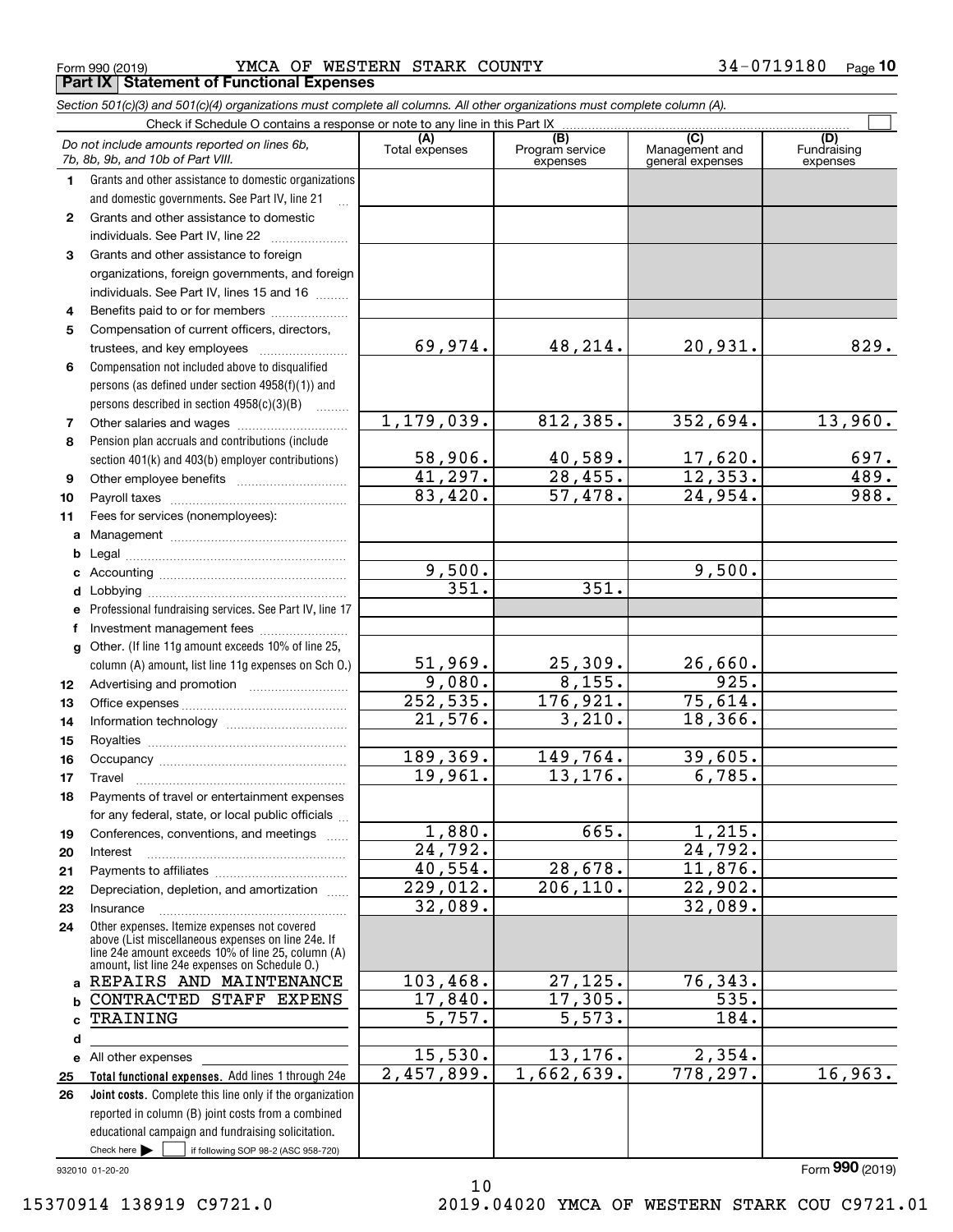| Form 990 (2019)               |  |  |
|-------------------------------|--|--|
| <b>Part X   Balance Sheet</b> |  |  |
|                               |  |  |

## Form 990 (2019) **YMCA OF WESTERN STARK COUNTY 3 4** – 0 7 1 9 1 8 0 9

|                             |              |                                                                                                                                                                                                                                |           |                   | (A)<br>Beginning of year |          | (B)<br>End of year |
|-----------------------------|--------------|--------------------------------------------------------------------------------------------------------------------------------------------------------------------------------------------------------------------------------|-----------|-------------------|--------------------------|----------|--------------------|
|                             | 1            | Cash - non-interest-bearing                                                                                                                                                                                                    |           |                   | 21,645.                  | 1.       | 72,000.            |
|                             | $\mathbf{2}$ |                                                                                                                                                                                                                                | 214, 137. | $\mathbf{2}$      | 193,618.                 |          |                    |
|                             | 3            |                                                                                                                                                                                                                                |           |                   |                          | 3        |                    |
|                             | 4            |                                                                                                                                                                                                                                |           |                   | 16,052.                  | 4        | 16, 567.           |
|                             | 5            | Loans and other receivables from any current or former officer, director,                                                                                                                                                      |           |                   |                          |          |                    |
|                             |              | trustee, key employee, creator or founder, substantial contributor, or 35%                                                                                                                                                     |           |                   |                          |          |                    |
|                             |              | controlled entity or family member of any of these persons                                                                                                                                                                     |           |                   |                          | 5        |                    |
|                             | 6            | Loans and other receivables from other disqualified persons (as defined                                                                                                                                                        |           |                   |                          |          |                    |
|                             |              | under section $4958(f)(1)$ , and persons described in section $4958(c)(3)(B)$                                                                                                                                                  |           | $\sim$            |                          | 6        |                    |
|                             | 7            |                                                                                                                                                                                                                                |           |                   |                          | 7        |                    |
| Assets                      | 8            |                                                                                                                                                                                                                                |           |                   |                          | 8        |                    |
|                             | 9            | Prepaid expenses and deferred charges                                                                                                                                                                                          |           |                   |                          | 9        |                    |
|                             |              | <b>10a</b> Land, buildings, and equipment: cost or other                                                                                                                                                                       |           |                   |                          |          |                    |
|                             |              | basis. Complete Part VI of Schedule D    10a   8, 747, 793.                                                                                                                                                                    |           |                   |                          |          |                    |
|                             |              |                                                                                                                                                                                                                                |           | 3,986,809.        | 4,849,029.               | 10c      | 4,760,984.         |
|                             | 11           |                                                                                                                                                                                                                                |           |                   |                          | 11       |                    |
|                             | 12           |                                                                                                                                                                                                                                |           |                   | 12                       |          |                    |
|                             | 13           |                                                                                                                                                                                                                                |           | 13                |                          |          |                    |
|                             | 14           |                                                                                                                                                                                                                                |           | 14                |                          |          |                    |
|                             | 15           |                                                                                                                                                                                                                                |           | 15                |                          |          |                    |
|                             | 16           |                                                                                                                                                                                                                                |           |                   | $\overline{5,100,863}$ . | 16       | 5,043,169.         |
|                             | 17           |                                                                                                                                                                                                                                |           |                   | 121,182.                 | 17       | 108,945.           |
|                             | 18           |                                                                                                                                                                                                                                |           |                   |                          | 18       |                    |
|                             | 19           | Deferred revenue information and contain an area of the contained and area of the contained and contained and contain and contain and contain and contain and contain and contain and contain and contain and contain and cont | 30,064.   | 19                | 28,395.                  |          |                    |
|                             | 20           |                                                                                                                                                                                                                                |           | 20                |                          |          |                    |
|                             | 21           | Escrow or custodial account liability. Complete Part IV of Schedule D                                                                                                                                                          |           |                   |                          | 21       |                    |
|                             | 22           | Loans and other payables to any current or former officer, director,                                                                                                                                                           |           |                   |                          |          |                    |
| Liabilities                 |              | trustee, key employee, creator or founder, substantial contributor, or 35%                                                                                                                                                     |           |                   |                          |          |                    |
|                             |              | controlled entity or family member of any of these persons                                                                                                                                                                     |           |                   |                          | 22       |                    |
|                             | 23           | Secured mortgages and notes payable to unrelated third parties                                                                                                                                                                 |           | 596,113.          | 23                       | 575,026. |                    |
|                             | 24           |                                                                                                                                                                                                                                |           |                   |                          | 24       |                    |
|                             | 25           | Other liabilities (including federal income tax, payables to related third                                                                                                                                                     |           |                   |                          |          |                    |
|                             |              | parties, and other liabilities not included on lines 17-24). Complete Part X                                                                                                                                                   |           |                   |                          |          |                    |
|                             |              | of Schedule D                                                                                                                                                                                                                  |           |                   | 747,359.                 | 25       | 712, 366.          |
|                             | 26           | Total liabilities. Add lines 17 through 25<br>Organizations that follow FASB ASC 958, check here $\triangleright \lfloor X \rfloor$                                                                                            |           |                   |                          | 26       |                    |
|                             |              |                                                                                                                                                                                                                                |           |                   |                          |          |                    |
|                             |              | and complete lines 27, 28, 32, and 33.<br>Net assets without donor restrictions                                                                                                                                                |           |                   | 4,317,030.               | 27       | <u>4,314,136.</u>  |
|                             | 27<br>28     |                                                                                                                                                                                                                                |           |                   | 36,474.                  | 28       | 16,667.            |
|                             |              | Organizations that do not follow FASB ASC 958, check here ▶ [                                                                                                                                                                  |           |                   |                          |          |                    |
|                             |              | and complete lines 29 through 33.                                                                                                                                                                                              |           |                   |                          |          |                    |
|                             | 29           |                                                                                                                                                                                                                                |           |                   |                          | 29       |                    |
|                             | 30           |                                                                                                                                                                                                                                |           |                   |                          | 30       |                    |
|                             | 31           | Retained earnings, endowment, accumulated income, or other funds                                                                                                                                                               |           | 1.1.1.1.1.1.1.1.1 |                          | 31       |                    |
| Net Assets or Fund Balances | 32           |                                                                                                                                                                                                                                |           |                   | 4,353,504.               | 32       | 4,330,803.         |
|                             |              |                                                                                                                                                                                                                                |           |                   |                          |          |                    |

 $\mathcal{L}^{\text{max}}$ 

5,100,863. 5,043,169.

**33**

Form (2019) **990**

Check if Schedule O contains a response or note to any line in this Part X

**33**

Total liabilities and net assets/fund balances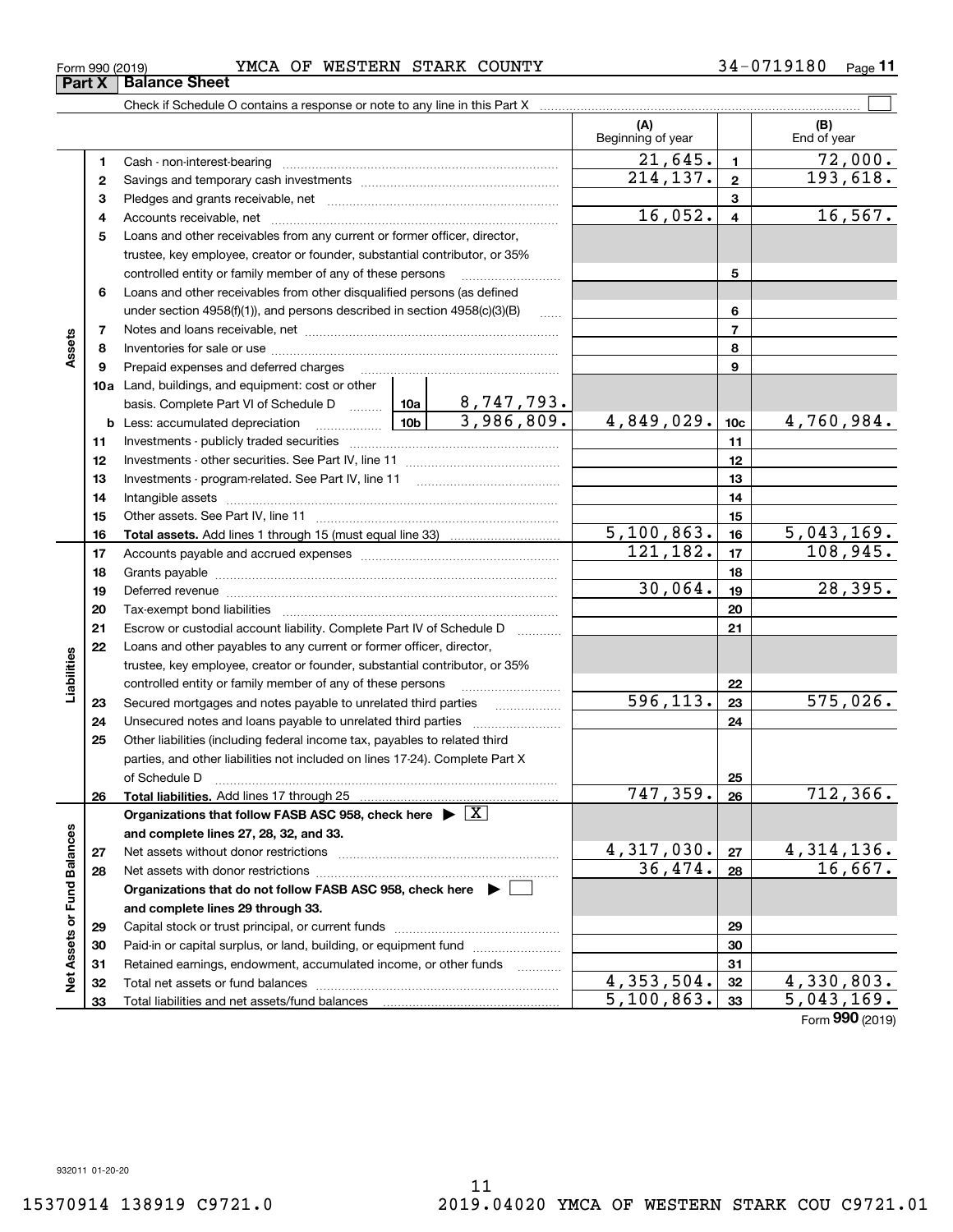|    | YMCA OF WESTERN STARK COUNTY<br>Form 990 (2019)                                                                                 |                         | 34-0719180     |            | $_{\text{Page}}$ 12 |
|----|---------------------------------------------------------------------------------------------------------------------------------|-------------------------|----------------|------------|---------------------|
|    | <b>Part XI   Reconciliation of Net Assets</b>                                                                                   |                         |                |            |                     |
|    |                                                                                                                                 |                         |                |            |                     |
|    |                                                                                                                                 |                         |                |            |                     |
| 1  | Total revenue (must equal Part VIII, column (A), line 12)                                                                       | 1.                      | 2,435,198.     |            |                     |
| 2  |                                                                                                                                 | $\mathbf{2}$            | 2,457,899.     |            |                     |
| 3  | Revenue less expenses. Subtract line 2 from line 1                                                                              | 3                       |                | $-22,701.$ |                     |
| 4  | Net assets or fund balances at beginning of year (must equal Part X, line 32, column (A)) manured manured                       | $\overline{\mathbf{4}}$ | 4,353,504.     |            |                     |
| 5  | Net unrealized gains (losses) on investments                                                                                    | 5                       |                |            |                     |
| 6  |                                                                                                                                 | 6                       |                |            |                     |
| 7  |                                                                                                                                 | $\overline{7}$          |                |            |                     |
| 8  | Prior period adjustments                                                                                                        | 8                       |                |            |                     |
| 9  | Other changes in net assets or fund balances (explain on Schedule O)                                                            | 9                       |                |            | 0.                  |
| 10 | Net assets or fund balances at end of year. Combine lines 3 through 9 (must equal Part X, line 32,                              |                         |                |            |                     |
|    |                                                                                                                                 | 10                      | 4,330,803.     |            |                     |
|    | Part XII Financial Statements and Reporting                                                                                     |                         |                |            |                     |
|    |                                                                                                                                 |                         |                |            |                     |
|    |                                                                                                                                 |                         |                | Yes        | No                  |
| 1  | $\boxed{\mathbf{X}}$ Accrual<br>Accounting method used to prepare the Form 990: <u>June</u> Cash<br>Other                       |                         |                |            |                     |
|    | If the organization changed its method of accounting from a prior year or checked "Other," explain in Schedule O.               |                         |                |            |                     |
|    | 2a Were the organization's financial statements compiled or reviewed by an independent accountant?                              |                         | 2a             |            | Χ                   |
|    | If "Yes," check a box below to indicate whether the financial statements for the year were compiled or reviewed on a            |                         |                |            |                     |
|    | separate basis, consolidated basis, or both:                                                                                    |                         |                |            |                     |
|    | Separate basis<br>Consolidated basis<br>Both consolidated and separate basis                                                    |                         |                |            |                     |
|    | <b>b</b> Were the organization's financial statements audited by an independent accountant?                                     |                         | 2 <sub>b</sub> | X          |                     |
|    | If "Yes," check a box below to indicate whether the financial statements for the year were audited on a separate basis,         |                         |                |            |                     |
|    | consolidated basis, or both:                                                                                                    |                         |                |            |                     |
|    | $\vert$ X $\vert$ Separate basis<br>Consolidated basis<br>Both consolidated and separate basis                                  |                         |                |            |                     |
|    | c If "Yes" to line 2a or 2b, does the organization have a committee that assumes responsibility for oversight of the audit,     |                         |                |            |                     |
|    |                                                                                                                                 |                         | 2c             | x          |                     |
|    | If the organization changed either its oversight process or selection process during the tax year, explain on Schedule O.       |                         |                |            |                     |
|    | 3a As a result of a federal award, was the organization required to undergo an audit or audits as set forth in the Single Audit |                         |                |            |                     |
|    |                                                                                                                                 |                         | За             |            | x                   |
|    | b If "Yes," did the organization undergo the required audit or audits? If the organization did not undergo the required audit   |                         |                |            |                     |
|    | or audits, explain why on Schedule O and describe any steps taken to undergo such audits                                        |                         | 3 <sub>b</sub> |            |                     |

Form (2019) **990**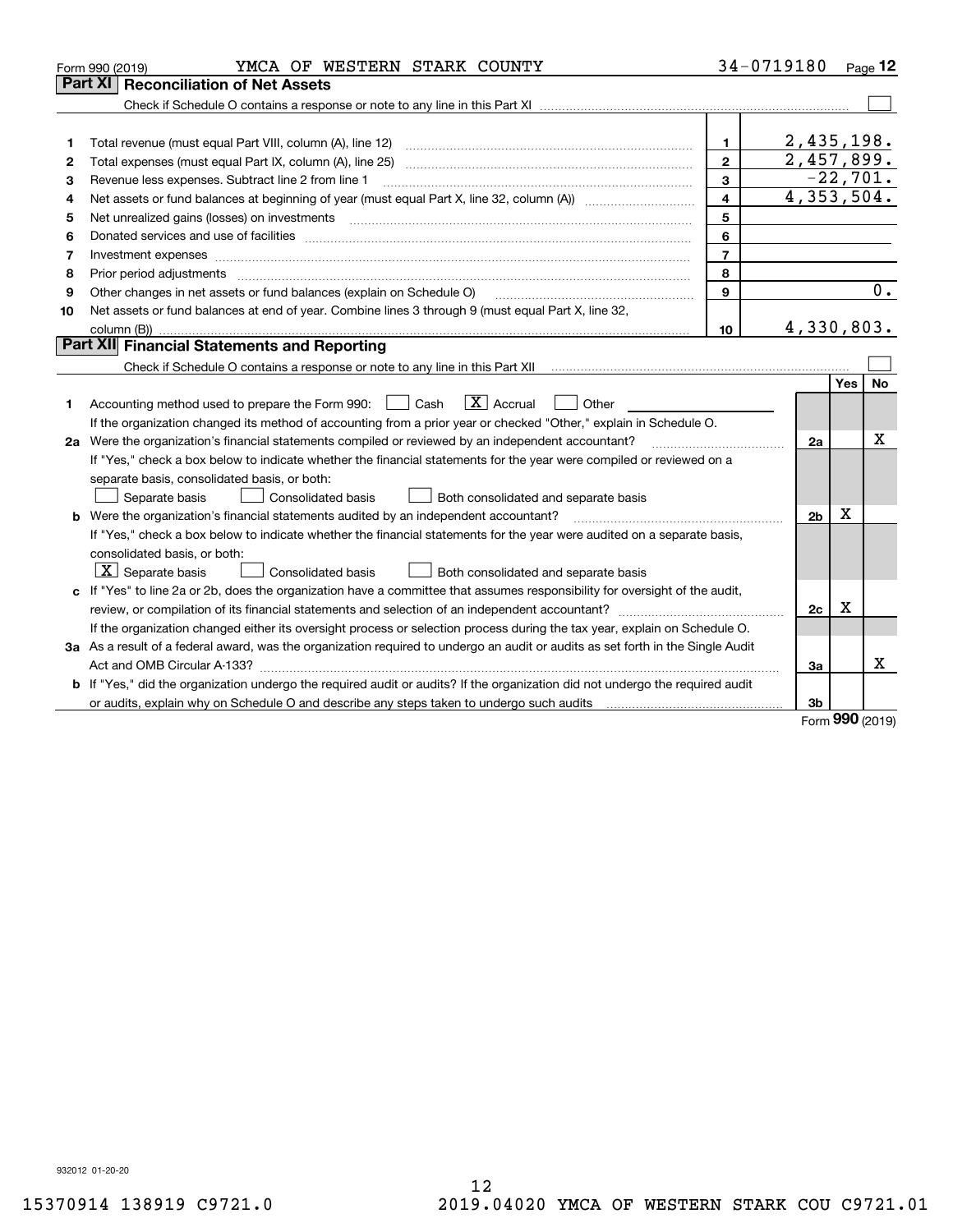| <b>SCHEDULE A</b> |
|-------------------|
|-------------------|

Department of the Treasury Internal Revenue Service

**(Form 990 or 990-EZ)**

# **Public Charity Status and Public Support**

**Complete if the organization is a section 501(c)(3) organization or a section 4947(a)(1) nonexempt charitable trust.**

| Attach to Form 990 or Form 990-EZ. |
|------------------------------------|
|                                    |

**| Go to www.irs.gov/Form990 for instructions and the latest information.**

| OMB No. 1545-0047                   |
|-------------------------------------|
|                                     |
| <b>Open to Public</b><br>Inspection |

**Employer identification number** 

| Name of the organization |  |
|--------------------------|--|
|--------------------------|--|

|                   |                                                                                                                                                                                                                                                                                                                                                                                                                                                                                                                                                                    |          | YMCA OF WESTERN STARK COUNTY                                                        |                                        |                                   |                                                      |  | $34 - 0719180$                                     |  |  |  |
|-------------------|--------------------------------------------------------------------------------------------------------------------------------------------------------------------------------------------------------------------------------------------------------------------------------------------------------------------------------------------------------------------------------------------------------------------------------------------------------------------------------------------------------------------------------------------------------------------|----------|-------------------------------------------------------------------------------------|----------------------------------------|-----------------------------------|------------------------------------------------------|--|----------------------------------------------------|--|--|--|
| <b>Part I</b>     | Reason for Public Charity Status (All organizations must complete this part.) See instructions.                                                                                                                                                                                                                                                                                                                                                                                                                                                                    |          |                                                                                     |                                        |                                   |                                                      |  |                                                    |  |  |  |
| 1.<br>2<br>з<br>4 | The organization is not a private foundation because it is: (For lines 1 through 12, check only one box.)<br>A church, convention of churches, or association of churches described in section $170(b)(1)(A)(i)$ .<br>A school described in section 170(b)(1)(A)(ii). (Attach Schedule E (Form 990 or 990-EZ).)<br>A hospital or a cooperative hospital service organization described in section 170(b)(1)(A)(iii).<br>A medical research organization operated in conjunction with a hospital described in section 170(b)(1)(A)(iii). Enter the hospital's name, |          |                                                                                     |                                        |                                   |                                                      |  |                                                    |  |  |  |
|                   | city, and state:                                                                                                                                                                                                                                                                                                                                                                                                                                                                                                                                                   |          |                                                                                     |                                        |                                   |                                                      |  |                                                    |  |  |  |
| 5                 | An organization operated for the benefit of a college or university owned or operated by a governmental unit described in<br>section 170(b)(1)(A)(iv). (Complete Part II.)                                                                                                                                                                                                                                                                                                                                                                                         |          |                                                                                     |                                        |                                   |                                                      |  |                                                    |  |  |  |
| 6                 | A federal, state, or local government or governmental unit described in section 170(b)(1)(A)(v).                                                                                                                                                                                                                                                                                                                                                                                                                                                                   |          |                                                                                     |                                        |                                   |                                                      |  |                                                    |  |  |  |
| 7                 | An organization that normally receives a substantial part of its support from a governmental unit or from the general public described in                                                                                                                                                                                                                                                                                                                                                                                                                          |          |                                                                                     |                                        |                                   |                                                      |  |                                                    |  |  |  |
|                   | section 170(b)(1)(A)(vi). (Complete Part II.)                                                                                                                                                                                                                                                                                                                                                                                                                                                                                                                      |          |                                                                                     |                                        |                                   |                                                      |  |                                                    |  |  |  |
| 8                 | A community trust described in section 170(b)(1)(A)(vi). (Complete Part II.)                                                                                                                                                                                                                                                                                                                                                                                                                                                                                       |          |                                                                                     |                                        |                                   |                                                      |  |                                                    |  |  |  |
| 9                 | An agricultural research organization described in section 170(b)(1)(A)(ix) operated in conjunction with a land-grant college                                                                                                                                                                                                                                                                                                                                                                                                                                      |          |                                                                                     |                                        |                                   |                                                      |  |                                                    |  |  |  |
|                   | or university or a non-land-grant college of agriculture (see instructions). Enter the name, city, and state of the college or                                                                                                                                                                                                                                                                                                                                                                                                                                     |          |                                                                                     |                                        |                                   |                                                      |  |                                                    |  |  |  |
|                   | university:                                                                                                                                                                                                                                                                                                                                                                                                                                                                                                                                                        |          |                                                                                     |                                        |                                   |                                                      |  |                                                    |  |  |  |
| 10 $X$            | An organization that normally receives: (1) more than 33 1/3% of its support from contributions, membership fees, and gross receipts from                                                                                                                                                                                                                                                                                                                                                                                                                          |          |                                                                                     |                                        |                                   |                                                      |  |                                                    |  |  |  |
|                   | activities related to its exempt functions - subject to certain exceptions, and (2) no more than 33 1/3% of its support from gross investment                                                                                                                                                                                                                                                                                                                                                                                                                      |          |                                                                                     |                                        |                                   |                                                      |  |                                                    |  |  |  |
|                   | income and unrelated business taxable income (less section 511 tax) from businesses acquired by the organization after June 30, 1975.<br>See section 509(a)(2). (Complete Part III.)                                                                                                                                                                                                                                                                                                                                                                               |          |                                                                                     |                                        |                                   |                                                      |  |                                                    |  |  |  |
| 11                | An organization organized and operated exclusively to test for public safety. See section 509(a)(4).                                                                                                                                                                                                                                                                                                                                                                                                                                                               |          |                                                                                     |                                        |                                   |                                                      |  |                                                    |  |  |  |
| 12                | An organization organized and operated exclusively for the benefit of, to perform the functions of, or to carry out the purposes of one or                                                                                                                                                                                                                                                                                                                                                                                                                         |          |                                                                                     |                                        |                                   |                                                      |  |                                                    |  |  |  |
|                   | more publicly supported organizations described in section 509(a)(1) or section 509(a)(2). See section 509(a)(3). Check the box in                                                                                                                                                                                                                                                                                                                                                                                                                                 |          |                                                                                     |                                        |                                   |                                                      |  |                                                    |  |  |  |
|                   | lines 12a through 12d that describes the type of supporting organization and complete lines 12e, 12f, and 12g.                                                                                                                                                                                                                                                                                                                                                                                                                                                     |          |                                                                                     |                                        |                                   |                                                      |  |                                                    |  |  |  |
| а                 | Type I. A supporting organization operated, supervised, or controlled by its supported organization(s), typically by giving                                                                                                                                                                                                                                                                                                                                                                                                                                        |          |                                                                                     |                                        |                                   |                                                      |  |                                                    |  |  |  |
|                   | the supported organization(s) the power to regularly appoint or elect a majority of the directors or trustees of the supporting                                                                                                                                                                                                                                                                                                                                                                                                                                    |          |                                                                                     |                                        |                                   |                                                      |  |                                                    |  |  |  |
|                   | organization. You must complete Part IV, Sections A and B.                                                                                                                                                                                                                                                                                                                                                                                                                                                                                                         |          |                                                                                     |                                        |                                   |                                                      |  |                                                    |  |  |  |
| b                 | Type II. A supporting organization supervised or controlled in connection with its supported organization(s), by having                                                                                                                                                                                                                                                                                                                                                                                                                                            |          |                                                                                     |                                        |                                   |                                                      |  |                                                    |  |  |  |
|                   | control or management of the supporting organization vested in the same persons that control or manage the supported                                                                                                                                                                                                                                                                                                                                                                                                                                               |          |                                                                                     |                                        |                                   |                                                      |  |                                                    |  |  |  |
|                   | organization(s). You must complete Part IV, Sections A and C.                                                                                                                                                                                                                                                                                                                                                                                                                                                                                                      |          |                                                                                     |                                        |                                   |                                                      |  |                                                    |  |  |  |
| c                 | Type III functionally integrated. A supporting organization operated in connection with, and functionally integrated with,                                                                                                                                                                                                                                                                                                                                                                                                                                         |          |                                                                                     |                                        |                                   |                                                      |  |                                                    |  |  |  |
|                   | its supported organization(s) (see instructions). You must complete Part IV, Sections A, D, and E.                                                                                                                                                                                                                                                                                                                                                                                                                                                                 |          |                                                                                     |                                        |                                   |                                                      |  |                                                    |  |  |  |
| d                 | Type III non-functionally integrated. A supporting organization operated in connection with its supported organization(s)                                                                                                                                                                                                                                                                                                                                                                                                                                          |          |                                                                                     |                                        |                                   |                                                      |  |                                                    |  |  |  |
|                   | that is not functionally integrated. The organization generally must satisfy a distribution requirement and an attentiveness<br>requirement (see instructions). You must complete Part IV, Sections A and D, and Part V.                                                                                                                                                                                                                                                                                                                                           |          |                                                                                     |                                        |                                   |                                                      |  |                                                    |  |  |  |
| е                 | Check this box if the organization received a written determination from the IRS that it is a Type I, Type II, Type III                                                                                                                                                                                                                                                                                                                                                                                                                                            |          |                                                                                     |                                        |                                   |                                                      |  |                                                    |  |  |  |
|                   | functionally integrated, or Type III non-functionally integrated supporting organization.                                                                                                                                                                                                                                                                                                                                                                                                                                                                          |          |                                                                                     |                                        |                                   |                                                      |  |                                                    |  |  |  |
|                   | f Enter the number of supported organizations                                                                                                                                                                                                                                                                                                                                                                                                                                                                                                                      |          |                                                                                     |                                        |                                   |                                                      |  |                                                    |  |  |  |
|                   | Provide the following information about the supported organization(s).                                                                                                                                                                                                                                                                                                                                                                                                                                                                                             |          |                                                                                     |                                        |                                   |                                                      |  |                                                    |  |  |  |
|                   | (i) Name of supported<br>organization                                                                                                                                                                                                                                                                                                                                                                                                                                                                                                                              | (ii) EIN | (iii) Type of organization<br>(described on lines 1-10<br>above (see instructions)) | (iv) Is the organization listed<br>Yes | in your governing document?<br>No | (v) Amount of monetary<br>support (see instructions) |  | (vi) Amount of other<br>support (see instructions) |  |  |  |
|                   |                                                                                                                                                                                                                                                                                                                                                                                                                                                                                                                                                                    |          |                                                                                     |                                        |                                   |                                                      |  |                                                    |  |  |  |
|                   |                                                                                                                                                                                                                                                                                                                                                                                                                                                                                                                                                                    |          |                                                                                     |                                        |                                   |                                                      |  |                                                    |  |  |  |
|                   |                                                                                                                                                                                                                                                                                                                                                                                                                                                                                                                                                                    |          |                                                                                     |                                        |                                   |                                                      |  |                                                    |  |  |  |
|                   |                                                                                                                                                                                                                                                                                                                                                                                                                                                                                                                                                                    |          |                                                                                     |                                        |                                   |                                                      |  |                                                    |  |  |  |
|                   |                                                                                                                                                                                                                                                                                                                                                                                                                                                                                                                                                                    |          |                                                                                     |                                        |                                   |                                                      |  |                                                    |  |  |  |
| Total             |                                                                                                                                                                                                                                                                                                                                                                                                                                                                                                                                                                    |          |                                                                                     |                                        |                                   |                                                      |  |                                                    |  |  |  |

LHA For Paperwork Reduction Act Notice, see the Instructions for Form 990 or 990-EZ. 932021 09-25-19 Schedule A (Form 990 or 990-EZ) 2019 13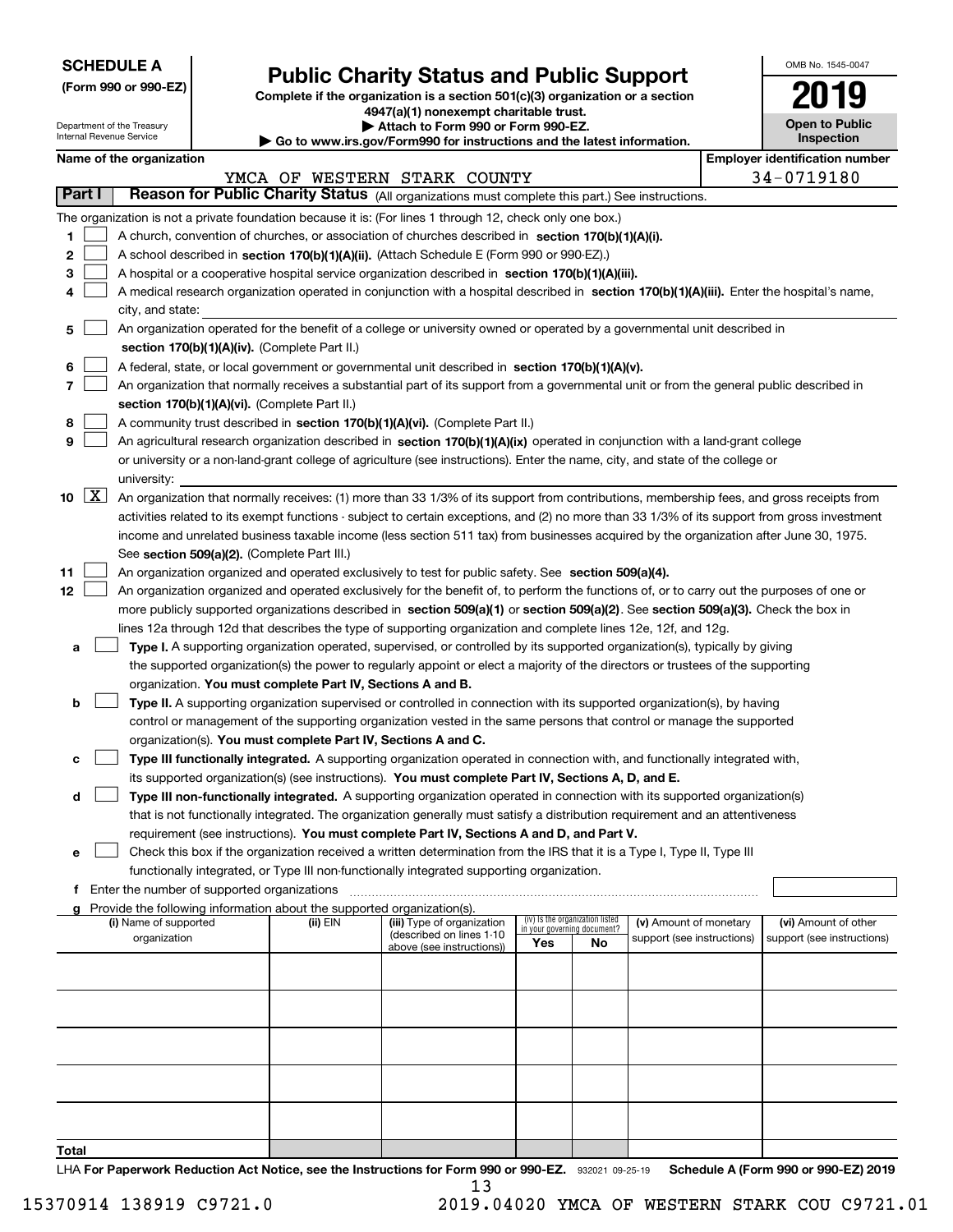## Schedule A (Form 990 or 990-EZ) 2019 Page YMCA OF WESTERN STARK COUNTY 34-0719180

34-0719180 Page 2

(Complete only if you checked the box on line 5, 7, or 8 of Part I or if the organization failed to qualify under Part III. If the organization fails to qualify under the tests listed below, please complete Part III.) **Part II** | Support Schedule for Organizations Described in Sections 170(b)(1)(A)(iv) and 170(b)(1)(A)(vi)

|    | <b>Section A. Public Support</b>                                                                                                               |            |            |            |            |          |                                      |
|----|------------------------------------------------------------------------------------------------------------------------------------------------|------------|------------|------------|------------|----------|--------------------------------------|
|    | Calendar year (or fiscal year beginning in) $\blacktriangleright$                                                                              | (a) 2015   | $(b)$ 2016 | $(c)$ 2017 | $(d)$ 2018 | (e) 2019 | (f) Total                            |
|    | <b>1</b> Gifts, grants, contributions, and                                                                                                     |            |            |            |            |          |                                      |
|    | membership fees received. (Do not                                                                                                              |            |            |            |            |          |                                      |
|    | include any "unusual grants.")                                                                                                                 |            |            |            |            |          |                                      |
|    | 2 Tax revenues levied for the organ-                                                                                                           |            |            |            |            |          |                                      |
|    | ization's benefit and either paid to                                                                                                           |            |            |            |            |          |                                      |
|    | or expended on its behalf                                                                                                                      |            |            |            |            |          |                                      |
|    | 3 The value of services or facilities                                                                                                          |            |            |            |            |          |                                      |
|    | furnished by a governmental unit to                                                                                                            |            |            |            |            |          |                                      |
|    | the organization without charge                                                                                                                |            |            |            |            |          |                                      |
|    | <b>4 Total.</b> Add lines 1 through 3                                                                                                          |            |            |            |            |          |                                      |
| 5. | The portion of total contributions                                                                                                             |            |            |            |            |          |                                      |
|    | by each person (other than a                                                                                                                   |            |            |            |            |          |                                      |
|    | governmental unit or publicly                                                                                                                  |            |            |            |            |          |                                      |
|    | supported organization) included                                                                                                               |            |            |            |            |          |                                      |
|    | on line 1 that exceeds 2% of the                                                                                                               |            |            |            |            |          |                                      |
|    | amount shown on line 11,                                                                                                                       |            |            |            |            |          |                                      |
|    | column (f)                                                                                                                                     |            |            |            |            |          |                                      |
|    | 6 Public support. Subtract line 5 from line 4.                                                                                                 |            |            |            |            |          |                                      |
|    | <b>Section B. Total Support</b>                                                                                                                |            |            |            |            |          |                                      |
|    | Calendar year (or fiscal year beginning in) $\blacktriangleright$                                                                              | (a) $2015$ | $(b)$ 2016 | $(c)$ 2017 | $(d)$ 2018 | (e) 2019 | (f) Total                            |
|    | 7 Amounts from line 4                                                                                                                          |            |            |            |            |          |                                      |
| 8  | Gross income from interest,                                                                                                                    |            |            |            |            |          |                                      |
|    | dividends, payments received on                                                                                                                |            |            |            |            |          |                                      |
|    | securities loans, rents, royalties,                                                                                                            |            |            |            |            |          |                                      |
|    | and income from similar sources                                                                                                                |            |            |            |            |          |                                      |
| 9  | Net income from unrelated business                                                                                                             |            |            |            |            |          |                                      |
|    | activities, whether or not the                                                                                                                 |            |            |            |            |          |                                      |
|    | business is regularly carried on                                                                                                               |            |            |            |            |          |                                      |
|    | <b>10</b> Other income. Do not include gain                                                                                                    |            |            |            |            |          |                                      |
|    | or loss from the sale of capital                                                                                                               |            |            |            |            |          |                                      |
|    | assets (Explain in Part VI.)                                                                                                                   |            |            |            |            |          |                                      |
|    | <b>11 Total support.</b> Add lines 7 through 10                                                                                                |            |            |            |            |          |                                      |
|    | <b>12</b> Gross receipts from related activities, etc. (see instructions)                                                                      |            |            |            |            | 12       |                                      |
|    | 13 First five years. If the Form 990 is for the organization's first, second, third, fourth, or fifth tax year as a section 501(c)(3)          |            |            |            |            |          |                                      |
|    | organization, check this box and stop here                                                                                                     |            |            |            |            |          |                                      |
|    | Section C. Computation of Public Support Percentage                                                                                            |            |            |            |            |          |                                      |
|    | 14 Public support percentage for 2019 (line 6, column (f) divided by line 11, column (f) <i>mummumumumum</i>                                   |            |            |            |            | 14       | %                                    |
|    |                                                                                                                                                |            |            |            |            | 15       | %                                    |
|    | 16a 33 1/3% support test - 2019. If the organization did not check the box on line 13, and line 14 is 33 1/3% or more, check this box and      |            |            |            |            |          |                                      |
|    | stop here. The organization qualifies as a publicly supported organization                                                                     |            |            |            |            |          |                                      |
|    | b 33 1/3% support test - 2018. If the organization did not check a box on line 13 or 16a, and line 15 is 33 1/3% or more, check this box       |            |            |            |            |          |                                      |
|    | and stop here. The organization qualifies as a publicly supported organization                                                                 |            |            |            |            |          |                                      |
|    | 17a 10% -facts-and-circumstances test - 2019. If the organization did not check a box on line 13, 16a, or 16b, and line 14 is 10% or more,     |            |            |            |            |          |                                      |
|    | and if the organization meets the "facts-and-circumstances" test, check this box and stop here. Explain in Part VI how the organization        |            |            |            |            |          |                                      |
|    | meets the "facts-and-circumstances" test. The organization qualifies as a publicly supported organization                                      |            |            |            |            |          |                                      |
|    | <b>b 10% -facts-and-circumstances test - 2018.</b> If the organization did not check a box on line 13, 16a, 16b, or 17a, and line 15 is 10% or |            |            |            |            |          |                                      |
|    | more, and if the organization meets the "facts-and-circumstances" test, check this box and stop here. Explain in Part VI how the               |            |            |            |            |          |                                      |
|    | organization meets the "facts-and-circumstances" test. The organization qualifies as a publicly supported organization                         |            |            |            |            |          |                                      |
|    | 18 Private foundation. If the organization did not check a box on line 13, 16a, 16b, 17a, or 17b, check this box and see instructions          |            |            |            |            |          |                                      |
|    |                                                                                                                                                |            |            |            |            |          | Schedule A (Form 990 or 990-F7) 2019 |

**Schedule A (Form 990 or 990-EZ) 2019**

932022 09-25-19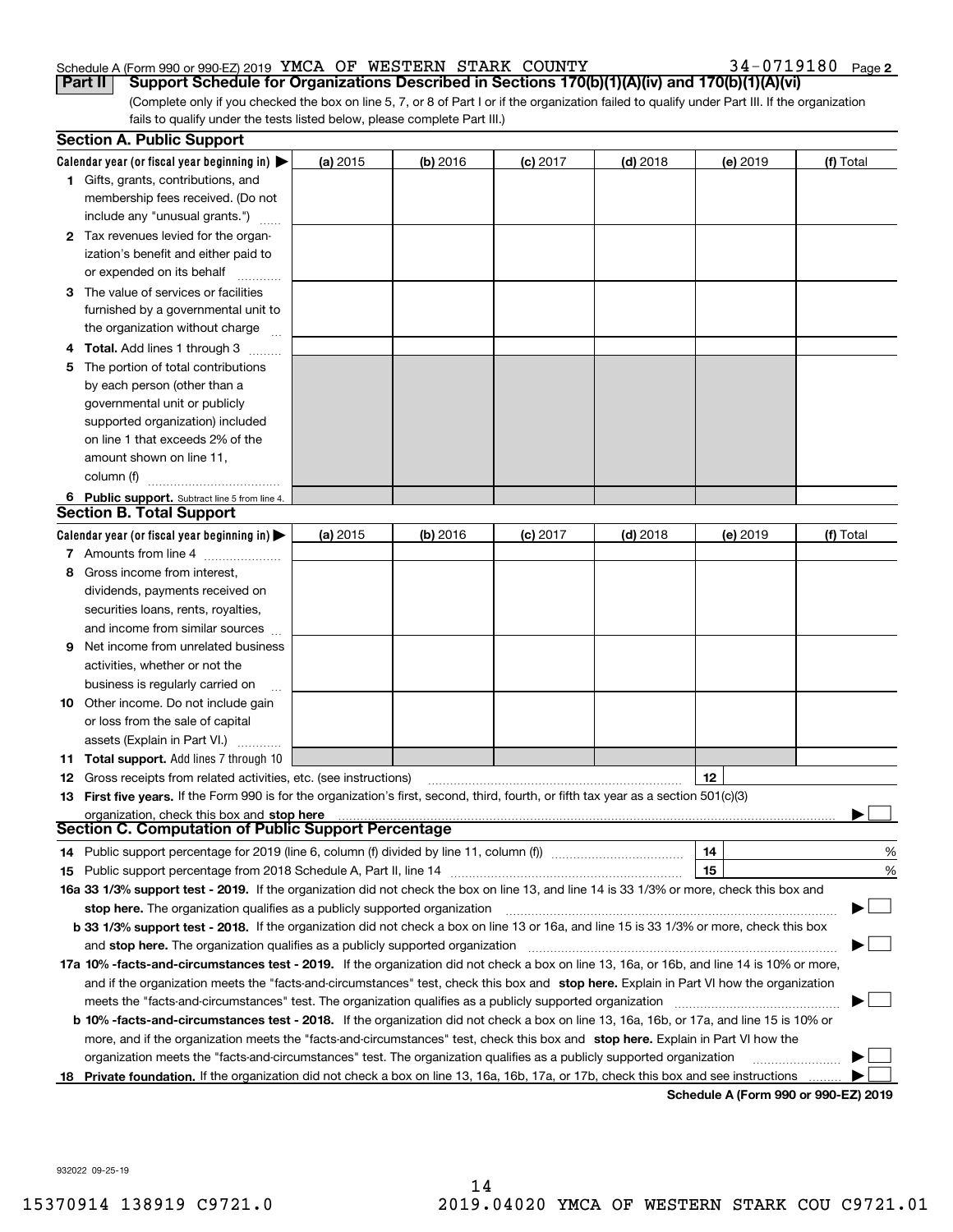### Schedule A (Form 990 or 990-EZ) 2019 Page YMCA OF WESTERN STARK COUNTY 34-0719180 **Part III Support Schedule for Organizations Described in Section 509(a)(2)**

(Complete only if you checked the box on line 10 of Part I or if the organization failed to qualify under Part II. If the organization fails to qualify under the tests listed below, please complete Part II.)

|    | <b>Section A. Public Support</b>                                                                                                                                                                                                      |          |          |            |            |          |                                          |
|----|---------------------------------------------------------------------------------------------------------------------------------------------------------------------------------------------------------------------------------------|----------|----------|------------|------------|----------|------------------------------------------|
|    | Calendar year (or fiscal year beginning in)                                                                                                                                                                                           | (a) 2015 | (b) 2016 | $(c)$ 2017 | $(d)$ 2018 | (e) 2019 | (f) Total                                |
|    | 1 Gifts, grants, contributions, and                                                                                                                                                                                                   |          |          |            |            |          |                                          |
|    | membership fees received. (Do not                                                                                                                                                                                                     |          |          |            |            |          |                                          |
|    | include any "unusual grants.")                                                                                                                                                                                                        | 217,573. | 219,189. | 291,790.   | 315,015.   | 238,915. | 1282482.                                 |
|    | 2 Gross receipts from admissions,<br>merchandise sold or services per-<br>formed, or facilities furnished in<br>any activity that is related to the<br>organization's tax-exempt purpose                                              | 1736258. | 1809226. | 1898315.   | 1997683.   | 2134390. | 9575872.                                 |
|    | 3 Gross receipts from activities that<br>are not an unrelated trade or bus-<br>iness under section 513                                                                                                                                |          |          |            |            |          |                                          |
|    | 4 Tax revenues levied for the organ-<br>ization's benefit and either paid to<br>or expended on its behalf                                                                                                                             |          |          |            |            |          |                                          |
|    | 5 The value of services or facilities<br>furnished by a governmental unit to<br>the organization without charge                                                                                                                       |          |          |            |            |          |                                          |
|    | 6 Total. Add lines 1 through 5                                                                                                                                                                                                        | 1953831. | 2028415. | 2190105.   | 2312698.   |          | 2373305.10858354.                        |
|    | 7a Amounts included on lines 1, 2, and                                                                                                                                                                                                |          |          |            |            |          |                                          |
|    | 3 received from disqualified persons                                                                                                                                                                                                  |          |          |            |            |          | 0.                                       |
|    | <b>b</b> Amounts included on lines 2 and 3 received<br>from other than disqualified persons that<br>exceed the greater of \$5,000 or 1% of the<br>amount on line 13 for the year                                                      |          |          |            |            |          | 0.                                       |
|    | c Add lines 7a and 7b                                                                                                                                                                                                                 |          |          |            |            |          | $\overline{0}$ .                         |
|    | 8 Public support. (Subtract line 7c from line 6.)                                                                                                                                                                                     |          |          |            |            |          | 10858354.                                |
|    | <b>Section B. Total Support</b>                                                                                                                                                                                                       |          |          |            |            |          |                                          |
|    | Calendar year (or fiscal year beginning in)                                                                                                                                                                                           | (a) 2015 | (b) 2016 | $(c)$ 2017 | $(d)$ 2018 | (e) 2019 | (f) Total                                |
|    | <b>9</b> Amounts from line 6                                                                                                                                                                                                          | 1953831. | 2028415. | 2190105.   | 2312698.   |          | 2373305.10858354.                        |
|    | 10a Gross income from interest,<br>dividends, payments received on<br>securities loans, rents, royalties,<br>and income from similar sources                                                                                          | 42,892.  | 68,209.  | 60,025.    | 56, 253.   | 56, 335. | 283,714.                                 |
|    | <b>b</b> Unrelated business taxable income                                                                                                                                                                                            |          |          |            |            |          |                                          |
|    | (less section 511 taxes) from businesses                                                                                                                                                                                              |          |          |            |            |          |                                          |
|    | acquired after June 30, 1975                                                                                                                                                                                                          |          |          |            |            |          |                                          |
|    | c Add lines 10a and 10b<br>11 Net income from unrelated business<br>activities not included in line 10b,<br>whether or not the business is                                                                                            | 42,892.  | 68, 209. | 60,025.    | 56, 253.   | 56, 335. | 283,714.                                 |
|    | regularly carried on<br><b>12</b> Other income. Do not include gain<br>or loss from the sale of capital<br>assets (Explain in Part VI.)                                                                                               |          |          |            | 29,412.    | 33,555.  | 62,967.                                  |
|    | <b>13</b> Total support. (Add lines 9, 10c, 11, and 12.)                                                                                                                                                                              | 1996723. | 2096624. | 2250130.   | 2398363.   |          | 2463195.11205035.                        |
|    | 14 First five years. If the Form 990 is for the organization's first, second, third, fourth, or fifth tax year as a section 501(c)(3) organization,                                                                                   |          |          |            |            |          |                                          |
|    | check this box and <b>stop here</b> www.communication.communication.communication.com/                                                                                                                                                |          |          |            |            |          |                                          |
|    | <b>Section C. Computation of Public Support Percentage</b>                                                                                                                                                                            |          |          |            |            |          |                                          |
|    | 15 Public support percentage for 2019 (line 8, column (f), divided by line 13, column (f))                                                                                                                                            |          |          |            |            | 15       | 96.91<br>$\%$                            |
|    | 16 Public support percentage from 2018 Schedule A, Part III, line 15<br><b>Section D. Computation of Investment Income Percentage</b>                                                                                                 |          |          |            |            | 16       | 97.46<br>$\%$                            |
|    |                                                                                                                                                                                                                                       |          |          |            |            |          | 2.53                                     |
|    | 17 Investment income percentage for 2019 (line 10c, column (f), divided by line 13, column (f))                                                                                                                                       |          |          |            |            | 17<br>18 | %<br>2.18                                |
|    | <b>18</b> Investment income percentage from <b>2018</b> Schedule A, Part III, line 17<br>19a 33 1/3% support tests - 2019. If the organization did not check the box on line 14, and line 15 is more than 33 1/3%, and line 17 is not |          |          |            |            |          | $\%$                                     |
|    | more than 33 1/3%, check this box and stop here. The organization qualifies as a publicly supported organization                                                                                                                      |          |          |            |            |          | $\blacktriangleright$ $\boxed{\text{X}}$ |
|    | b 33 1/3% support tests - 2018. If the organization did not check a box on line 14 or line 19a, and line 16 is more than 33 1/3%, and                                                                                                 |          |          |            |            |          |                                          |
|    | line 18 is not more than 33 1/3%, check this box and stop here. The organization qualifies as a publicly supported organization                                                                                                       |          |          |            |            |          |                                          |
| 20 | Private foundation. If the organization did not check a box on line 14, 19a, or 19b, check this box and see instructions                                                                                                              |          |          |            |            |          |                                          |
|    | 932023 09-25-19                                                                                                                                                                                                                       |          |          |            |            |          | Schedule A (Form 990 or 990-EZ) 2019     |

15 15370914 138919 C9721.0 2019.04020 YMCA OF WESTERN STARK COU C9721.01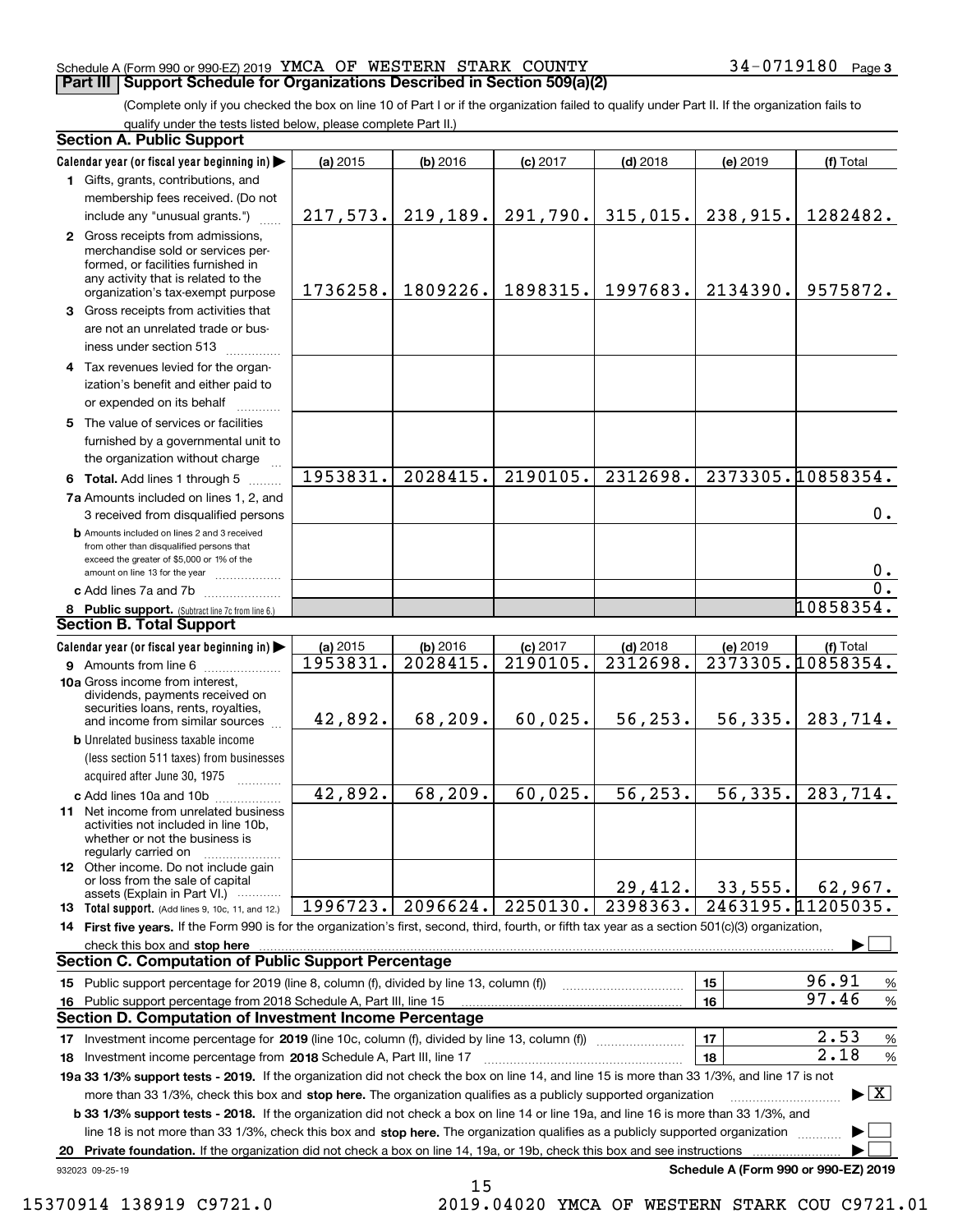## Schedule A (Form 990 or 990-EZ) 2019 Page YMCA OF WESTERN STARK COUNTY 34-0719180

## **Part IV Supporting Organizations**

(Complete only if you checked a box in line 12 on Part I. If you checked 12a of Part I, complete Sections A and B. If you checked 12b of Part I, complete Sections A and C. If you checked 12c of Part I, complete Sections A, D, and E. If you checked 12d of Part I, complete Sections A and D, and complete Part V.)

### **Section A. All Supporting Organizations**

- **1** Are all of the organization's supported organizations listed by name in the organization's governing documents? If "No," describe in **Part VI** how the supported organizations are designated. If designated by *class or purpose, describe the designation. If historic and continuing relationship, explain.*
- **2** Did the organization have any supported organization that does not have an IRS determination of status under section 509(a)(1) or (2)? If "Yes," explain in Part VI how the organization determined that the supported *organization was described in section 509(a)(1) or (2).*
- **3a** Did the organization have a supported organization described in section 501(c)(4), (5), or (6)? If "Yes," answer *(b) and (c) below.*
- **b** Did the organization confirm that each supported organization qualified under section 501(c)(4), (5), or (6) and satisfied the public support tests under section 509(a)(2)? If "Yes," describe in **Part VI** when and how the *organization made the determination.*
- **c**Did the organization ensure that all support to such organizations was used exclusively for section 170(c)(2)(B) purposes? If "Yes," explain in **Part VI** what controls the organization put in place to ensure such use.
- **4a***If* Was any supported organization not organized in the United States ("foreign supported organization")? *"Yes," and if you checked 12a or 12b in Part I, answer (b) and (c) below.*
- **b** Did the organization have ultimate control and discretion in deciding whether to make grants to the foreign supported organization? If "Yes," describe in **Part VI** how the organization had such control and discretion *despite being controlled or supervised by or in connection with its supported organizations.*
- **c** Did the organization support any foreign supported organization that does not have an IRS determination under sections 501(c)(3) and 509(a)(1) or (2)? If "Yes," explain in **Part VI** what controls the organization used *to ensure that all support to the foreign supported organization was used exclusively for section 170(c)(2)(B) purposes.*
- **5a***If "Yes,"* Did the organization add, substitute, or remove any supported organizations during the tax year? answer (b) and (c) below (if applicable). Also, provide detail in **Part VI,** including (i) the names and EIN *numbers of the supported organizations added, substituted, or removed; (ii) the reasons for each such action; (iii) the authority under the organization's organizing document authorizing such action; and (iv) how the action was accomplished (such as by amendment to the organizing document).*
- **b** Type I or Type II only. Was any added or substituted supported organization part of a class already designated in the organization's organizing document?
- **cSubstitutions only.**  Was the substitution the result of an event beyond the organization's control?
- **6** Did the organization provide support (whether in the form of grants or the provision of services or facilities) to **Part VI.** *If "Yes," provide detail in* support or benefit one or more of the filing organization's supported organizations? anyone other than (i) its supported organizations, (ii) individuals that are part of the charitable class benefited by one or more of its supported organizations, or (iii) other supporting organizations that also
- **7**Did the organization provide a grant, loan, compensation, or other similar payment to a substantial contributor *If "Yes," complete Part I of Schedule L (Form 990 or 990-EZ).* regard to a substantial contributor? (as defined in section 4958(c)(3)(C)), a family member of a substantial contributor, or a 35% controlled entity with
- **8** Did the organization make a loan to a disqualified person (as defined in section 4958) not described in line 7? *If "Yes," complete Part I of Schedule L (Form 990 or 990-EZ).*
- **9a** Was the organization controlled directly or indirectly at any time during the tax year by one or more in section 509(a)(1) or (2))? If "Yes," *provide detail in* <code>Part VI.</code> disqualified persons as defined in section 4946 (other than foundation managers and organizations described
- **b**the supporting organization had an interest? If "Yes," provide detail in P**art VI**. Did one or more disqualified persons (as defined in line 9a) hold a controlling interest in any entity in which
- **c**Did a disqualified person (as defined in line 9a) have an ownership interest in, or derive any personal benefit from, assets in which the supporting organization also had an interest? If "Yes," provide detail in P**art VI.**
- **10a** Was the organization subject to the excess business holdings rules of section 4943 because of section supporting organizations)? If "Yes," answer 10b below. 4943(f) (regarding certain Type II supporting organizations, and all Type III non-functionally integrated
- **b** Did the organization have any excess business holdings in the tax year? (Use Schedule C, Form 4720, to *determine whether the organization had excess business holdings.)*

932024 09-25-19

| $\frac{2}{ }$  |  |  |
|----------------|--|--|
|                |  |  |
|                |  |  |
| $\frac{3a}{2}$ |  |  |
|                |  |  |
|                |  |  |
| 3 <sub>b</sub> |  |  |
|                |  |  |
| $\frac{3c}{2}$ |  |  |
|                |  |  |
| 4a             |  |  |
|                |  |  |
|                |  |  |
| 4 <sub>b</sub> |  |  |
|                |  |  |
|                |  |  |
|                |  |  |
| $rac{4c}{2}$   |  |  |
|                |  |  |
|                |  |  |
|                |  |  |
|                |  |  |
|                |  |  |
| $\frac{5a}{2}$ |  |  |
|                |  |  |
| $\frac{5b}{5}$ |  |  |
| $\frac{5c}{2}$ |  |  |
|                |  |  |
|                |  |  |
|                |  |  |
|                |  |  |
| 6              |  |  |
|                |  |  |
|                |  |  |
| $\overline{1}$ |  |  |
|                |  |  |
| 8              |  |  |
|                |  |  |
|                |  |  |
| $\frac{9a}{2}$ |  |  |
|                |  |  |
| 9 <sub>b</sub> |  |  |
|                |  |  |
| $\frac{9c}{2}$ |  |  |
|                |  |  |
|                |  |  |
| 10a            |  |  |
|                |  |  |

34-0719180 Page 4

**1**

**YesNo**

**Schedule A (Form 990 or 990-EZ) 2019**

**10b**

16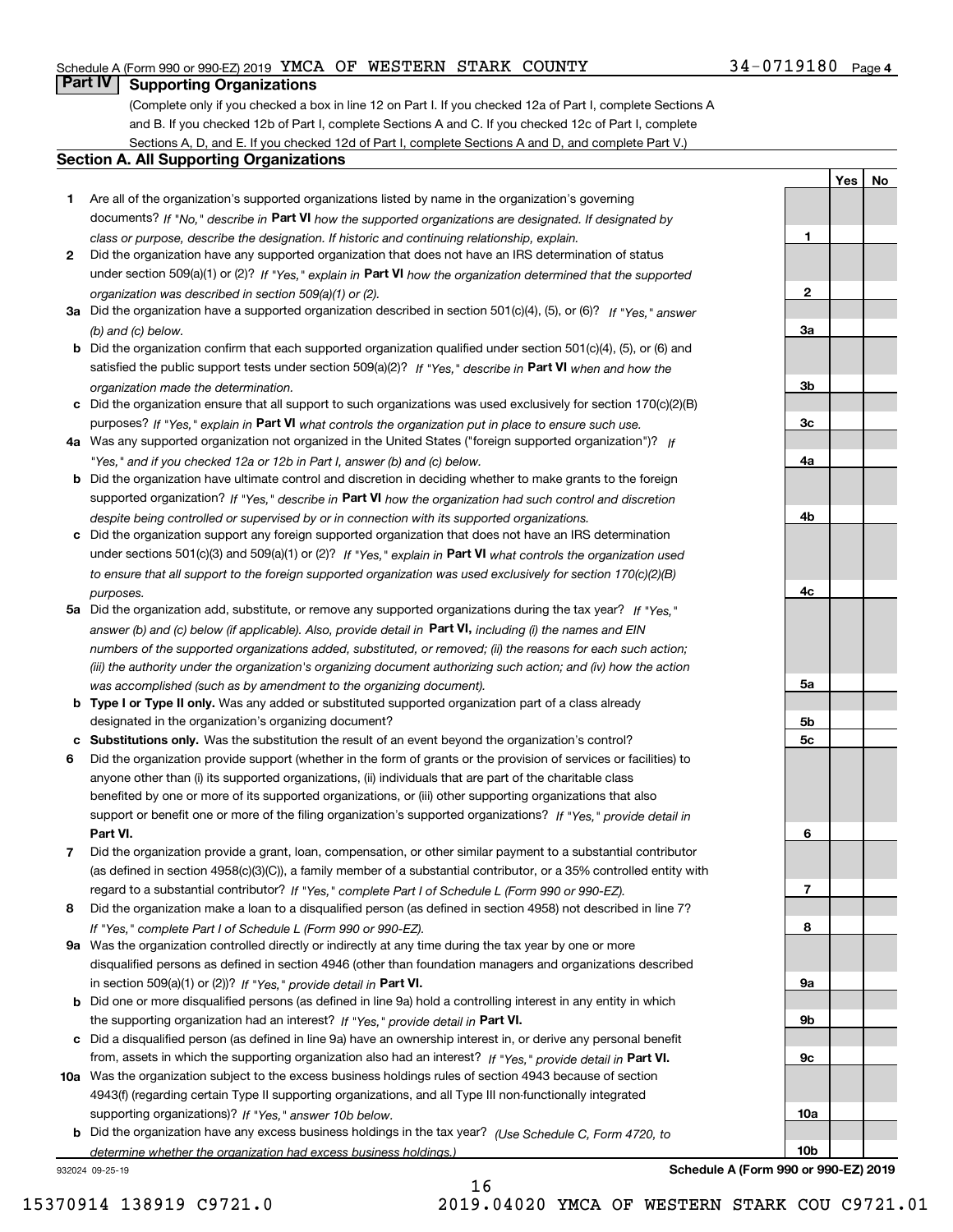## Schedule A (Form 990 or 990-EZ) 2019 Page YMCA OF WESTERN STARK COUNTY 34-0719180

|    | Part IV<br><b>Supporting Organizations (continued)</b>                                                                            |              |     |    |
|----|-----------------------------------------------------------------------------------------------------------------------------------|--------------|-----|----|
|    |                                                                                                                                   |              | Yes | No |
| 11 | Has the organization accepted a gift or contribution from any of the following persons?                                           |              |     |    |
|    | a A person who directly or indirectly controls, either alone or together with persons described in (b) and (c)                    |              |     |    |
|    | below, the governing body of a supported organization?                                                                            | 11a          |     |    |
|    | <b>b</b> A family member of a person described in (a) above?                                                                      | 11b          |     |    |
|    | c A 35% controlled entity of a person described in (a) or (b) above? If "Yes" to a, b, or c, provide detail in Part VI.           | 11c          |     |    |
|    | <b>Section B. Type I Supporting Organizations</b>                                                                                 |              |     |    |
|    |                                                                                                                                   |              | Yes | No |
| 1  | Did the directors, trustees, or membership of one or more supported organizations have the power to                               |              |     |    |
|    | regularly appoint or elect at least a majority of the organization's directors or trustees at all times during the                |              |     |    |
|    | tax year? If "No," describe in Part VI how the supported organization(s) effectively operated, supervised, or                     |              |     |    |
|    | controlled the organization's activities. If the organization had more than one supported organization,                           |              |     |    |
|    | describe how the powers to appoint and/or remove directors or trustees were allocated among the supported                         |              |     |    |
|    | organizations and what conditions or restrictions, if any, applied to such powers during the tax year.                            | 1            |     |    |
| 2  | Did the organization operate for the benefit of any supported organization other than the supported                               |              |     |    |
|    | organization(s) that operated, supervised, or controlled the supporting organization? If "Yes," explain in                        |              |     |    |
|    | Part VI how providing such benefit carried out the purposes of the supported organization(s) that operated,                       |              |     |    |
|    | supervised, or controlled the supporting organization.                                                                            | $\mathbf{2}$ |     |    |
|    | <b>Section C. Type II Supporting Organizations</b>                                                                                |              |     |    |
|    |                                                                                                                                   |              | Yes | No |
| 1  | Were a majority of the organization's directors or trustees during the tax year also a majority of the directors                  |              |     |    |
|    | or trustees of each of the organization's supported organization(s)? If "No." describe in Part VI how control                     |              |     |    |
|    | or management of the supporting organization was vested in the same persons that controlled or managed                            |              |     |    |
|    | the supported organization(s).                                                                                                    | 1            |     |    |
|    | Section D. All Type III Supporting Organizations                                                                                  |              |     |    |
|    |                                                                                                                                   |              | Yes | No |
| 1  | Did the organization provide to each of its supported organizations, by the last day of the fifth month of the                    |              |     |    |
|    | organization's tax year, (i) a written notice describing the type and amount of support provided during the prior tax             |              |     |    |
|    | year, (ii) a copy of the Form 990 that was most recently filed as of the date of notification, and (iii) copies of the            |              |     |    |
|    | organization's governing documents in effect on the date of notification, to the extent not previously provided?                  | 1            |     |    |
| 2  | Were any of the organization's officers, directors, or trustees either (i) appointed or elected by the supported                  |              |     |    |
|    | organization(s) or (ii) serving on the governing body of a supported organization? If "No," explain in Part VI how                |              |     |    |
|    | the organization maintained a close and continuous working relationship with the supported organization(s).                       | 2            |     |    |
| 3  | By reason of the relationship described in (2), did the organization's supported organizations have a                             |              |     |    |
|    | significant voice in the organization's investment policies and in directing the use of the organization's                        |              |     |    |
|    | income or assets at all times during the tax year? If "Yes," describe in Part VI the role the organization's                      |              |     |    |
|    | supported organizations played in this regard.                                                                                    | З            |     |    |
|    | Section E. Type III Functionally Integrated Supporting Organizations                                                              |              |     |    |
| 1  | Check the box next to the method that the organization used to satisfy the Integral Part Test during the year (see instructions). |              |     |    |
| а  | The organization satisfied the Activities Test. Complete line 2 below.                                                            |              |     |    |
| b  | The organization is the parent of each of its supported organizations. Complete line 3 below.                                     |              |     |    |
| c  | The organization supported a governmental entity. Describe in Part VI how you supported a government entity (see instructions),   |              |     |    |
| 2  | Activities Test. Answer (a) and (b) below.                                                                                        |              | Yes | No |
| а  | Did substantially all of the organization's activities during the tax year directly further the exempt purposes of                |              |     |    |
|    | the supported organization(s) to which the organization was responsive? If "Yes," then in Part VI identify                        |              |     |    |
|    | those supported organizations and explain how these activities directly furthered their exempt purposes,                          |              |     |    |
|    | how the organization was responsive to those supported organizations, and how the organization determined                         |              |     |    |
|    | that these activities constituted substantially all of its activities.                                                            | 2a           |     |    |
|    | <b>b</b> Did the activities described in (a) constitute activities that, but for the organization's involvement, one or more      |              |     |    |
|    | of the organization's supported organization(s) would have been engaged in? If "Yes," explain in Part VI the                      |              |     |    |
|    | reasons for the organization's position that its supported organization(s) would have engaged in these                            |              |     |    |
|    | activities but for the organization's involvement.                                                                                | 2b           |     |    |
| 3  | Parent of Supported Organizations. Answer (a) and (b) below.                                                                      |              |     |    |
|    | a Did the organization have the power to regularly appoint or elect a majority of the officers, directors, or                     |              |     |    |
|    | trustees of each of the supported organizations? Provide details in Part VI.                                                      | За           |     |    |
|    | <b>b</b> Did the organization exercise a substantial degree of direction over the policies, programs, and activities of each      |              |     |    |
|    | of its supported organizations? If "Yes." describe in Part VI the role played by the organization in this regard.                 | Зb           |     |    |
|    | Schedule A (Form 990 or 990-EZ) 2019<br>932025 09-25-19                                                                           |              |     |    |

17

**Schedule A (Form 990 or 990-EZ) 2019**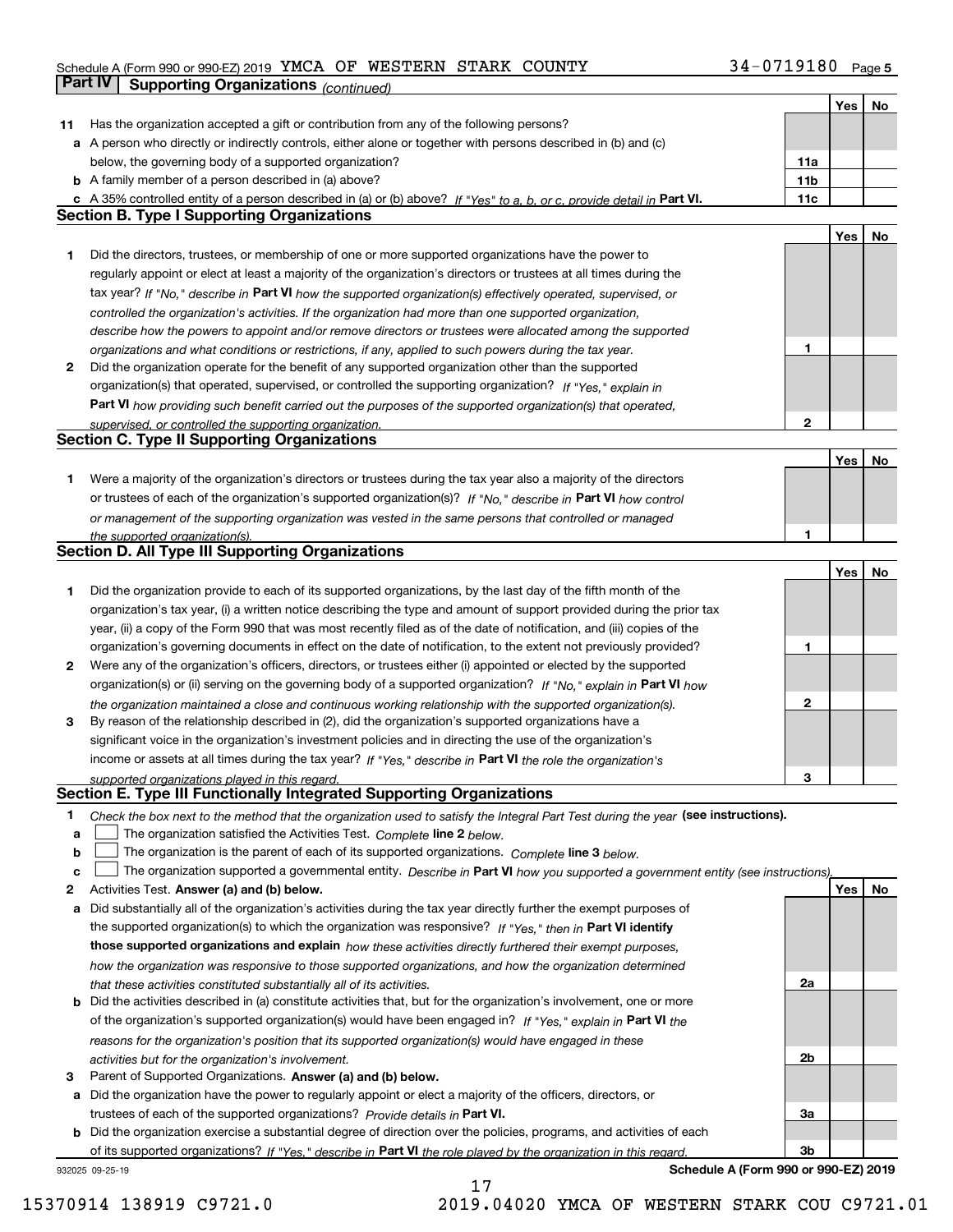|  |  | <b>Part V</b> Type III Non-Functionally Integrated 509(a)(3) Supporting Organizations |                       |  |
|--|--|---------------------------------------------------------------------------------------|-----------------------|--|
|  |  | Schedule A (Form 990 or 990-EZ) 2019 YMCA OF WESTERN STARK COUNTY                     | $34 - 0719180$ Page 6 |  |

1 Check here if the organization satisfied the Integral Part Test as a qualifying trust on Nov. 20, 1970 (explain in Part VI). See instructions. All other Type III non-functionally integrated supporting organizations must complete Sections A through E.

|              | Section A - Adjusted Net Income                                                                                                   | (A) Prior Year | (B) Current Year<br>(optional) |                                |
|--------------|-----------------------------------------------------------------------------------------------------------------------------------|----------------|--------------------------------|--------------------------------|
| 1.           | Net short-term capital gain                                                                                                       | 1              |                                |                                |
| $\mathbf{2}$ | Recoveries of prior-year distributions                                                                                            | $\overline{2}$ |                                |                                |
| 3            | Other gross income (see instructions)                                                                                             | 3              |                                |                                |
| 4            | Add lines 1 through 3.                                                                                                            | 4              |                                |                                |
| 5            | Depreciation and depletion                                                                                                        | 5              |                                |                                |
| 6            | Portion of operating expenses paid or incurred for production or                                                                  |                |                                |                                |
|              | collection of gross income or for management, conservation, or                                                                    |                |                                |                                |
|              | maintenance of property held for production of income (see instructions)                                                          | 6              |                                |                                |
| 7            | Other expenses (see instructions)                                                                                                 | 7              |                                |                                |
| 8            | <b>Adjusted Net Income</b> (subtract lines 5, 6, and 7 from line 4)                                                               | 8              |                                |                                |
|              | <b>Section B - Minimum Asset Amount</b>                                                                                           |                | (A) Prior Year                 | (B) Current Year<br>(optional) |
| 1            | Aggregate fair market value of all non-exempt-use assets (see                                                                     |                |                                |                                |
|              | instructions for short tax year or assets held for part of year):                                                                 |                |                                |                                |
|              | a Average monthly value of securities                                                                                             | 1a             |                                |                                |
|              | <b>b</b> Average monthly cash balances                                                                                            | 1b             |                                |                                |
|              | c Fair market value of other non-exempt-use assets                                                                                | 1c             |                                |                                |
|              | d Total (add lines 1a, 1b, and 1c)                                                                                                | 1d             |                                |                                |
|              | <b>e</b> Discount claimed for blockage or other                                                                                   |                |                                |                                |
|              | factors (explain in detail in Part VI):                                                                                           |                |                                |                                |
| 2            | Acquisition indebtedness applicable to non-exempt-use assets                                                                      | $\mathbf 2$    |                                |                                |
| 3            | Subtract line 2 from line 1d.                                                                                                     | 3              |                                |                                |
| 4            | Cash deemed held for exempt use. Enter 1-1/2% of line 3 (for greater amount,                                                      |                |                                |                                |
|              | see instructions)                                                                                                                 | 4              |                                |                                |
| 5            | Net value of non-exempt-use assets (subtract line 4 from line 3)                                                                  | 5              |                                |                                |
| 6            | Multiply line 5 by .035.                                                                                                          | 6              |                                |                                |
| 7            | Recoveries of prior-year distributions                                                                                            | $\overline{7}$ |                                |                                |
| 8            | Minimum Asset Amount (add line 7 to line 6)                                                                                       | 8              |                                |                                |
|              | <b>Section C - Distributable Amount</b>                                                                                           |                |                                | <b>Current Year</b>            |
| 1            | Adjusted net income for prior year (from Section A, line 8, Column A)                                                             | $\mathbf{1}$   |                                |                                |
| 2            | Enter 85% of line 1.                                                                                                              | $\overline{2}$ |                                |                                |
| 3            | Minimum asset amount for prior year (from Section B, line 8, Column A)                                                            | 3              |                                |                                |
| 4            | Enter greater of line 2 or line 3.                                                                                                | 4              |                                |                                |
| 5            | Income tax imposed in prior year                                                                                                  | 5              |                                |                                |
| 6            | <b>Distributable Amount.</b> Subtract line 5 from line 4, unless subject to                                                       |                |                                |                                |
|              | emergency temporary reduction (see instructions).                                                                                 | 6              |                                |                                |
| 7            | Check here if the current year is the organization's first as a non-functionally integrated Type III supporting organization (see |                |                                |                                |

instructions).

**1**

**Schedule A (Form 990 or 990-EZ) 2019**

932026 09-25-19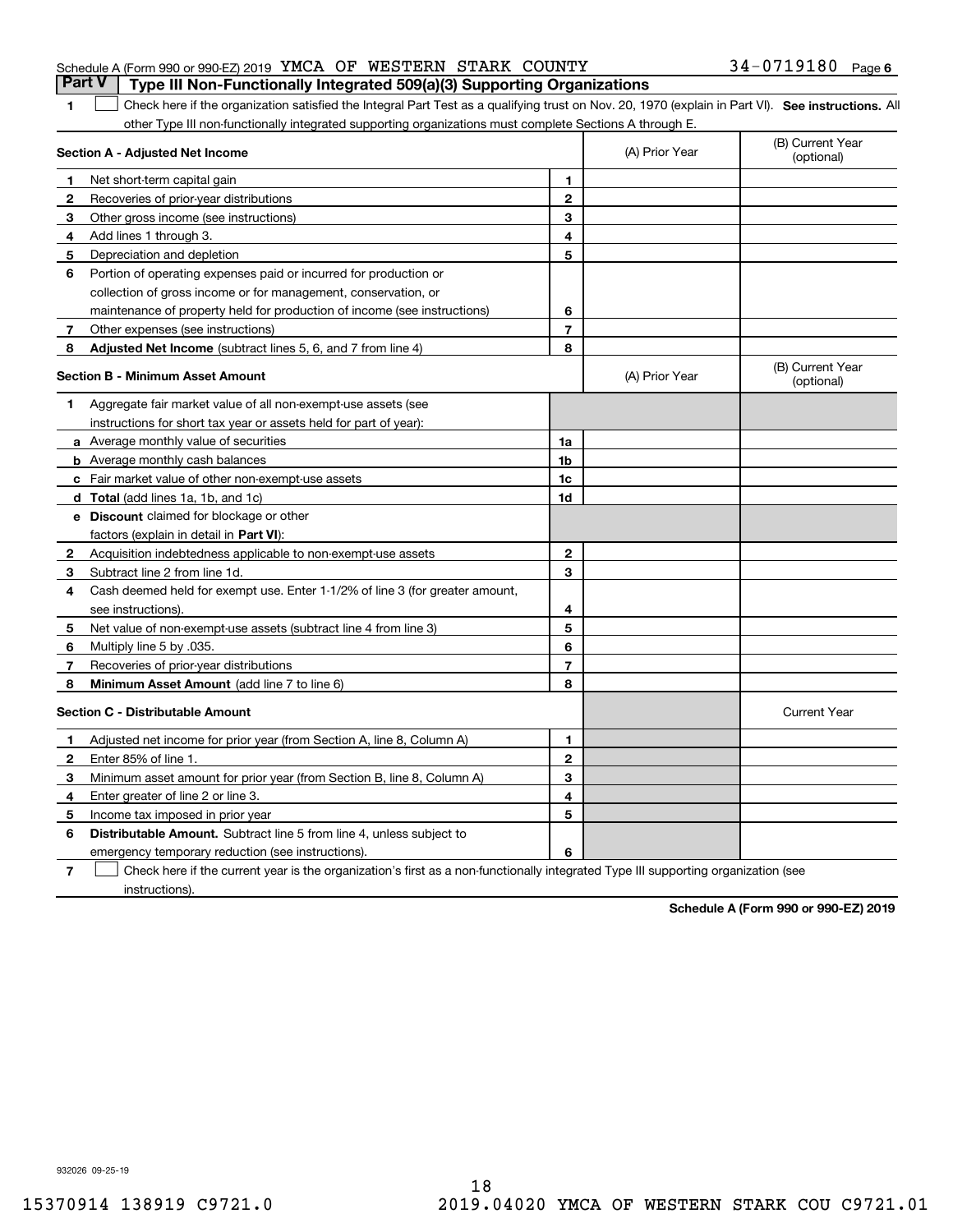### Schedule A (Form 990 or 990-EZ) 2019 Page YMCA OF WESTERN STARK COUNTY 34-0719180

| <b>Part V</b> | Type III Non-Functionally Integrated 509(a)(3) Supporting Organizations                    |                             | (continued)                           |                                         |
|---------------|--------------------------------------------------------------------------------------------|-----------------------------|---------------------------------------|-----------------------------------------|
|               | <b>Section D - Distributions</b>                                                           |                             |                                       | <b>Current Year</b>                     |
| 1             | Amounts paid to supported organizations to accomplish exempt purposes                      |                             |                                       |                                         |
| 2             | Amounts paid to perform activity that directly furthers exempt purposes of supported       |                             |                                       |                                         |
|               | organizations, in excess of income from activity                                           |                             |                                       |                                         |
| з             | Administrative expenses paid to accomplish exempt purposes of supported organizations      |                             |                                       |                                         |
| 4             | Amounts paid to acquire exempt-use assets                                                  |                             |                                       |                                         |
| 5             | Qualified set-aside amounts (prior IRS approval required)                                  |                             |                                       |                                         |
| 6             | Other distributions (describe in Part VI). See instructions.                               |                             |                                       |                                         |
| 7             | Total annual distributions. Add lines 1 through 6.                                         |                             |                                       |                                         |
| 8             | Distributions to attentive supported organizations to which the organization is responsive |                             |                                       |                                         |
|               | (provide details in Part VI). See instructions.                                            |                             |                                       |                                         |
| 9             | Distributable amount for 2019 from Section C, line 6                                       |                             |                                       |                                         |
| 10            | Line 8 amount divided by line 9 amount                                                     |                             |                                       |                                         |
|               |                                                                                            | (i)                         | (iii)                                 | (iii)                                   |
|               | <b>Section E - Distribution Allocations</b> (see instructions)                             | <b>Excess Distributions</b> | <b>Underdistributions</b><br>Pre-2019 | <b>Distributable</b><br>Amount for 2019 |
| 1             | Distributable amount for 2019 from Section C, line 6                                       |                             |                                       |                                         |
| 2             | Underdistributions, if any, for years prior to 2019 (reason-                               |                             |                                       |                                         |
|               | able cause required- explain in Part VI). See instructions.                                |                             |                                       |                                         |
| з             | Excess distributions carryover, if any, to 2019                                            |                             |                                       |                                         |
|               | <b>a</b> From 2014                                                                         |                             |                                       |                                         |
|               | <b>b</b> From $2015$                                                                       |                             |                                       |                                         |
|               | $c$ From 2016                                                                              |                             |                                       |                                         |
|               | <b>d</b> From 2017                                                                         |                             |                                       |                                         |
|               | e From 2018                                                                                |                             |                                       |                                         |
|               | Total of lines 3a through e                                                                |                             |                                       |                                         |
|               | <b>g</b> Applied to underdistributions of prior years                                      |                             |                                       |                                         |
|               | <b>h</b> Applied to 2019 distributable amount                                              |                             |                                       |                                         |
|               | Carryover from 2014 not applied (see instructions)                                         |                             |                                       |                                         |
|               | Remainder. Subtract lines 3g, 3h, and 3i from 3f.                                          |                             |                                       |                                         |
| 4             | Distributions for 2019 from Section D,                                                     |                             |                                       |                                         |
|               | line $7:$                                                                                  |                             |                                       |                                         |
|               | <b>a</b> Applied to underdistributions of prior years                                      |                             |                                       |                                         |
|               | <b>b</b> Applied to 2019 distributable amount                                              |                             |                                       |                                         |
| c             | Remainder. Subtract lines 4a and 4b from 4.                                                |                             |                                       |                                         |
| 5             | Remaining underdistributions for years prior to 2019, if                                   |                             |                                       |                                         |
|               | any. Subtract lines 3g and 4a from line 2. For result greater                              |                             |                                       |                                         |
|               | than zero, explain in Part VI. See instructions.                                           |                             |                                       |                                         |
| 6             | Remaining underdistributions for 2019. Subtract lines 3h                                   |                             |                                       |                                         |
|               | and 4b from line 1. For result greater than zero, explain in                               |                             |                                       |                                         |
|               | Part VI. See instructions.                                                                 |                             |                                       |                                         |
| 7             | Excess distributions carryover to 2020. Add lines 3j                                       |                             |                                       |                                         |
|               | and 4c.                                                                                    |                             |                                       |                                         |
| 8             | Breakdown of line 7:                                                                       |                             |                                       |                                         |
|               | a Excess from 2015                                                                         |                             |                                       |                                         |
|               | <b>b</b> Excess from 2016                                                                  |                             |                                       |                                         |
|               | c Excess from 2017                                                                         |                             |                                       |                                         |
|               | d Excess from 2018                                                                         |                             |                                       |                                         |
|               | e Excess from 2019                                                                         |                             |                                       |                                         |
|               |                                                                                            |                             |                                       |                                         |

**Schedule A (Form 990 or 990-EZ) 2019**

932027 09-25-19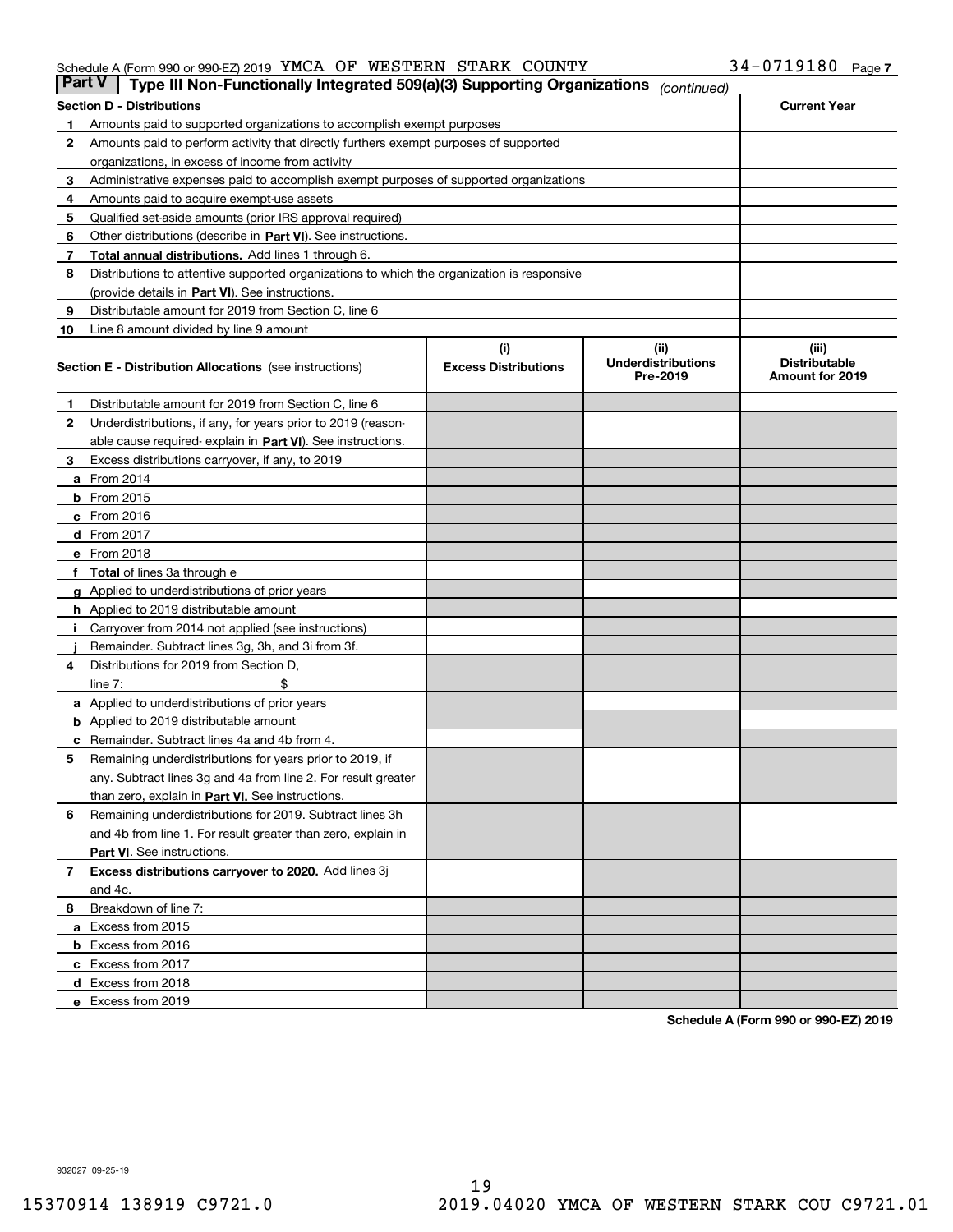| 2019 AMOUNT: \$      | 33,555.                                                      |  |  |  |  |
|----------------------|--------------------------------------------------------------|--|--|--|--|
| 2018 AMOUNT: \$      | 29,412.                                                      |  |  |  |  |
| MISCELLANEOUS INCOME |                                                              |  |  |  |  |
|                      | SCHEDULE A, PART III, LINE 12, EXPLANATION FOR OTHER INCOME: |  |  |  |  |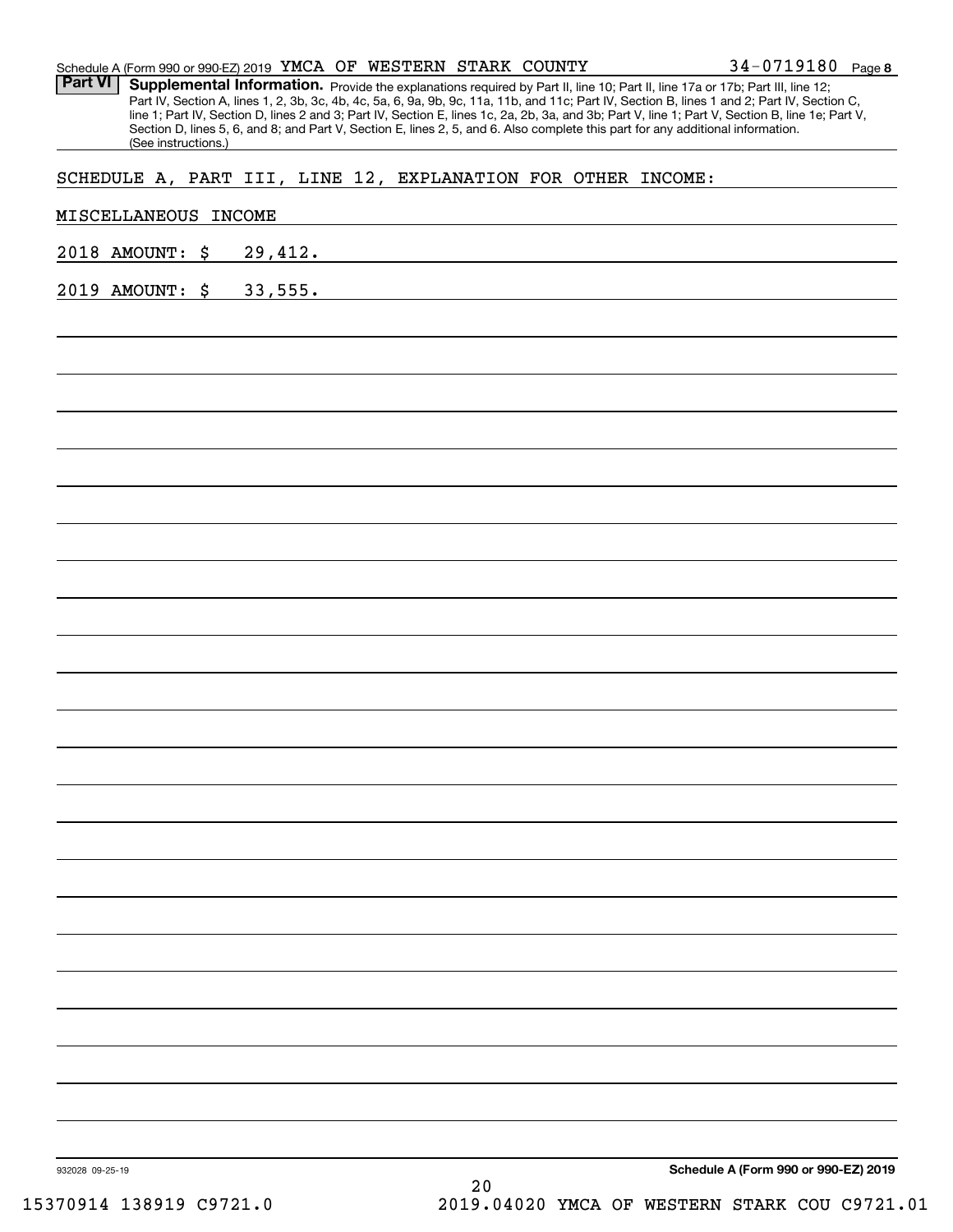Department of the Treasury Internal Revenue Service **(Form 990, 990-EZ, or 990-PF)**

Name of the organization

# **Schedule B Schedule of Contributors**

**| Attach to Form 990, Form 990-EZ, or Form 990-PF. | Go to www.irs.gov/Form990 for the latest information.** OMB No. 1545-0047

**2019**

**Employer identification number**

|  |  | 34-0719180 |  |
|--|--|------------|--|
|  |  |            |  |

|                                       | WESTERN STARK COUNTY<br>YMCA OF                                                    | 34-0719180 |
|---------------------------------------|------------------------------------------------------------------------------------|------------|
| <b>Organization type (check one):</b> |                                                                                    |            |
| Filers of:                            | Section:                                                                           |            |
| Form 990 or 990-EZ                    | $\lfloor x \rfloor$ 501(c)( 3) (enter number) organization                         |            |
|                                       | $4947(a)(1)$ nonexempt charitable trust <b>not</b> treated as a private foundation |            |
|                                       | 527 political organization                                                         |            |
| Form 990-PF                           | 501(c)(3) exempt private foundation                                                |            |
|                                       | 4947(a)(1) nonexempt charitable trust treated as a private foundation              |            |

501(c)(3) taxable private foundation  $\mathcal{L}^{\text{max}}$ 

Check if your organization is covered by the **General Rule** or a **Special Rule. Note:**  Only a section 501(c)(7), (8), or (10) organization can check boxes for both the General Rule and a Special Rule. See instructions.

## **General Rule**

 $\boxed{\textbf{X}}$  For an organization filing Form 990, 990-EZ, or 990-PF that received, during the year, contributions totaling \$5,000 or more (in money or property) from any one contributor. Complete Parts I and II. See instructions for determining a contributor's total contributions.

#### **Special Rules**

any one contributor, during the year, total contributions of the greater of  $\,$  (1) \$5,000; or **(2)** 2% of the amount on (i) Form 990, Part VIII, line 1h; For an organization described in section 501(c)(3) filing Form 990 or 990-EZ that met the 33 1/3% support test of the regulations under sections 509(a)(1) and 170(b)(1)(A)(vi), that checked Schedule A (Form 990 or 990-EZ), Part II, line 13, 16a, or 16b, and that received from or (ii) Form 990-EZ, line 1. Complete Parts I and II.  $\mathcal{L}^{\text{max}}$ 

year, total contributions of more than \$1,000 *exclusively* for religious, charitable, scientific, literary, or educational purposes, or for the For an organization described in section 501(c)(7), (8), or (10) filing Form 990 or 990-EZ that received from any one contributor, during the prevention of cruelty to children or animals. Complete Parts I, II, and III.  $\mathcal{L}^{\text{max}}$ 

purpose. Don't complete any of the parts unless the **General Rule** applies to this organization because it received *nonexclusively* year, contributions <sub>exclusively</sub> for religious, charitable, etc., purposes, but no such contributions totaled more than \$1,000. If this box is checked, enter here the total contributions that were received during the year for an  $\;$ exclusively religious, charitable, etc., For an organization described in section 501(c)(7), (8), or (10) filing Form 990 or 990-EZ that received from any one contributor, during the religious, charitable, etc., contributions totaling \$5,000 or more during the year  $\Box$ — $\Box$  =  $\Box$  $\mathcal{L}^{\text{max}}$ 

**Caution:**  An organization that isn't covered by the General Rule and/or the Special Rules doesn't file Schedule B (Form 990, 990-EZ, or 990-PF),  **must** but it answer "No" on Part IV, line 2, of its Form 990; or check the box on line H of its Form 990-EZ or on its Form 990-PF, Part I, line 2, to certify that it doesn't meet the filing requirements of Schedule B (Form 990, 990-EZ, or 990-PF).

**For Paperwork Reduction Act Notice, see the instructions for Form 990, 990-EZ, or 990-PF. Schedule B (Form 990, 990-EZ, or 990-PF) (2019)** LHA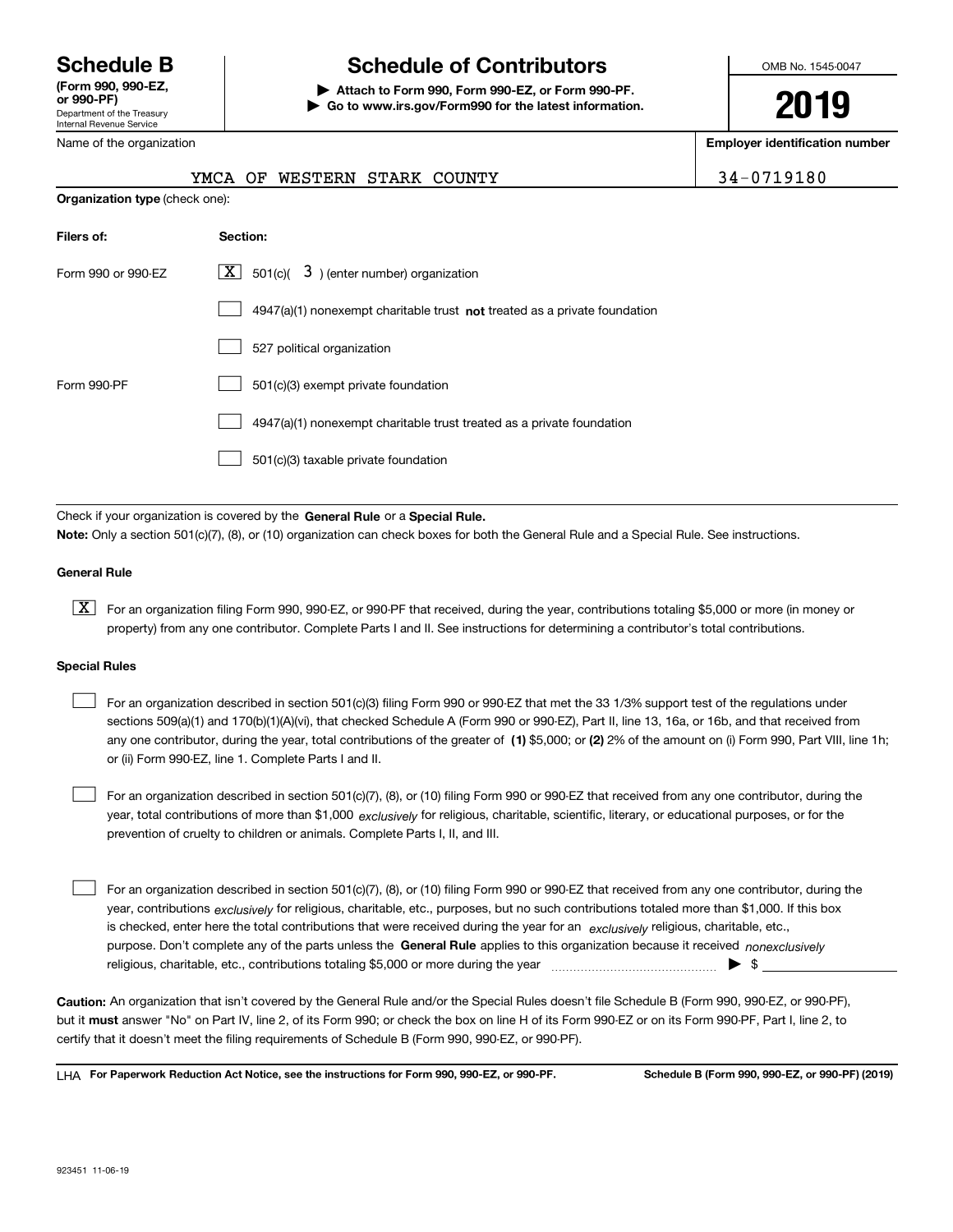## Schedule B (Form 990, 990-EZ, or 990-PF) (2019) Page 2

Name of organization

**Employer identification number**

## YMCA OF WESTERN STARK COUNTY | 34-0719180

Chedule B (Form 990, 990-EZ, or 990-PF) (2019)<br>
lame of organization<br> **29 MCA OF WESTERN STARK COUNTY**<br> **24 – 0719180**<br> **24 – 0719180**<br> **24 – 0719180** 

| (a)                  | (b)                                                                                  | (c)                        | (d)                                                                                                                                              |
|----------------------|--------------------------------------------------------------------------------------|----------------------------|--------------------------------------------------------------------------------------------------------------------------------------------------|
| No.                  | Name, address, and ZIP + 4                                                           | <b>Total contributions</b> | Type of contribution                                                                                                                             |
| 1                    | FLOWERS FOUNDATION<br>3021 12TH STREET NW<br>MASSILLON, OH 44646                     | 5,000.<br>$\frac{1}{2}$    | ΙX<br>Person<br>Payroll<br>Noncash<br>(Complete Part II for<br>noncash contributions.)                                                           |
| (a)                  | (b)                                                                                  | (c)                        | (d)                                                                                                                                              |
| No.                  | Name, address, and ZIP + 4                                                           | <b>Total contributions</b> | Type of contribution                                                                                                                             |
| 2                    | FERGUSON FOUNDATION<br>4767 MUNSON STREET N.W.<br>CANTON, OH 44718                   | 36,365.<br>$\frac{1}{2}$   | $\mathbf{X}$<br>Person<br>Payroll<br>Noncash<br>(Complete Part II for<br>noncash contributions.)                                                 |
| (a)                  | (b)                                                                                  | (c)                        | (d)                                                                                                                                              |
| No.                  | Name, address, and ZIP + 4                                                           | <b>Total contributions</b> | Type of contribution                                                                                                                             |
| 3                    | PAUL AND CAROL DAVID FOUNDATION<br>4048 DRESSLER ROAD N.W.<br>CANTON, OH 44718       | 8,000.<br>$\frac{1}{2}$    | $\mathbf{X}$<br>Person<br>Payroll<br>Noncash<br>(Complete Part II for<br>noncash contributions.)                                                 |
| (a)                  | (b)                                                                                  | (c)                        | (d)                                                                                                                                              |
| No.                  | Name, address, and ZIP + 4                                                           | <b>Total contributions</b> | Type of contribution                                                                                                                             |
| 4                    | MASSILLON ROTARY FOUNDATION<br>2070 WALES ROAD N.E.<br>MASSILLON, OH 44646           | 17,500.<br>$\frac{1}{2}$   | $\mathbf{X}$<br>Person<br>Payroll<br><b>Noncash</b><br>(Complete Part II for<br>noncash contributions.)                                          |
| (a)                  | (b)                                                                                  | (c)                        | (d)                                                                                                                                              |
| No.                  | Name, address, and ZIP + 4                                                           | <b>Total contributions</b> | Type of contribution                                                                                                                             |
| 5                    | FRED F. SILK CHARITABLE FOUNDATION<br>1731 EDMAR STREET<br>LOUISVILLE, OH 44641-2749 | 20,000.<br>\$              | $\vert$ X<br>Person<br>Payroll<br>Noncash<br>(Complete Part II for<br>noncash contributions.)                                                    |
| (a)                  | (b)                                                                                  | (c)                        | (d)                                                                                                                                              |
| No.                  | Name, address, and ZIP + 4                                                           | <b>Total contributions</b> | Type of contribution                                                                                                                             |
| 6<br>923452 11-06-19 | YMCA OF THE USA<br>WACKER DRIVE<br>101 N.<br>CHICAGO, IL 60606                       | 15,000.<br>\$              | $\vert$ X<br>Person<br>Payroll<br>Noncash<br>(Complete Part II for<br>noncash contributions.)<br>Schedule B (Form 990, 990-EZ, or 990-PF) (2019) |

22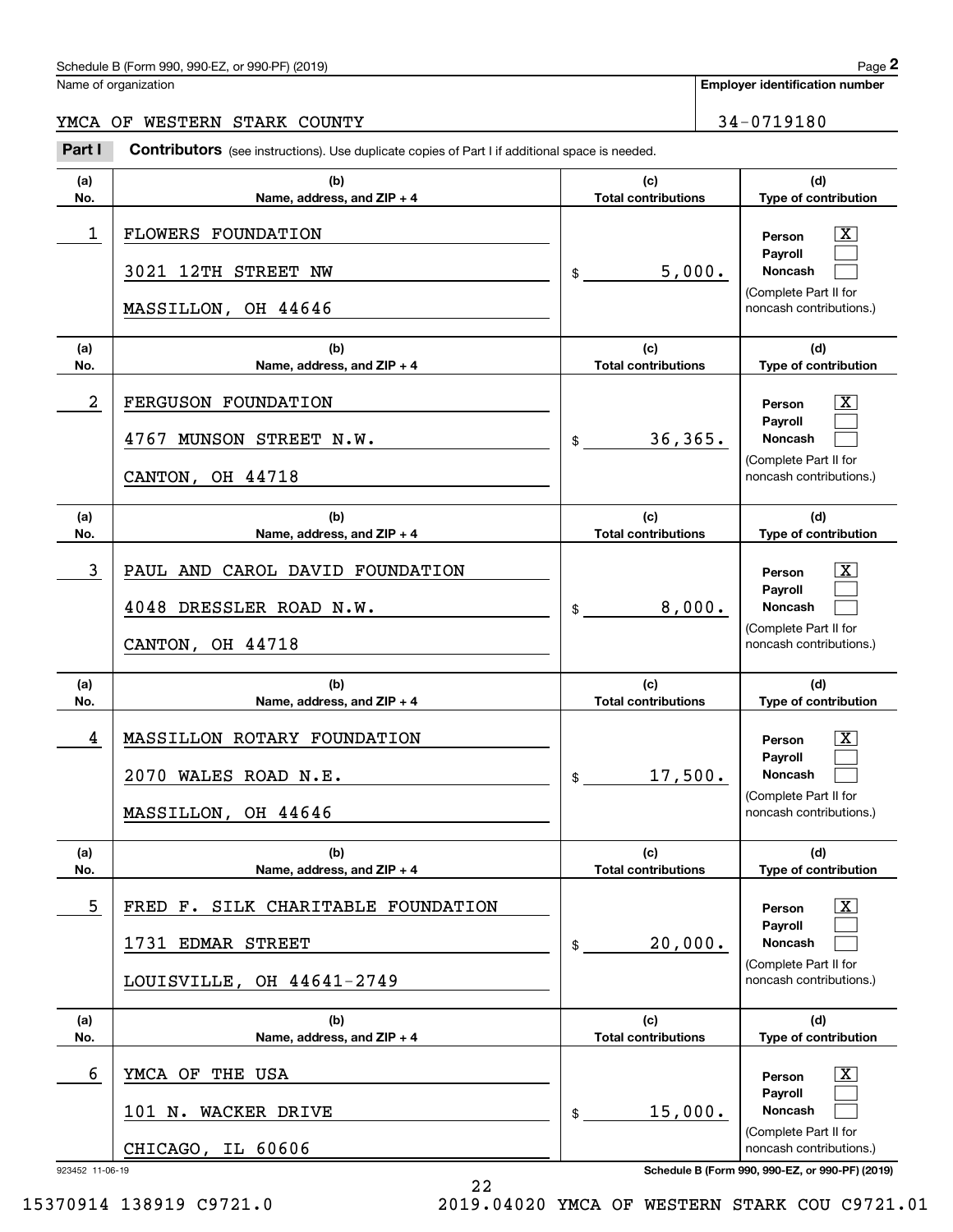## Schedule B (Form 990, 990-EZ, or 990-PF) (2019) Page 2

Name of organization

**Employer identification number**

## YMCA OF WESTERN STARK COUNTY 34-0719180

Chedule B (Form 990, 990-EZ, or 990-PF) (2019)<br>
lame of organization<br> **29 MCA OF WESTERN STARK COUNTY**<br> **24 – 0719180**<br> **24 – 0719180**<br> **24 – 0719180** 

| (a) | (b)                                                                                    | (c)                        | (d)                                                                                                                |
|-----|----------------------------------------------------------------------------------------|----------------------------|--------------------------------------------------------------------------------------------------------------------|
| No. | Name, address, and ZIP + 4                                                             | <b>Total contributions</b> | Type of contribution                                                                                               |
| 7   | HOOVER FOUNDATION<br>400 MARKET AVENUE N, SUITE 210<br>CANTON, OH 44702                | 20,000.<br>$\frac{1}{2}$   | $\boxed{\text{X}}$<br>Person<br>Payroll<br><b>Noncash</b><br>(Complete Part II for<br>noncash contributions.)      |
| (a) | (b)                                                                                    | (c)                        | (d)                                                                                                                |
| No. | Name, address, and ZIP + 4                                                             | <b>Total contributions</b> | Type of contribution                                                                                               |
| 8   | STARK COMMUNITY FOUNDATION<br>400 MARKET AVENUE N, SUITE 200<br>CANTON, OH 44702       | 8,000.<br>$\frac{1}{2}$    | $\boxed{\text{X}}$<br>Person<br>Payroll<br><b>Noncash</b><br>(Complete Part II for<br>noncash contributions.)      |
| (a) | (b)                                                                                    | (c)                        | (d)                                                                                                                |
| No. | Name, address, and ZIP + 4                                                             | <b>Total contributions</b> | Type of contribution                                                                                               |
| 9   | TIMKEN FOUNDATION OF CANTON<br>200 MARKET AVE N<br>CANTON, OH 44702                    | 25,000.<br>$\frac{1}{2}$   | $\overline{\mathbf{X}}$<br>Person<br>Payroll<br><b>Noncash</b><br>(Complete Part II for<br>noncash contributions.) |
| (a) | (b)                                                                                    | (c)                        | (d)                                                                                                                |
| No. | Name, address, and ZIP + 4                                                             | <b>Total contributions</b> | Type of contribution                                                                                               |
| 10  | DEUBLE FOUNDATION<br>5757<br>MAYFAIR RD., P.O. BOX 2288<br>NORTH CANTON, OH 44720-1546 | 8,000.<br>$\frac{1}{2}$    | $\overline{\mathbf{X}}$<br>Person<br>Payroll<br><b>Noncash</b><br>(Complete Part II for<br>noncash contributions.) |
| (a) | (b)                                                                                    | (c)                        | (d)                                                                                                                |
| No. | Name, address, and ZIP + 4                                                             | <b>Total contributions</b> | Type of contribution                                                                                               |
|     |                                                                                        | \$                         | Person<br>Payroll<br>Noncash<br>(Complete Part II for<br>noncash contributions.)                                   |
| (a) | (b)                                                                                    | (c)                        | (d)                                                                                                                |
| No. | Name, address, and ZIP + 4                                                             | <b>Total contributions</b> | Type of contribution                                                                                               |
|     |                                                                                        | \$                         | Person<br>Payroll<br>Noncash<br>(Complete Part II for<br>noncash contributions.)                                   |

23

923452 11-06-19 **Schedule B (Form 990, 990-EZ, or 990-PF) (2019)**

15370914 138919 C9721.0 2019.04020 YMCA OF WESTERN STARK COU C9721.01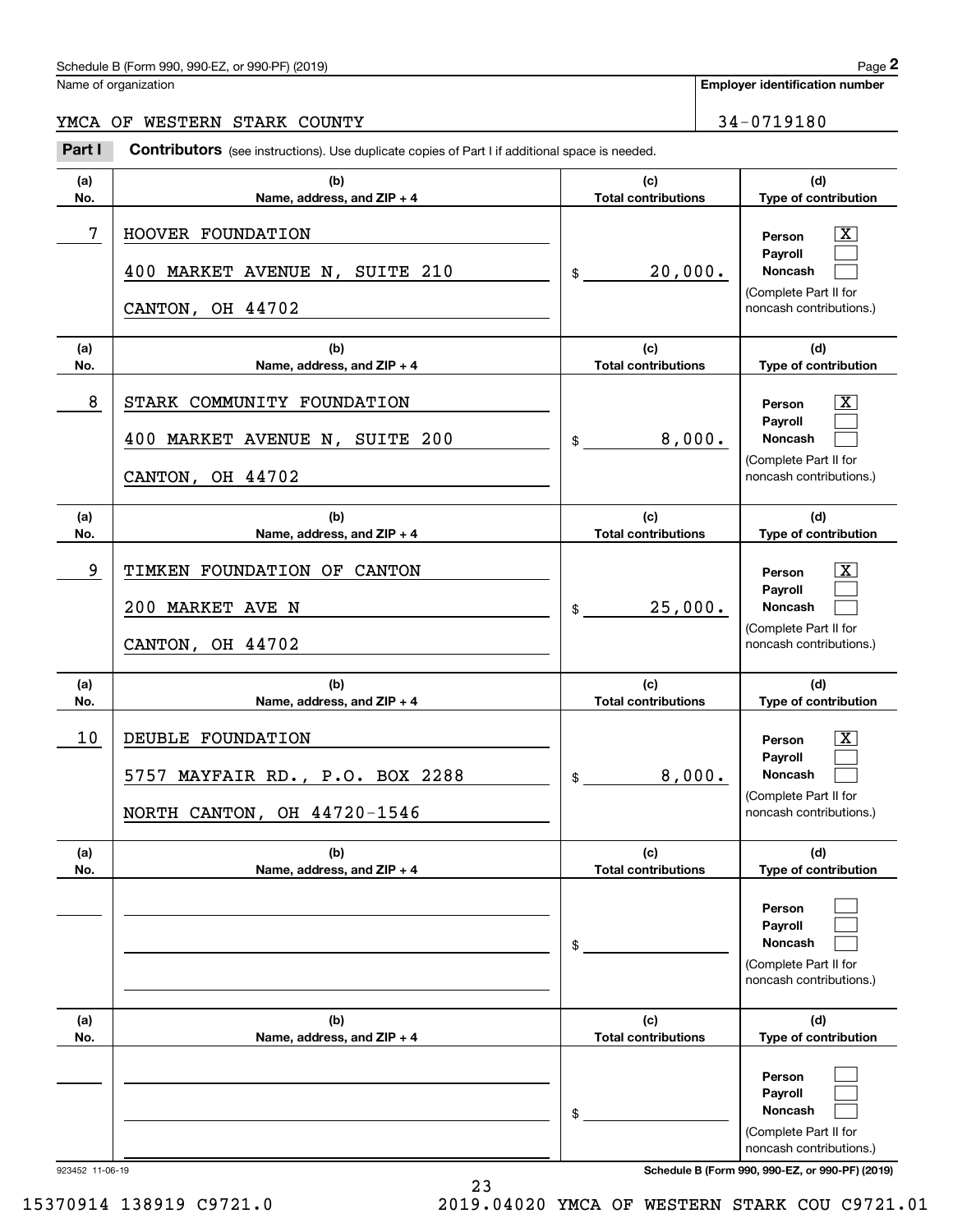**Employer identification number**

YMCA OF WESTERN STARK COUNTY 34-0719180

Employer identification Page 3<br>
Iame of organization<br> **34 – 0719180**<br> **Part II Noncash Property** (see instructions). Use duplicate copies of Part II if additional space is needed.

| (a)<br>No.<br>from<br>Part I | (b)<br>Description of noncash property given | (c)<br>FMV (or estimate)<br>(See instructions.) | (d)<br>Date received |
|------------------------------|----------------------------------------------|-------------------------------------------------|----------------------|
|                              |                                              | \$                                              |                      |
| (a)<br>No.<br>from<br>Part I | (b)<br>Description of noncash property given | (c)<br>FMV (or estimate)<br>(See instructions.) | (d)<br>Date received |
|                              |                                              | \$                                              |                      |
| (a)<br>No.<br>from<br>Part I | (b)<br>Description of noncash property given | (c)<br>FMV (or estimate)<br>(See instructions.) | (d)<br>Date received |
|                              |                                              | $\,$                                            |                      |
| (a)<br>No.<br>from<br>Part I | (b)<br>Description of noncash property given | (c)<br>FMV (or estimate)<br>(See instructions.) | (d)<br>Date received |
|                              |                                              | \$                                              |                      |
| (a)<br>No.<br>from<br>Part I | (b)<br>Description of noncash property given | (c)<br>FMV (or estimate)<br>(See instructions.) | (d)<br>Date received |
|                              |                                              | \$                                              |                      |
| (a)<br>No.<br>from<br>Part I | (b)<br>Description of noncash property given | (c)<br>FMV (or estimate)<br>(See instructions.) | (d)<br>Date received |
|                              |                                              | \$                                              |                      |

24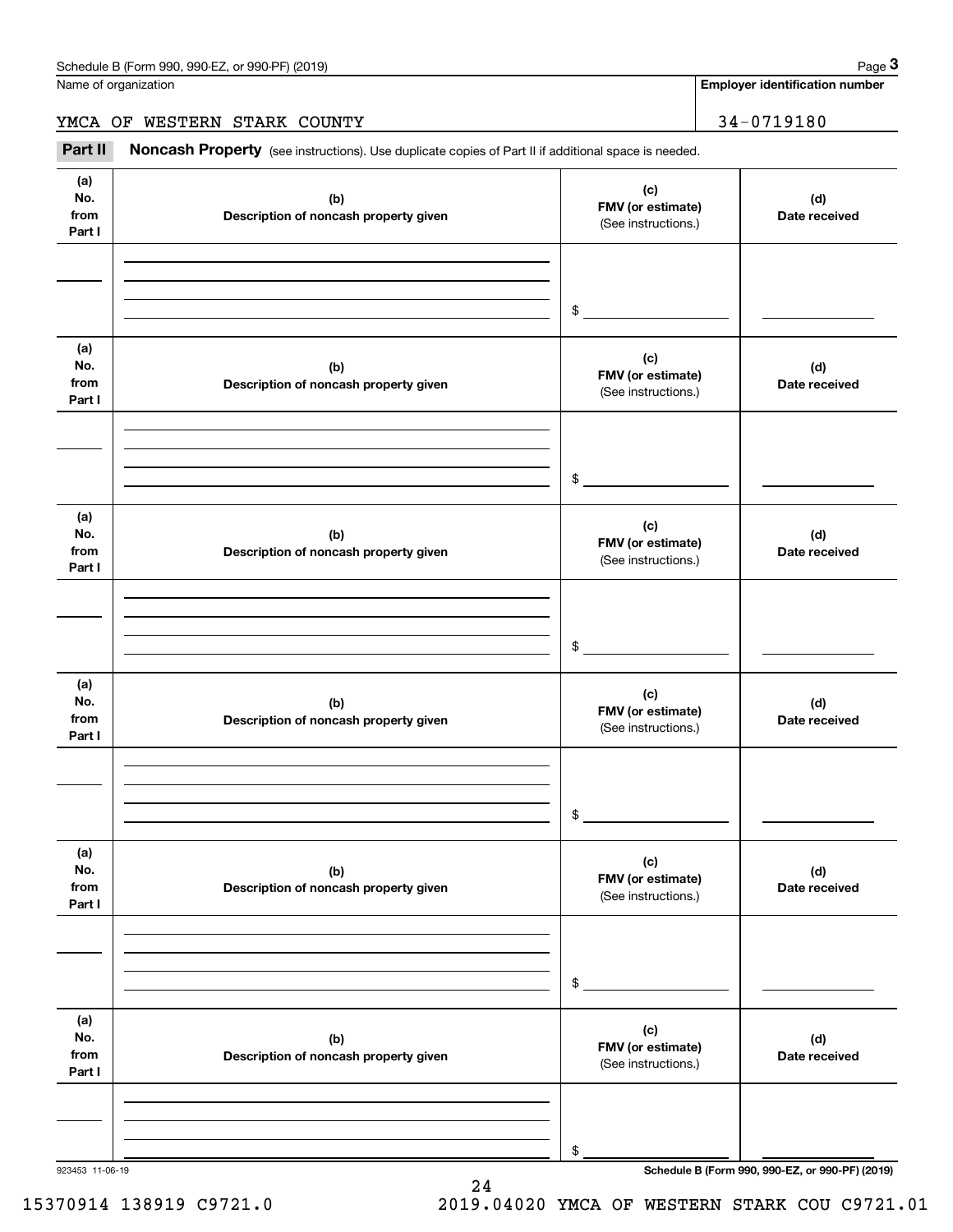|                 | Schedule B (Form 990, 990-EZ, or 990-PF) (2019)                                                                                                                                                                                                      |                      | Page 4                                                                                                                                                         |
|-----------------|------------------------------------------------------------------------------------------------------------------------------------------------------------------------------------------------------------------------------------------------------|----------------------|----------------------------------------------------------------------------------------------------------------------------------------------------------------|
|                 | Name of organization                                                                                                                                                                                                                                 |                      | <b>Employer identification number</b>                                                                                                                          |
|                 | YMCA OF WESTERN STARK COUNTY                                                                                                                                                                                                                         |                      | 34-0719180                                                                                                                                                     |
| Part III        | from any one contributor. Complete columns (a) through (e) and the following line entry. For organizations                                                                                                                                           |                      | Exclusively religious, charitable, etc., contributions to organizations described in section 501(c)(7), (8), or (10) that total more than \$1,000 for the year |
|                 | completing Part III, enter the total of exclusively religious, charitable, etc., contributions of \$1,000 or less for the year. (Enter this info. once.) $\blacktriangleright$ \$<br>Use duplicate copies of Part III if additional space is needed. |                      |                                                                                                                                                                |
| (a) No.         |                                                                                                                                                                                                                                                      |                      |                                                                                                                                                                |
| from<br>Part I  | (b) Purpose of gift                                                                                                                                                                                                                                  | (c) Use of gift      | (d) Description of how gift is held                                                                                                                            |
|                 |                                                                                                                                                                                                                                                      |                      |                                                                                                                                                                |
|                 |                                                                                                                                                                                                                                                      |                      |                                                                                                                                                                |
|                 |                                                                                                                                                                                                                                                      |                      |                                                                                                                                                                |
|                 |                                                                                                                                                                                                                                                      | (e) Transfer of gift |                                                                                                                                                                |
|                 | Transferee's name, address, and ZIP + 4                                                                                                                                                                                                              |                      | Relationship of transferor to transferee                                                                                                                       |
|                 |                                                                                                                                                                                                                                                      |                      |                                                                                                                                                                |
|                 |                                                                                                                                                                                                                                                      |                      |                                                                                                                                                                |
|                 |                                                                                                                                                                                                                                                      |                      |                                                                                                                                                                |
| (a) No.<br>from | (b) Purpose of gift                                                                                                                                                                                                                                  | (c) Use of gift      | (d) Description of how gift is held                                                                                                                            |
| Part I          |                                                                                                                                                                                                                                                      |                      |                                                                                                                                                                |
|                 |                                                                                                                                                                                                                                                      |                      |                                                                                                                                                                |
|                 |                                                                                                                                                                                                                                                      |                      |                                                                                                                                                                |
|                 |                                                                                                                                                                                                                                                      | (e) Transfer of gift |                                                                                                                                                                |
|                 |                                                                                                                                                                                                                                                      |                      |                                                                                                                                                                |
|                 | Transferee's name, address, and ZIP + 4                                                                                                                                                                                                              |                      | Relationship of transferor to transferee                                                                                                                       |
|                 |                                                                                                                                                                                                                                                      |                      |                                                                                                                                                                |
|                 |                                                                                                                                                                                                                                                      |                      |                                                                                                                                                                |
| (a) No.<br>from |                                                                                                                                                                                                                                                      |                      |                                                                                                                                                                |
| Part I          | (b) Purpose of gift                                                                                                                                                                                                                                  | (c) Use of gift      | (d) Description of how gift is held                                                                                                                            |
|                 |                                                                                                                                                                                                                                                      |                      |                                                                                                                                                                |
|                 |                                                                                                                                                                                                                                                      |                      |                                                                                                                                                                |
|                 |                                                                                                                                                                                                                                                      | (e) Transfer of gift |                                                                                                                                                                |
|                 |                                                                                                                                                                                                                                                      |                      |                                                                                                                                                                |
|                 | Transferee's name, address, and $ZIP + 4$                                                                                                                                                                                                            |                      | Relationship of transferor to transferee                                                                                                                       |
|                 |                                                                                                                                                                                                                                                      |                      |                                                                                                                                                                |
|                 |                                                                                                                                                                                                                                                      |                      |                                                                                                                                                                |
| (a) No.         |                                                                                                                                                                                                                                                      |                      |                                                                                                                                                                |
| `from<br>Part I | (b) Purpose of gift                                                                                                                                                                                                                                  | (c) Use of gift      | (d) Description of how gift is held                                                                                                                            |
|                 |                                                                                                                                                                                                                                                      |                      |                                                                                                                                                                |
|                 |                                                                                                                                                                                                                                                      |                      |                                                                                                                                                                |
|                 |                                                                                                                                                                                                                                                      |                      |                                                                                                                                                                |
|                 |                                                                                                                                                                                                                                                      | (e) Transfer of gift |                                                                                                                                                                |
|                 | Transferee's name, address, and $ZIP + 4$                                                                                                                                                                                                            |                      | Relationship of transferor to transferee                                                                                                                       |
|                 |                                                                                                                                                                                                                                                      |                      |                                                                                                                                                                |
|                 |                                                                                                                                                                                                                                                      |                      |                                                                                                                                                                |
|                 |                                                                                                                                                                                                                                                      |                      |                                                                                                                                                                |

25

**Schedule B (Form 990, 990-EZ, or 990-PF) (2019)**

15370914 138919 C9721.0 2019.04020 YMCA OF WESTERN STARK COU C9721.01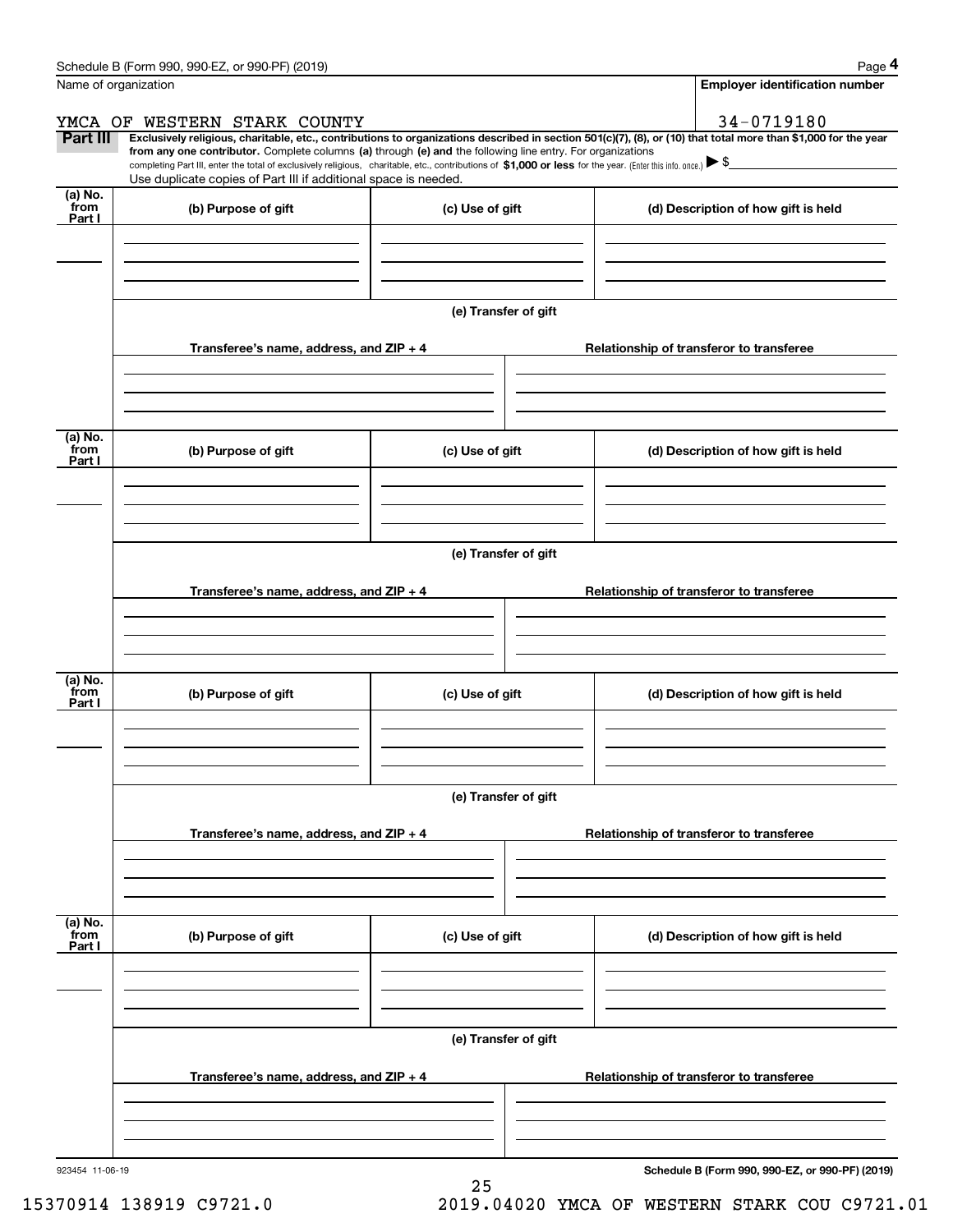| <b>SCHEDULE C</b>                                      | <b>Political Campaign and Lobbying Activities</b>                                                                                                                                                                                                                                                   |           |                                                     | OMB No. 1545-0047                                     |
|--------------------------------------------------------|-----------------------------------------------------------------------------------------------------------------------------------------------------------------------------------------------------------------------------------------------------------------------------------------------------|-----------|-----------------------------------------------------|-------------------------------------------------------|
| (Form 990 or 990-EZ)                                   |                                                                                                                                                                                                                                                                                                     |           |                                                     |                                                       |
|                                                        | For Organizations Exempt From Income Tax Under section 501(c) and section 527<br>▶ Complete if the organization is described below. ▶ Attach to Form 990 or Form 990-EZ.                                                                                                                            |           |                                                     |                                                       |
| Department of the Treasury<br>Internal Revenue Service | Go to www.irs.gov/Form990 for instructions and the latest information.                                                                                                                                                                                                                              |           |                                                     | <b>Open to Public</b><br>Inspection                   |
|                                                        | If the organization answered "Yes," on Form 990, Part IV, line 3, or Form 990-EZ, Part V, line 46 (Political Campaign Activities), then                                                                                                                                                             |           |                                                     |                                                       |
|                                                        | • Section 501(c)(3) organizations: Complete Parts I-A and B. Do not complete Part I-C.                                                                                                                                                                                                              |           |                                                     |                                                       |
|                                                        | • Section 501(c) (other than section 501(c)(3)) organizations: Complete Parts I-A and C below. Do not complete Part I-B.                                                                                                                                                                            |           |                                                     |                                                       |
| • Section 527 organizations: Complete Part I-A only.   |                                                                                                                                                                                                                                                                                                     |           |                                                     |                                                       |
|                                                        | If the organization answered "Yes," on Form 990, Part IV, line 4, or Form 990-EZ, Part VI, line 47 (Lobbying Activities), then                                                                                                                                                                      |           |                                                     |                                                       |
|                                                        | • Section 501(c)(3) organizations that have filed Form 5768 (election under section 501(h)): Complete Part II-A. Do not complete Part II-B.                                                                                                                                                         |           |                                                     |                                                       |
|                                                        | • Section 501(c)(3) organizations that have NOT filed Form 5768 (election under section 501(h)): Complete Part II-B. Do not complete Part II-A.<br>If the organization answered "Yes," on Form 990, Part IV, line 5 (Proxy Tax) (see separate instructions) or Form 990-EZ, Part V, line 35c (Proxy |           |                                                     |                                                       |
| Tax) (see separate instructions), then                 |                                                                                                                                                                                                                                                                                                     |           |                                                     |                                                       |
| Name of organization                                   | • Section 501(c)(4), (5), or (6) organizations: Complete Part III.                                                                                                                                                                                                                                  |           |                                                     | <b>Employer identification number</b>                 |
|                                                        | YMCA OF WESTERN STARK COUNTY                                                                                                                                                                                                                                                                        |           |                                                     | 34-0719180                                            |
| Part I-A                                               | Complete if the organization is exempt under section 501(c) or is a section 527 organization.                                                                                                                                                                                                       |           |                                                     |                                                       |
|                                                        |                                                                                                                                                                                                                                                                                                     |           |                                                     |                                                       |
|                                                        | 1 Provide a description of the organization's direct and indirect political campaign activities in Part IV.                                                                                                                                                                                         |           |                                                     |                                                       |
| Political campaign activity expenditures<br>2          |                                                                                                                                                                                                                                                                                                     |           | $\blacktriangleright$ \$                            |                                                       |
| Volunteer hours for political campaign activities<br>з |                                                                                                                                                                                                                                                                                                     |           |                                                     |                                                       |
| Part I-B                                               |                                                                                                                                                                                                                                                                                                     |           |                                                     |                                                       |
|                                                        | Complete if the organization is exempt under section 501(c)(3).<br>1 Enter the amount of any excise tax incurred by the organization under section 4955                                                                                                                                             |           |                                                     | $\triangleright$ \$                                   |
| 2                                                      | Enter the amount of any excise tax incurred by organization managers under section 4955                                                                                                                                                                                                             |           |                                                     |                                                       |
| з                                                      |                                                                                                                                                                                                                                                                                                     |           |                                                     | <b>Yes</b><br><b>No</b>                               |
| 4a Was a correction made?                              |                                                                                                                                                                                                                                                                                                     |           |                                                     | Yes<br>No                                             |
| <b>b</b> If "Yes," describe in Part IV.                |                                                                                                                                                                                                                                                                                                     |           |                                                     |                                                       |
|                                                        | Part I-C Complete if the organization is exempt under section 501(c), except section 501(c)(3).                                                                                                                                                                                                     |           |                                                     |                                                       |
|                                                        | 1 Enter the amount directly expended by the filing organization for section 527 exempt function activities                                                                                                                                                                                          |           | $\blacktriangleright$ \$                            |                                                       |
|                                                        | 2 Enter the amount of the filing organization's funds contributed to other organizations for section 527                                                                                                                                                                                            |           |                                                     |                                                       |
| exempt function activities                             | 3 Total exempt function expenditures. Add lines 1 and 2. Enter here and on Form 1120-POL,                                                                                                                                                                                                           |           | $\blacktriangleright$ \$                            |                                                       |
|                                                        |                                                                                                                                                                                                                                                                                                     |           | $\blacktriangleright$ \$                            |                                                       |
|                                                        | Did the filing organization file Form 1120-POL for this year?                                                                                                                                                                                                                                       |           |                                                     | Yes<br><b>No</b>                                      |
| 5.                                                     | Enter the names, addresses and employer identification number (EIN) of all section 527 political organizations to which the filing organization                                                                                                                                                     |           |                                                     |                                                       |
|                                                        | made payments. For each organization listed, enter the amount paid from the filing organization's funds. Also enter the amount of political                                                                                                                                                         |           |                                                     |                                                       |
|                                                        | contributions received that were promptly and directly delivered to a separate political organization, such as a separate segregated fund or a                                                                                                                                                      |           |                                                     |                                                       |
|                                                        | political action committee (PAC). If additional space is needed, provide information in Part IV.                                                                                                                                                                                                    |           |                                                     |                                                       |
| (a) Name                                               | (b) Address                                                                                                                                                                                                                                                                                         | $(c)$ EIN | (d) Amount paid from                                | (e) Amount of political<br>contributions received and |
|                                                        |                                                                                                                                                                                                                                                                                                     |           | filing organization's<br>funds. If none, enter -0-. | promptly and directly                                 |
|                                                        |                                                                                                                                                                                                                                                                                                     |           |                                                     | delivered to a separate                               |
|                                                        |                                                                                                                                                                                                                                                                                                     |           |                                                     | political organization.<br>If none, enter -0-.        |
|                                                        |                                                                                                                                                                                                                                                                                                     |           |                                                     |                                                       |
|                                                        |                                                                                                                                                                                                                                                                                                     |           |                                                     |                                                       |
|                                                        |                                                                                                                                                                                                                                                                                                     |           |                                                     |                                                       |
|                                                        |                                                                                                                                                                                                                                                                                                     |           |                                                     |                                                       |
|                                                        |                                                                                                                                                                                                                                                                                                     |           |                                                     |                                                       |
|                                                        |                                                                                                                                                                                                                                                                                                     |           |                                                     |                                                       |
|                                                        |                                                                                                                                                                                                                                                                                                     |           |                                                     |                                                       |
|                                                        |                                                                                                                                                                                                                                                                                                     |           |                                                     |                                                       |
|                                                        |                                                                                                                                                                                                                                                                                                     |           |                                                     |                                                       |
|                                                        |                                                                                                                                                                                                                                                                                                     |           |                                                     |                                                       |

**For Paperwork Reduction Act Notice, see the Instructions for Form 990 or 990-EZ. Schedule C (Form 990 or 990-EZ) 2019** LHA

932041 11-26-19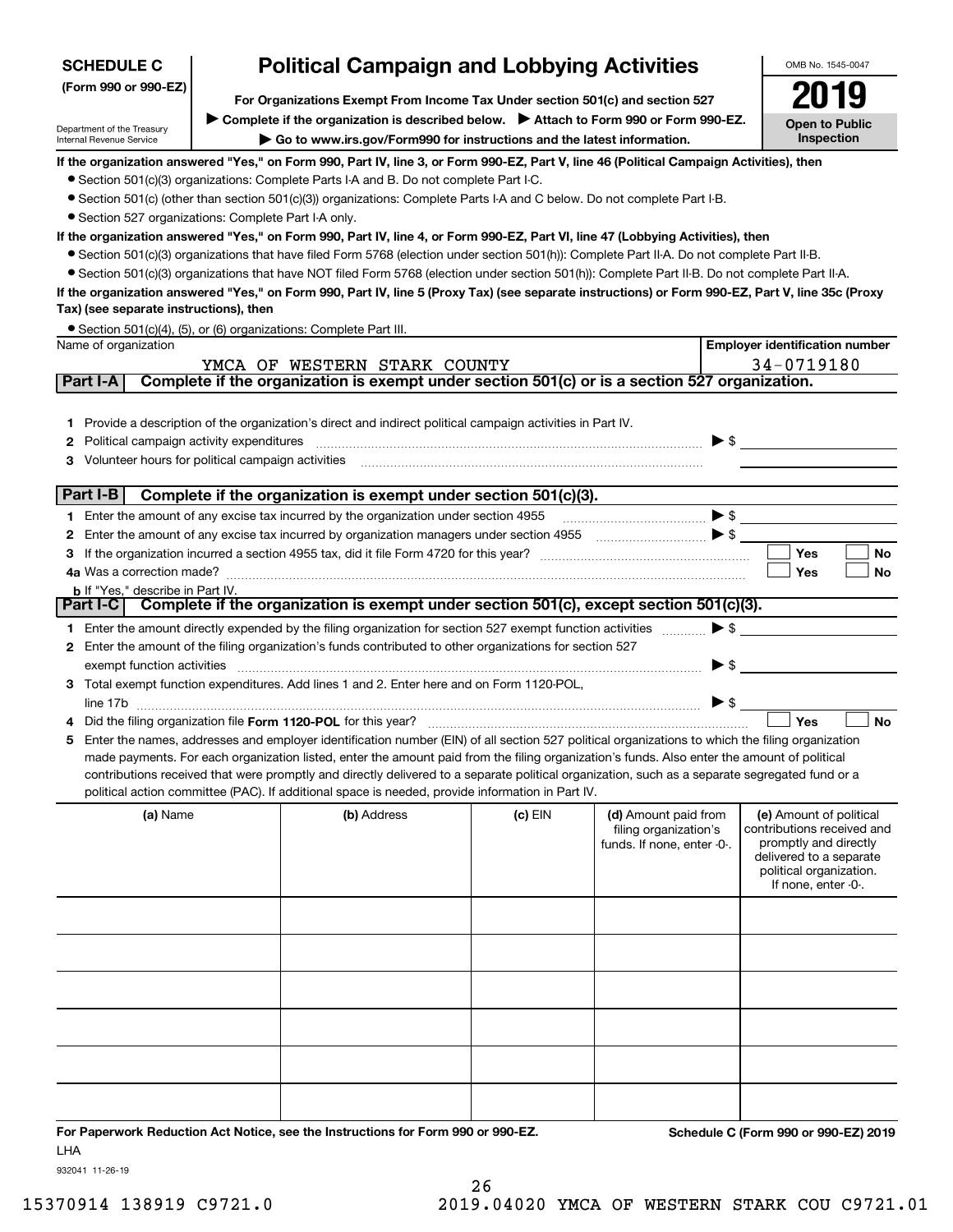| Schedule C (Form 990 or 990-EZ) 2019 YMCA OF WESTERN STARK COUNTY                                                                                                                                                  |                                        |                                                           |                                                                                                                                   |                                        | $34 - 0719180$ Page 2          |
|--------------------------------------------------------------------------------------------------------------------------------------------------------------------------------------------------------------------|----------------------------------------|-----------------------------------------------------------|-----------------------------------------------------------------------------------------------------------------------------------|----------------------------------------|--------------------------------|
| Complete if the organization is exempt under section 501(c)(3) and filed Form 5768 (election under<br>Part II-A<br>section 501(h)).                                                                                |                                        |                                                           |                                                                                                                                   |                                        |                                |
| A Check $\blacktriangleright$<br>expenses, and share of excess lobbying expenditures).<br>if the filing organization checked box A and "limited control" provisions apply.<br><b>B</b> Check $\blacktriangleright$ |                                        |                                                           | if the filing organization belongs to an affiliated group (and list in Part IV each affiliated group member's name, address, EIN, |                                        |                                |
|                                                                                                                                                                                                                    | <b>Limits on Lobbying Expenditures</b> | (The term "expenditures" means amounts paid or incurred.) |                                                                                                                                   | (a) Filing<br>organization's<br>totals | (b) Affiliated group<br>totals |
| 1a Total lobbying expenditures to influence public opinion (grassroots lobbying)                                                                                                                                   |                                        |                                                           |                                                                                                                                   |                                        |                                |
| <b>b</b> Total lobbying expenditures to influence a legislative body (direct lobbying)                                                                                                                             |                                        |                                                           |                                                                                                                                   |                                        |                                |
| c                                                                                                                                                                                                                  |                                        |                                                           |                                                                                                                                   |                                        |                                |
| <b>d</b> Other exempt purpose expenditures                                                                                                                                                                         |                                        |                                                           |                                                                                                                                   |                                        |                                |
| е                                                                                                                                                                                                                  |                                        |                                                           |                                                                                                                                   |                                        |                                |
| f Lobbying nontaxable amount. Enter the amount from the following table in both columns.                                                                                                                           |                                        |                                                           |                                                                                                                                   |                                        |                                |
| If the amount on line 1e, column $(a)$ or $(b)$ is:                                                                                                                                                                |                                        | The lobbying nontaxable amount is:                        |                                                                                                                                   |                                        |                                |
| Not over \$500,000                                                                                                                                                                                                 |                                        | 20% of the amount on line 1e.                             |                                                                                                                                   |                                        |                                |
| Over \$500,000 but not over \$1,000,000                                                                                                                                                                            |                                        | \$100,000 plus 15% of the excess over \$500,000.          |                                                                                                                                   |                                        |                                |
| Over \$1,000,000 but not over \$1,500,000                                                                                                                                                                          |                                        | \$175,000 plus 10% of the excess over \$1,000,000.        |                                                                                                                                   |                                        |                                |
| Over \$1,500,000 but not over \$17,000,000                                                                                                                                                                         |                                        | \$225,000 plus 5% of the excess over \$1,500,000.         |                                                                                                                                   |                                        |                                |
| Over \$17,000,000                                                                                                                                                                                                  | \$1,000,000.                           |                                                           |                                                                                                                                   |                                        |                                |
|                                                                                                                                                                                                                    |                                        |                                                           |                                                                                                                                   |                                        |                                |
| g Grassroots nontaxable amount (enter 25% of line 1f)                                                                                                                                                              |                                        |                                                           |                                                                                                                                   |                                        |                                |
| h Subtract line 1g from line 1a. If zero or less, enter -0-                                                                                                                                                        |                                        |                                                           |                                                                                                                                   |                                        |                                |
| Subtract line 1f from line 1c. If zero or less, enter -0-<br>Ť.<br>If there is an amount other than zero on either line 1h or line 1i, did the organization file Form 4720                                         |                                        |                                                           |                                                                                                                                   |                                        |                                |
| reporting section 4911 tax for this year?                                                                                                                                                                          |                                        |                                                           |                                                                                                                                   |                                        | Yes<br>No                      |
|                                                                                                                                                                                                                    |                                        | 4-Year Averaging Period Under Section 501(h)              |                                                                                                                                   |                                        |                                |
| (Some organizations that made a section 501(h) election do not have to complete all of the five columns below.                                                                                                     |                                        | See the separate instructions for lines 2a through 2f.)   |                                                                                                                                   |                                        |                                |
|                                                                                                                                                                                                                    |                                        | Lobbying Expenditures During 4-Year Averaging Period      |                                                                                                                                   |                                        |                                |
| Calendar year<br>(or fiscal year beginning in)                                                                                                                                                                     | (a) 2016                               | (b) $2017$                                                | $(c)$ 2018                                                                                                                        | $(d)$ 2019                             | (e) Total                      |
| 2a Lobbying nontaxable amount                                                                                                                                                                                      |                                        |                                                           |                                                                                                                                   |                                        |                                |
| <b>b</b> Lobbying ceiling amount<br>(150% of line 2a, column(e))                                                                                                                                                   |                                        |                                                           |                                                                                                                                   |                                        |                                |
| c Total lobbying expenditures                                                                                                                                                                                      |                                        |                                                           |                                                                                                                                   |                                        |                                |
| d Grassroots nontaxable amount                                                                                                                                                                                     |                                        |                                                           |                                                                                                                                   |                                        |                                |
| e Grassroots ceiling amount                                                                                                                                                                                        |                                        |                                                           |                                                                                                                                   |                                        |                                |
| (150% of line 2d, column (e))                                                                                                                                                                                      |                                        |                                                           |                                                                                                                                   |                                        |                                |
| f Grassroots lobbying expenditures                                                                                                                                                                                 |                                        |                                                           |                                                                                                                                   |                                        |                                |

**Schedule C (Form 990 or 990-EZ) 2019**

932042 11-26-19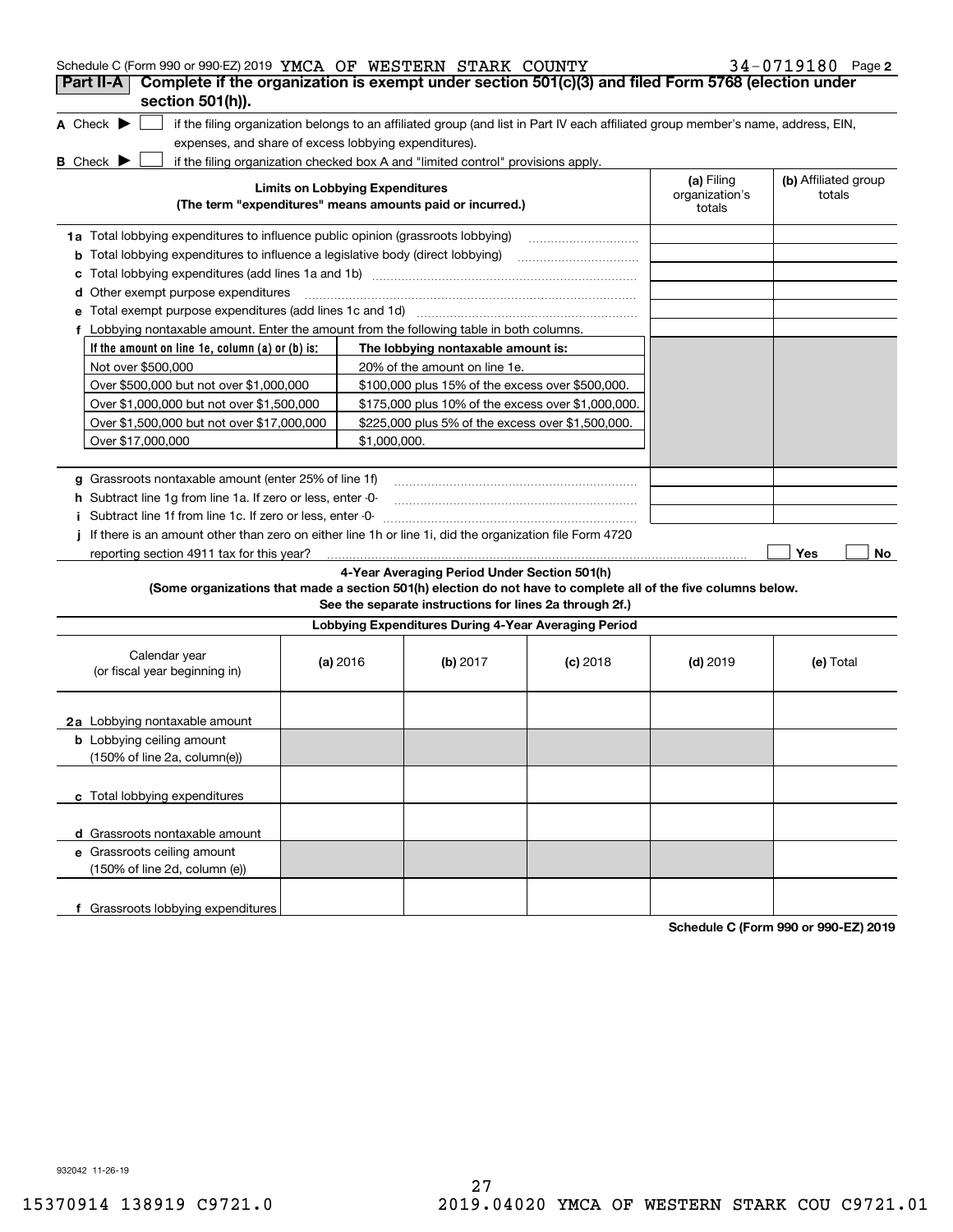## Schedule C (Form 990 or 990-EZ) 2019 Page YMCA OF WESTERN STARK COUNTY 34-0719180

## **3**

## **Part II-B Complete if the organization is exempt under section 501(c)(3) and has NOT filed Form 5768 (election under section 501(h)).**

| For each "Yes" response on lines 1a through 1i below, provide in Part IV a detailed description                                                                                                                                            | (a) |                | (b)    |      |
|--------------------------------------------------------------------------------------------------------------------------------------------------------------------------------------------------------------------------------------------|-----|----------------|--------|------|
| of the lobbying activity.                                                                                                                                                                                                                  | Yes | No.            | Amount |      |
| During the year, did the filing organization attempt to influence foreign, national, state, or<br>1.<br>local legislation, including any attempt to influence public opinion on a legislative matter<br>or referendum, through the use of: |     |                |        |      |
|                                                                                                                                                                                                                                            |     | х              |        |      |
| <b>b</b> Paid staff or management (include compensation in expenses reported on lines 1c through 1i)?                                                                                                                                      |     | X              |        |      |
|                                                                                                                                                                                                                                            |     | X              |        |      |
|                                                                                                                                                                                                                                            |     | X              |        |      |
| e Publications, or published or broadcast statements?                                                                                                                                                                                      |     | X              |        |      |
| f Grants to other organizations for lobbying purposes?                                                                                                                                                                                     |     | X              |        |      |
| g Direct contact with legislators, their staffs, government officials, or a legislative body?                                                                                                                                              |     | X              |        |      |
| h Rallies, demonstrations, seminars, conventions, speeches, lectures, or any similar means?                                                                                                                                                |     | X              |        |      |
| <i>i</i> Other activities?                                                                                                                                                                                                                 | X   |                |        | 351. |
|                                                                                                                                                                                                                                            |     |                |        | 351. |
| 2a Did the activities in line 1 cause the organization to be not described in section 501(c)(3)?                                                                                                                                           |     | х              |        |      |
|                                                                                                                                                                                                                                            |     |                |        |      |
| c If "Yes," enter the amount of any tax incurred by organization managers under section 4912                                                                                                                                               |     |                |        |      |
| d If the filing organization incurred a section 4912 tax, did it file Form 4720 for this year?                                                                                                                                             |     |                |        |      |
| Part III-A Complete if the organization is exempt under section 501(c)(4), section 501(c)(5), or section                                                                                                                                   |     |                |        |      |
| $501(c)(6)$ .                                                                                                                                                                                                                              |     |                |        |      |
|                                                                                                                                                                                                                                            |     |                | Yes    | No   |
| 1.                                                                                                                                                                                                                                         |     | 1              |        |      |
| 2                                                                                                                                                                                                                                          |     | $\mathbf{2}$   |        |      |
| Did the organization agree to carry over lobbying and political campaign activity expenditures from the prior year?                                                                                                                        |     | 3              |        |      |
| Part III-B Complete if the organization is exempt under section 501(c)(4), section 501(c)(5), or section<br>501(c)(6) and if either (a) BOTH Part III-A, lines 1 and 2, are answered "No" OR (b) Part III-A, line 3, is<br>answered "Yes." |     |                |        |      |
| Dues, assessments and similar amounts from members [11] matter contracts and similar amounts from members [11] matter and similar amounts from members [11] matter and similar amounts from members [11] matter and similar am<br>1        |     | 1              |        |      |
| Section 162(e) nondeductible lobbying and political expenditures (do not include amounts of political<br>2                                                                                                                                 |     |                |        |      |
| expenses for which the section 527(f) tax was paid).                                                                                                                                                                                       |     |                |        |      |
|                                                                                                                                                                                                                                            |     | 2a             |        |      |
| <b>b</b> Carryover from last year manufactured and content to content the content of the content of the content of the content of the content of the content of the content of the content of the content of the content of the con        |     | 2 <sub>b</sub> |        |      |
|                                                                                                                                                                                                                                            |     | 2c             |        |      |
| Aggregate amount reported in section 6033(e)(1)(A) notices of nondeductible section 162(e) dues                                                                                                                                            |     | 3              |        |      |
| If notices were sent and the amount on line 2c exceeds the amount on line 3, what portion of the excess<br>4                                                                                                                               |     |                |        |      |
| does the organization agree to carryover to the reasonable estimate of nondeductible lobbying and political                                                                                                                                |     |                |        |      |
| expenditure next year?                                                                                                                                                                                                                     |     | 4              |        |      |
| Taxable amount of lobbying and political expenditures (see instructions)<br>5                                                                                                                                                              |     | 5              |        |      |
| Part IV<br><b>Supplemental Information</b>                                                                                                                                                                                                 |     |                |        |      |
| Provide the descriptions required for Part I-A, line 1; Part I-B, line 4; Part I-C, line 5; Part II-A (affiliated group list); Part II-A, lines 1 and 2 (see                                                                               |     |                |        |      |
| instructions); and Part II-B, line 1. Also, complete this part for any additional information.                                                                                                                                             |     |                |        |      |
| PART II-B, LINE 1, LOBBYING ACTIVITIES:                                                                                                                                                                                                    |     |                |        |      |

## OHIO PUBLIC POLICIES FUND

**Schedule C (Form 990 or 990-EZ) 2019**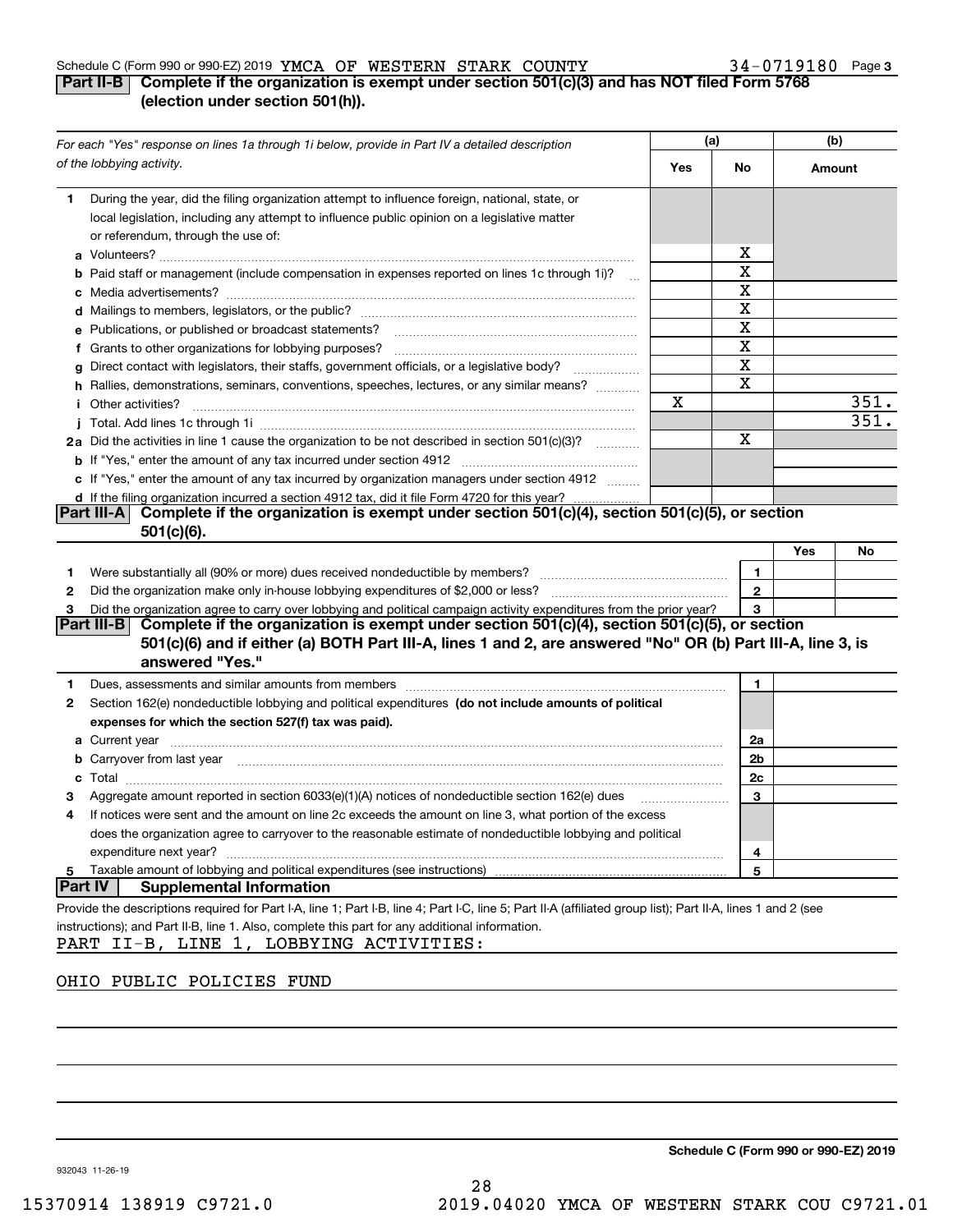| <b>SCHEDULE D</b> |  |
|-------------------|--|
|-------------------|--|

| (Form 990) |
|------------|
|------------|

# **Supplemental Financial Statements**

**(Form 990)** (**Form 990,**<br>Part IV, line 6, 7, 8, 9, 10, 11a, 11b, 11c, 11d, 11e, 11f, 12a, or 12b.<br>Department of the Treasury **and Exercise Connect Connect Connect Connect Connect Connect Connect Connect Connect** 

| P Allach to Form 990.                                                  |
|------------------------------------------------------------------------|
| Go to www.irs.gov/Form990 for instructions and the latest information. |



Department of the Treasury Internal Revenue Service

#### **Name of the organization**<br>**Employer identification number**<br> **Reference To The CONSTAN STARK COLLUTY**<br> **Employer identification number**<br> **Employer identification number** YMCA OF WESTERN STARK COUNTY

| Part I  | INCH OI NODIDIUN DIHUU COONII<br>Organizations Maintaining Donor Advised Funds or Other Similar Funds or Accounts. Complete if the                                                                                            |                         |                                                |                          | J = V / ± J ± V V                                  |
|---------|-------------------------------------------------------------------------------------------------------------------------------------------------------------------------------------------------------------------------------|-------------------------|------------------------------------------------|--------------------------|----------------------------------------------------|
|         | organization answered "Yes" on Form 990, Part IV, line 6.                                                                                                                                                                     |                         |                                                |                          |                                                    |
|         |                                                                                                                                                                                                                               | (a) Donor advised funds |                                                |                          | (b) Funds and other accounts                       |
| 1       |                                                                                                                                                                                                                               |                         |                                                |                          |                                                    |
| 2       | Aggregate value of contributions to (during year)                                                                                                                                                                             |                         |                                                |                          |                                                    |
| з       | Aggregate value of grants from (during year)                                                                                                                                                                                  |                         |                                                |                          |                                                    |
| 4       |                                                                                                                                                                                                                               |                         |                                                |                          |                                                    |
| 5       | Did the organization inform all donors and donor advisors in writing that the assets held in donor advised funds                                                                                                              |                         |                                                |                          |                                                    |
|         |                                                                                                                                                                                                                               |                         |                                                |                          | Yes<br>No                                          |
| 6       | Did the organization inform all grantees, donors, and donor advisors in writing that grant funds can be used only                                                                                                             |                         |                                                |                          |                                                    |
|         | for charitable purposes and not for the benefit of the donor or donor advisor, or for any other purpose conferring                                                                                                            |                         |                                                |                          |                                                    |
|         | impermissible private benefit?                                                                                                                                                                                                |                         |                                                |                          | Yes<br>No                                          |
| Part II | Conservation Easements. Complete if the organization answered "Yes" on Form 990, Part IV, line 7.                                                                                                                             |                         |                                                |                          |                                                    |
| 1       | Purpose(s) of conservation easements held by the organization (check all that apply).                                                                                                                                         |                         |                                                |                          |                                                    |
|         | Preservation of land for public use (for example, recreation or education)                                                                                                                                                    |                         |                                                |                          | Preservation of a historically important land area |
|         | Protection of natural habitat                                                                                                                                                                                                 |                         | Preservation of a certified historic structure |                          |                                                    |
|         | Preservation of open space                                                                                                                                                                                                    |                         |                                                |                          |                                                    |
| 2       | Complete lines 2a through 2d if the organization held a qualified conservation contribution in the form of a conservation easement on the last                                                                                |                         |                                                |                          |                                                    |
|         | day of the tax year.                                                                                                                                                                                                          |                         |                                                |                          | Held at the End of the Tax Year                    |
| a       | Total number of conservation easements                                                                                                                                                                                        |                         |                                                | 2a                       |                                                    |
| b       | Total acreage restricted by conservation easements                                                                                                                                                                            |                         |                                                | 2 <sub>b</sub>           |                                                    |
| с       |                                                                                                                                                                                                                               |                         |                                                | 2c                       |                                                    |
| d       | Number of conservation easements included in (c) acquired after 7/25/06, and not on a historic structure                                                                                                                      |                         |                                                |                          |                                                    |
|         | listed in the National Register [11, 1200] [12] The National Register [11, 1200] [12] The National Register [11, 1200] [12] The National Register [11, 1200] [12] The National Register [11, 1200] [12] The National Register |                         |                                                | 2d                       |                                                    |
| 3       | Number of conservation easements modified, transferred, released, extinguished, or terminated by the organization during the tax                                                                                              |                         |                                                |                          |                                                    |
|         | $year \blacktriangleright$                                                                                                                                                                                                    |                         |                                                |                          |                                                    |
| 4       | Number of states where property subject to conservation easement is located >                                                                                                                                                 |                         |                                                |                          |                                                    |
| 5       | Does the organization have a written policy regarding the periodic monitoring, inspection, handling of                                                                                                                        |                         |                                                |                          |                                                    |
|         | violations, and enforcement of the conservation easements it holds?                                                                                                                                                           |                         |                                                |                          | Yes<br><b>No</b>                                   |
| 6       | Staff and volunteer hours devoted to monitoring, inspecting, handling of violations, and enforcing conservation easements during the year                                                                                     |                         |                                                |                          |                                                    |
|         |                                                                                                                                                                                                                               |                         |                                                |                          |                                                    |
| 7       | Amount of expenses incurred in monitoring, inspecting, handling of violations, and enforcing conservation easements during the year                                                                                           |                         |                                                |                          |                                                    |
|         | ▶ \$                                                                                                                                                                                                                          |                         |                                                |                          |                                                    |
| 8       | Does each conservation easement reported on line 2(d) above satisfy the requirements of section 170(h)(4)(B)(i)                                                                                                               |                         |                                                |                          |                                                    |
|         |                                                                                                                                                                                                                               |                         |                                                |                          | Yes<br>No                                          |
| 9       | In Part XIII, describe how the organization reports conservation easements in its revenue and expense statement and                                                                                                           |                         |                                                |                          |                                                    |
|         | balance sheet, and include, if applicable, the text of the footnote to the organization's financial statements that describes the                                                                                             |                         |                                                |                          |                                                    |
|         | organization's accounting for conservation easements.<br>Organizations Maintaining Collections of Art, Historical Treasures, or Other Similar Assets.<br>Part III                                                             |                         |                                                |                          |                                                    |
|         | Complete if the organization answered "Yes" on Form 990, Part IV, line 8.                                                                                                                                                     |                         |                                                |                          |                                                    |
|         | 1a If the organization elected, as permitted under FASB ASC 958, not to report in its revenue statement and balance sheet works                                                                                               |                         |                                                |                          |                                                    |
|         | of art, historical treasures, or other similar assets held for public exhibition, education, or research in furtherance of public                                                                                             |                         |                                                |                          |                                                    |
|         | service, provide in Part XIII the text of the footnote to its financial statements that describes these items.                                                                                                                |                         |                                                |                          |                                                    |
|         | <b>b</b> If the organization elected, as permitted under FASB ASC 958, to report in its revenue statement and balance sheet works of                                                                                          |                         |                                                |                          |                                                    |
|         | art, historical treasures, or other similar assets held for public exhibition, education, or research in furtherance of public service,                                                                                       |                         |                                                |                          |                                                    |
|         | provide the following amounts relating to these items:                                                                                                                                                                        |                         |                                                |                          |                                                    |
|         |                                                                                                                                                                                                                               |                         |                                                |                          | $\blacktriangleright$ \$                           |
|         |                                                                                                                                                                                                                               |                         |                                                |                          |                                                    |
| 2       | If the organization received or held works of art, historical treasures, or other similar assets for financial gain, provide                                                                                                  |                         |                                                |                          |                                                    |
|         | the following amounts required to be reported under FASB ASC 958 relating to these items:                                                                                                                                     |                         |                                                |                          |                                                    |
| а       |                                                                                                                                                                                                                               |                         |                                                |                          | $\blacktriangleright$ \$                           |
|         |                                                                                                                                                                                                                               |                         |                                                | $\blacktriangleright$ \$ |                                                    |
|         | LHA For Paperwork Reduction Act Notice, see the Instructions for Form 990.                                                                                                                                                    |                         |                                                |                          | Schedule D (Form 990) 2019                         |
|         | 932051 10-02-19                                                                                                                                                                                                               |                         |                                                |                          |                                                    |
|         |                                                                                                                                                                                                                               |                         |                                                |                          |                                                    |

|   | 29 |   |               |  |
|---|----|---|---------------|--|
| - | ∼  | ~ | $\sim$ $\sim$ |  |

15370914 138919 C9721.0 2019.04020 YMCA OF WESTERN STARK COU C9721.01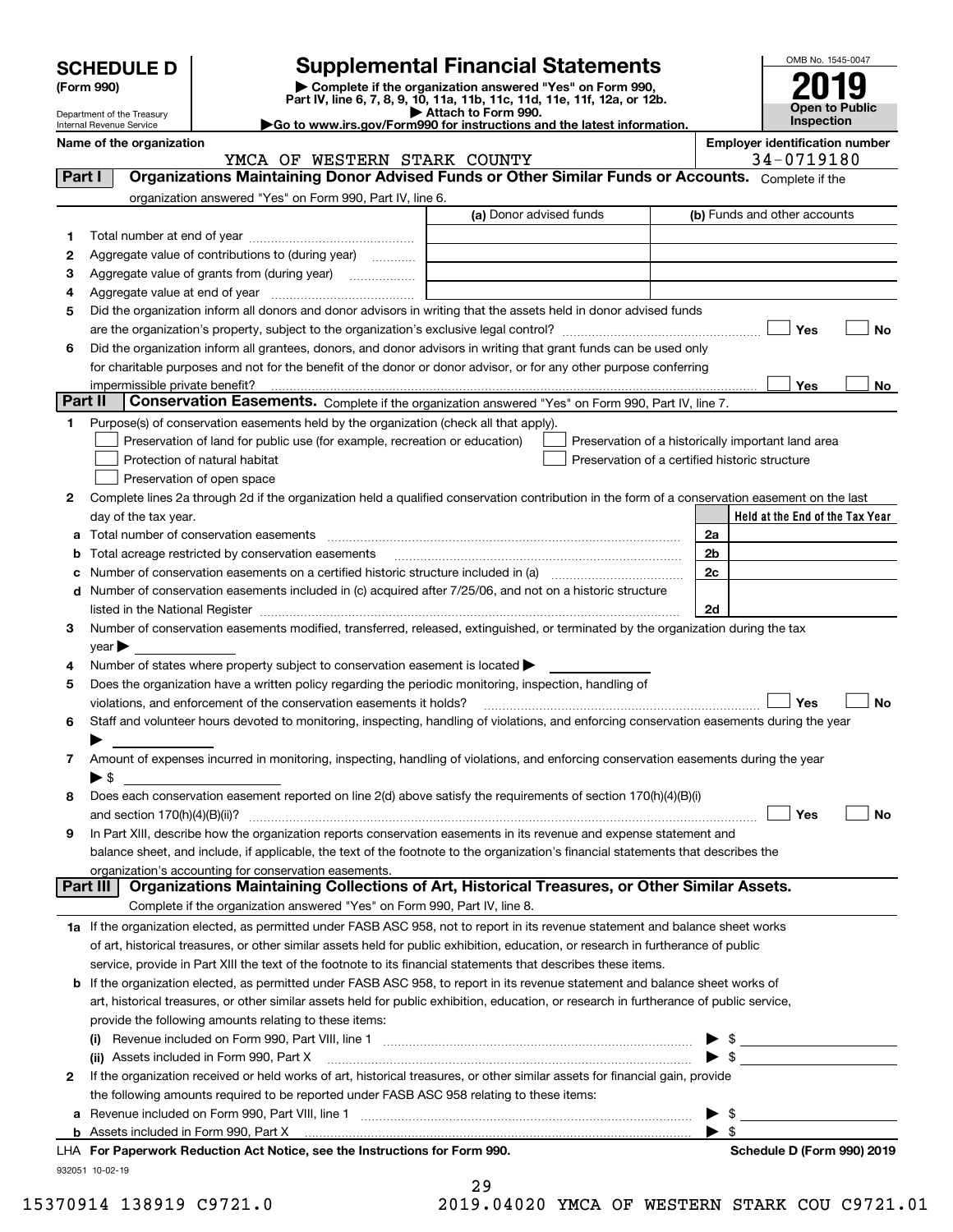|        | Schedule D (Form 990) 2019                                                                                                                                                                                                     | YMCA OF WESTERN STARK COUNTY            |   |                |                                                                                                               |                                 |                                                      | 34-0719180 Page 2 |          |        |
|--------|--------------------------------------------------------------------------------------------------------------------------------------------------------------------------------------------------------------------------------|-----------------------------------------|---|----------------|---------------------------------------------------------------------------------------------------------------|---------------------------------|------------------------------------------------------|-------------------|----------|--------|
|        | Part III<br>Organizations Maintaining Collections of Art, Historical Treasures, or Other Similar Assets (continued)                                                                                                            |                                         |   |                |                                                                                                               |                                 |                                                      |                   |          |        |
| 3      | Using the organization's acquisition, accession, and other records, check any of the following that make significant use of its                                                                                                |                                         |   |                |                                                                                                               |                                 |                                                      |                   |          |        |
|        | collection items (check all that apply):                                                                                                                                                                                       |                                         |   |                |                                                                                                               |                                 |                                                      |                   |          |        |
| a      | Public exhibition                                                                                                                                                                                                              |                                         |   |                | Loan or exchange program                                                                                      |                                 |                                                      |                   |          |        |
| b      | Scholarly research                                                                                                                                                                                                             |                                         |   |                | Other and the contract of the contract of the contract of the contract of the contract of the contract of the |                                 |                                                      |                   |          |        |
| с      | Preservation for future generations                                                                                                                                                                                            |                                         |   |                |                                                                                                               |                                 |                                                      |                   |          |        |
| 4      | Provide a description of the organization's collections and explain how they further the organization's exempt purpose in Part XIII.                                                                                           |                                         |   |                |                                                                                                               |                                 |                                                      |                   |          |        |
| 5      | During the year, did the organization solicit or receive donations of art, historical treasures, or other similar assets                                                                                                       |                                         |   |                |                                                                                                               |                                 |                                                      |                   |          |        |
|        | to be sold to raise funds rather than to be maintained as part of the organization's collection?                                                                                                                               |                                         |   |                |                                                                                                               |                                 |                                                      | Yes               |          | No     |
|        | <b>Part IV</b><br>Escrow and Custodial Arrangements. Complete if the organization answered "Yes" on Form 990, Part IV, line 9, or                                                                                              |                                         |   |                |                                                                                                               |                                 |                                                      |                   |          |        |
|        | reported an amount on Form 990, Part X, line 21.                                                                                                                                                                               |                                         |   |                |                                                                                                               |                                 |                                                      |                   |          |        |
|        | 1a Is the organization an agent, trustee, custodian or other intermediary for contributions or other assets not included                                                                                                       |                                         |   |                |                                                                                                               |                                 |                                                      |                   |          |        |
|        | on Form 990, Part X? [11] matter contracts and contracts and contracts are contracted and contracts are contracted and contract and contract of the contract of the contract of the contract of the contract of the contract o |                                         |   |                |                                                                                                               |                                 |                                                      | Yes               |          | No     |
|        | b If "Yes," explain the arrangement in Part XIII and complete the following table:                                                                                                                                             |                                         |   |                |                                                                                                               |                                 |                                                      |                   |          |        |
|        |                                                                                                                                                                                                                                |                                         |   |                |                                                                                                               |                                 |                                                      | Amount            |          |        |
| c      | Beginning balance material content contracts and all the content of the content of the content of the content of the content of the content of the content of the content of the content of the content of the content of the  |                                         |   |                |                                                                                                               | 1c                              |                                                      |                   |          |        |
|        | Additions during the year manufactured and an account of the year manufactured and account of the year manufactured and account of the state of the state of the state of the state of the state of the state of the state of  |                                         |   |                |                                                                                                               | 1d                              |                                                      |                   |          |        |
| е      | Distributions during the year manufactured and an extraordinary of the year manufactured and the year manufactured and the set of the set of the set of the set of the set of the set of the set of the set of the set of the  |                                         |   |                |                                                                                                               | 1e                              |                                                      |                   |          |        |
| Ť.     |                                                                                                                                                                                                                                |                                         |   |                |                                                                                                               | 1f                              |                                                      |                   |          |        |
|        | 2a Did the organization include an amount on Form 990, Part X, line 21, for escrow or custodial account liability?                                                                                                             |                                         |   |                |                                                                                                               |                                 |                                                      | Yes               |          | No     |
|        | <b>b</b> If "Yes," explain the arrangement in Part XIII. Check here if the explanation has been provided on Part XIII<br>Part V<br>Endowment Funds. Complete if the organization answered "Yes" on Form 990, Part IV, line 10. |                                         |   |                |                                                                                                               |                                 |                                                      |                   |          |        |
|        |                                                                                                                                                                                                                                |                                         |   |                |                                                                                                               |                                 |                                                      |                   |          |        |
|        |                                                                                                                                                                                                                                | (a) Current year                        |   | (b) Prior year | (c) Two years back                                                                                            |                                 | (d) Three years back   (e) Four years back<br>6,839. |                   |          | 6,758. |
| 1a     | Beginning of year balance                                                                                                                                                                                                      |                                         |   |                |                                                                                                               |                                 |                                                      |                   |          |        |
| b      |                                                                                                                                                                                                                                |                                         |   |                |                                                                                                               |                                 | 391.                                                 |                   |          | 81.    |
|        | Net investment earnings, gains, and losses                                                                                                                                                                                     |                                         |   |                |                                                                                                               |                                 |                                                      |                   |          |        |
|        |                                                                                                                                                                                                                                |                                         |   |                |                                                                                                               |                                 |                                                      |                   |          |        |
|        | e Other expenditures for facilities                                                                                                                                                                                            |                                         |   |                |                                                                                                               |                                 | 7,230.                                               |                   |          |        |
|        | and programs                                                                                                                                                                                                                   |                                         |   |                |                                                                                                               |                                 |                                                      |                   |          |        |
|        | End of year balance                                                                                                                                                                                                            |                                         |   |                |                                                                                                               |                                 |                                                      |                   |          | 6,839. |
| g<br>2 | Provide the estimated percentage of the current year end balance (line 1g, column (a)) held as:                                                                                                                                |                                         |   |                |                                                                                                               |                                 |                                                      |                   |          |        |
| а      | Board designated or quasi-endowment                                                                                                                                                                                            |                                         | % |                |                                                                                                               |                                 |                                                      |                   |          |        |
|        | Permanent endowment > <u>example</u>                                                                                                                                                                                           | %                                       |   |                |                                                                                                               |                                 |                                                      |                   |          |        |
| c      | Term endowment $\blacktriangleright$                                                                                                                                                                                           | %                                       |   |                |                                                                                                               |                                 |                                                      |                   |          |        |
|        | The percentages on lines 2a, 2b, and 2c should equal 100%.                                                                                                                                                                     |                                         |   |                |                                                                                                               |                                 |                                                      |                   |          |        |
|        | 3a Are there endowment funds not in the possession of the organization that are held and administered for the organization                                                                                                     |                                         |   |                |                                                                                                               |                                 |                                                      |                   |          |        |
|        | by:                                                                                                                                                                                                                            |                                         |   |                |                                                                                                               |                                 |                                                      |                   | Yes      | No.    |
|        | (i)                                                                                                                                                                                                                            |                                         |   |                |                                                                                                               |                                 |                                                      | 3a(i)             | X        |        |
|        |                                                                                                                                                                                                                                |                                         |   |                |                                                                                                               |                                 |                                                      | 3a(ii)            |          |        |
|        |                                                                                                                                                                                                                                |                                         |   |                |                                                                                                               |                                 |                                                      | 3b                |          |        |
|        | Describe in Part XIII the intended uses of the organization's endowment funds.                                                                                                                                                 |                                         |   |                |                                                                                                               |                                 |                                                      |                   |          |        |
|        | Land, Buildings, and Equipment.<br><b>Part VI</b>                                                                                                                                                                              |                                         |   |                |                                                                                                               |                                 |                                                      |                   |          |        |
|        | Complete if the organization answered "Yes" on Form 990, Part IV, line 11a. See Form 990, Part X, line 10.                                                                                                                     |                                         |   |                |                                                                                                               |                                 |                                                      |                   |          |        |
|        | Description of property                                                                                                                                                                                                        | (a) Cost or other<br>basis (investment) |   |                | (b) Cost or other<br>basis (other)                                                                            | (c) Accumulated<br>depreciation |                                                      | (d) Book value    |          |        |
|        |                                                                                                                                                                                                                                |                                         |   |                | 94,675.                                                                                                       |                                 |                                                      |                   | 94,675.  |        |
| b      |                                                                                                                                                                                                                                |                                         |   |                | 7,782,305.                                                                                                    | 3, 254, 949.                    |                                                      | 4,527,356.        |          |        |
|        |                                                                                                                                                                                                                                |                                         |   |                |                                                                                                               |                                 |                                                      |                   |          |        |
| d      |                                                                                                                                                                                                                                |                                         |   |                | 342,991.                                                                                                      | 264,200.                        |                                                      |                   | 78,791.  |        |
|        | e Other                                                                                                                                                                                                                        |                                         |   |                | 527,822.                                                                                                      | 467,660.                        |                                                      |                   | 60, 162. |        |
|        |                                                                                                                                                                                                                                |                                         |   |                |                                                                                                               |                                 |                                                      | 4,760,984.        |          |        |

**Schedule D (Form 990) 2019**

932052 10-02-19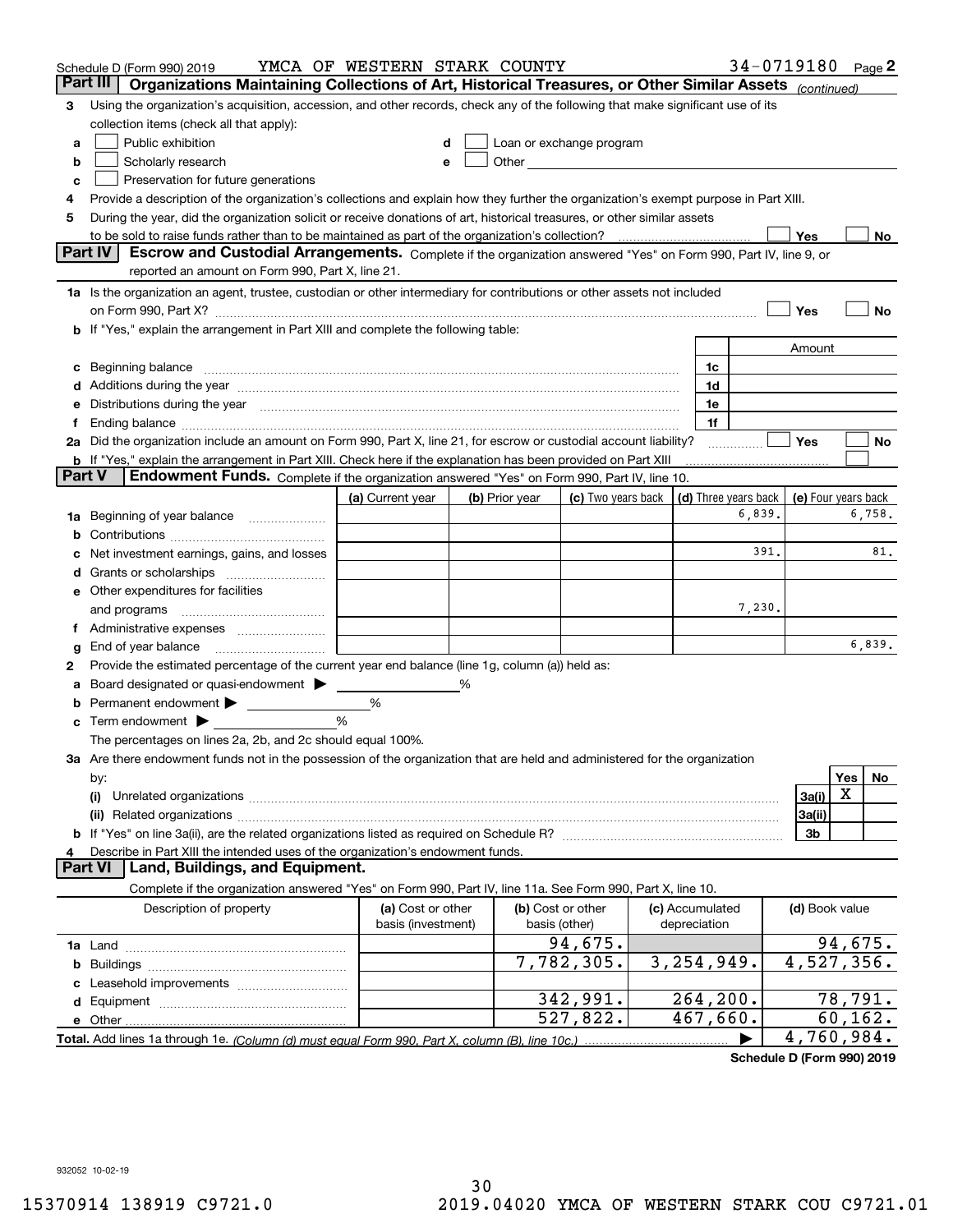| Schedule D (Form 990) 2019                                                                                        | YMCA OF WESTERN STARK COUNTY |                                                           | 34-0719180<br>Page $3$ |
|-------------------------------------------------------------------------------------------------------------------|------------------------------|-----------------------------------------------------------|------------------------|
| Part VII Investments - Other Securities.                                                                          |                              |                                                           |                        |
| Complete if the organization answered "Yes" on Form 990, Part IV, line 11b. See Form 990, Part X, line 12.        |                              |                                                           |                        |
| (a) Description of security or category (including name of security)                                              | (b) Book value               | (c) Method of valuation: Cost or end-of-year market value |                        |
|                                                                                                                   |                              |                                                           |                        |
|                                                                                                                   |                              |                                                           |                        |
| (3) Other<br><u> 1989 - Jan Barbara Barbara, manazarta da k</u>                                                   |                              |                                                           |                        |
| (A)                                                                                                               |                              |                                                           |                        |
| (B)                                                                                                               |                              |                                                           |                        |
| (C)                                                                                                               |                              |                                                           |                        |
| (D)                                                                                                               |                              |                                                           |                        |
| (E)                                                                                                               |                              |                                                           |                        |
| (F)                                                                                                               |                              |                                                           |                        |
| (G)                                                                                                               |                              |                                                           |                        |
| (H)                                                                                                               |                              |                                                           |                        |
| Total. (Col. (b) must equal Form 990, Part X, col. (B) line 12.)                                                  |                              |                                                           |                        |
| Part VIII Investments - Program Related.                                                                          |                              |                                                           |                        |
| Complete if the organization answered "Yes" on Form 990, Part IV, line 11c. See Form 990, Part X, line 13.        |                              |                                                           |                        |
| (a) Description of investment                                                                                     | (b) Book value               | (c) Method of valuation: Cost or end-of-year market value |                        |
| (1)                                                                                                               |                              |                                                           |                        |
| (2)                                                                                                               |                              |                                                           |                        |
|                                                                                                                   |                              |                                                           |                        |
| (3)                                                                                                               |                              |                                                           |                        |
| (4)                                                                                                               |                              |                                                           |                        |
| (5)                                                                                                               |                              |                                                           |                        |
| (6)                                                                                                               |                              |                                                           |                        |
| (7)                                                                                                               |                              |                                                           |                        |
| (8)                                                                                                               |                              |                                                           |                        |
| (9)                                                                                                               |                              |                                                           |                        |
| Total. (Col. (b) must equal Form 990, Part X, col. (B) line 13.) $\blacktriangleright$                            |                              |                                                           |                        |
| Part IX   Other Assets.                                                                                           |                              |                                                           |                        |
| Complete if the organization answered "Yes" on Form 990, Part IV, line 11d. See Form 990, Part X, line 15.        |                              |                                                           |                        |
|                                                                                                                   | (a) Description              |                                                           | (b) Book value         |
| (1)                                                                                                               |                              |                                                           |                        |
| (2)                                                                                                               |                              |                                                           |                        |
| (3)                                                                                                               |                              |                                                           |                        |
| (4)                                                                                                               |                              |                                                           |                        |
| (5)                                                                                                               |                              |                                                           |                        |
| (6)                                                                                                               |                              |                                                           |                        |
| (7)                                                                                                               |                              |                                                           |                        |
| (8)                                                                                                               |                              |                                                           |                        |
| (9)                                                                                                               |                              |                                                           |                        |
|                                                                                                                   |                              |                                                           |                        |
| Part X<br><b>Other Liabilities.</b>                                                                               |                              |                                                           |                        |
| Complete if the organization answered "Yes" on Form 990, Part IV, line 11e or 11f. See Form 990, Part X, line 25. |                              |                                                           |                        |
| (a) Description of liability                                                                                      |                              |                                                           | (b) Book value         |
| 1.                                                                                                                |                              |                                                           |                        |
| (1) Federal income taxes                                                                                          |                              |                                                           |                        |

**Schedule D (Form 990) 2019**

 $\boxed{\text{X}}$ 

 $\blacktriangleright$ 

932053 10-02-19

**2.**

(2)(3)(4)(5) (6)(7)(8)(9)

Liability for uncertain tax positions. In Part XIII, provide the text of the footnote to the organization's financial statements that reports the organization's liability for uncertain tax positions under FASB ASC 740. Check here if the text of the footnote has been provided in Part XIII

**Total.**  *(Column (b) must equal Form 990, Part X, col. (B) line 25.)*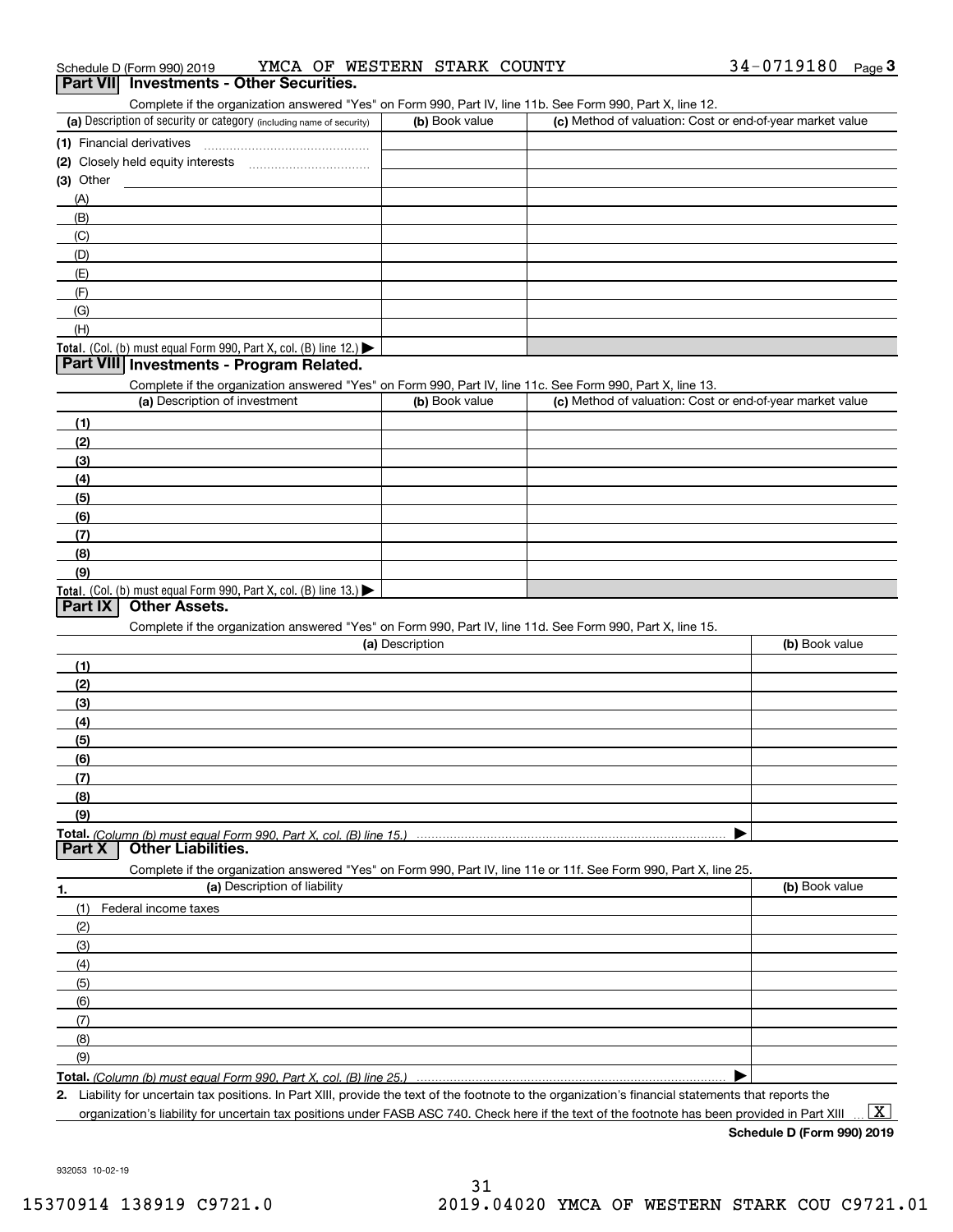|   | YMCA OF WESTERN STARK COUNTY<br>Schedule D (Form 990) 2019                                                                                                                                                                          |                |        |                | 34-0719180<br>Page 4     |
|---|-------------------------------------------------------------------------------------------------------------------------------------------------------------------------------------------------------------------------------------|----------------|--------|----------------|--------------------------|
|   | Reconciliation of Revenue per Audited Financial Statements With Revenue per Return.<br>Part XI                                                                                                                                      |                |        |                |                          |
|   | Complete if the organization answered "Yes" on Form 990, Part IV, line 12a.                                                                                                                                                         |                |        |                |                          |
| 1 | Total revenue, gains, and other support per audited financial statements                                                                                                                                                            |                |        | $\blacksquare$ | $\overline{2,444,972}$ . |
| 2 | Amounts included on line 1 but not on Form 990, Part VIII, line 12:                                                                                                                                                                 |                |        |                |                          |
| a | Net unrealized gains (losses) on investments [11] matter contracts and the unrealized gains (losses) on investments                                                                                                                 | 2a             |        |                |                          |
| b |                                                                                                                                                                                                                                     | 2 <sub>b</sub> |        |                |                          |
|   |                                                                                                                                                                                                                                     | 2c             |        |                |                          |
| d |                                                                                                                                                                                                                                     | 2d             | 9,774. |                |                          |
| е | Add lines 2a through 2d                                                                                                                                                                                                             |                |        | 2е             | 9,774.                   |
| 3 |                                                                                                                                                                                                                                     |                |        | $\mathbf{3}$   | 2,435,198.               |
| 4 | Amounts included on Form 990, Part VIII, line 12, but not on line 1:                                                                                                                                                                |                |        |                |                          |
|   |                                                                                                                                                                                                                                     | 4a             |        |                |                          |
| b |                                                                                                                                                                                                                                     | 4 <sub>b</sub> |        |                |                          |
|   | c Add lines 4a and 4b                                                                                                                                                                                                               |                |        | 4c             |                          |
|   |                                                                                                                                                                                                                                     |                |        | 5              | 2,435,198.               |
|   |                                                                                                                                                                                                                                     |                |        |                |                          |
|   | Part XII   Reconciliation of Expenses per Audited Financial Statements With Expenses per Return.                                                                                                                                    |                |        |                |                          |
|   | Complete if the organization answered "Yes" on Form 990, Part IV, line 12a.                                                                                                                                                         |                |        |                |                          |
| 1 | Total expenses and losses per audited financial statements                                                                                                                                                                          |                |        | $\blacksquare$ | 2,467,673.               |
| 2 | Amounts included on line 1 but not on Form 990, Part IX, line 25:                                                                                                                                                                   |                |        |                |                          |
| a |                                                                                                                                                                                                                                     | 2a             |        |                |                          |
| b |                                                                                                                                                                                                                                     | 2 <sub>b</sub> |        |                |                          |
| c |                                                                                                                                                                                                                                     | 2 <sub>c</sub> |        |                |                          |
| d |                                                                                                                                                                                                                                     | 2d             | 9,774. |                |                          |
| e | Add lines 2a through 2d <b>contained a contained a contained a contained a</b> contained a contained a contained a contained a contained a contained a contained a contained a contained a contained a contained a contained a cont |                |        | 2e             | 9,774.                   |
| 3 |                                                                                                                                                                                                                                     |                |        | 3              | 2,457,899.               |
| 4 | Amounts included on Form 990, Part IX, line 25, but not on line 1:                                                                                                                                                                  |                |        |                |                          |
| a |                                                                                                                                                                                                                                     | 4a             |        |                |                          |
| b | Other (Describe in Part XIII.)                                                                                                                                                                                                      | 4 <sub>b</sub> |        |                |                          |
|   | c Add lines 4a and 4b                                                                                                                                                                                                               |                |        | 4c             |                          |
|   | Part XIII Supplemental Information.                                                                                                                                                                                                 |                |        | 5              | 2,457,899.               |

Provide the descriptions required for Part II, lines 3, 5, and 9; Part III, lines 1a and 4; Part IV, lines 1b and 2b; Part V, line 4; Part X, line 2; Part XI, lines 2d and 4b; and Part XII, lines 2d and 4b. Also complete this part to provide any additional information.

## PART X, LINE 2:

| GAAP REOUIRES TAX EFFECTS FROM UNCERTAIN TAX POSITIONS TO BE RECOGNIZED IN |
|----------------------------------------------------------------------------|
| THE FINANCIAL STATEMENTS ONLY IF THE POSITION IS MORE LIKELY THAN NOT TO   |
| BE SUSTAINED IF THE POSITION WERE TO BE CHALLENGED BY A TAXING AUTHORITY.  |
| MANAGEMENT HAS DETERMINED THAT THERE ARE NO MATERIAL UNCERTAIN POSITIONS   |
| THAT REOUIRE RECOGNITION IN THE FINANCIAL STATEMENTS. ADDITIONALLY, NO     |
| PROVISION FOR INCOME TAXES IS REFLECTED IN THESE FINANCIAL STATEMENTS.     |
| INTEREST AND PENALTIES WOULD BE RECOGNIZED AS TAX EXPENSE, HOWEVER, THERE  |
| IS NO INTEREST OR PENALTIES RECOGNIZED IN THE STATEMENTS OF ACTIVITIES.    |
|                                                                            |

## PART XI, LINE 2D - OTHER ADJUSTMENTS:

| the contract of the contract of the contract of the contract of the contract of the contract of the contract of | $0.1.11.5$ $(5.000)$ $0.40$ |
|-----------------------------------------------------------------------------------------------------------------|-----------------------------|
| RECLASSIFICATION OF COST OF<br>SOLD<br>GOODS                                                                    |                             |

32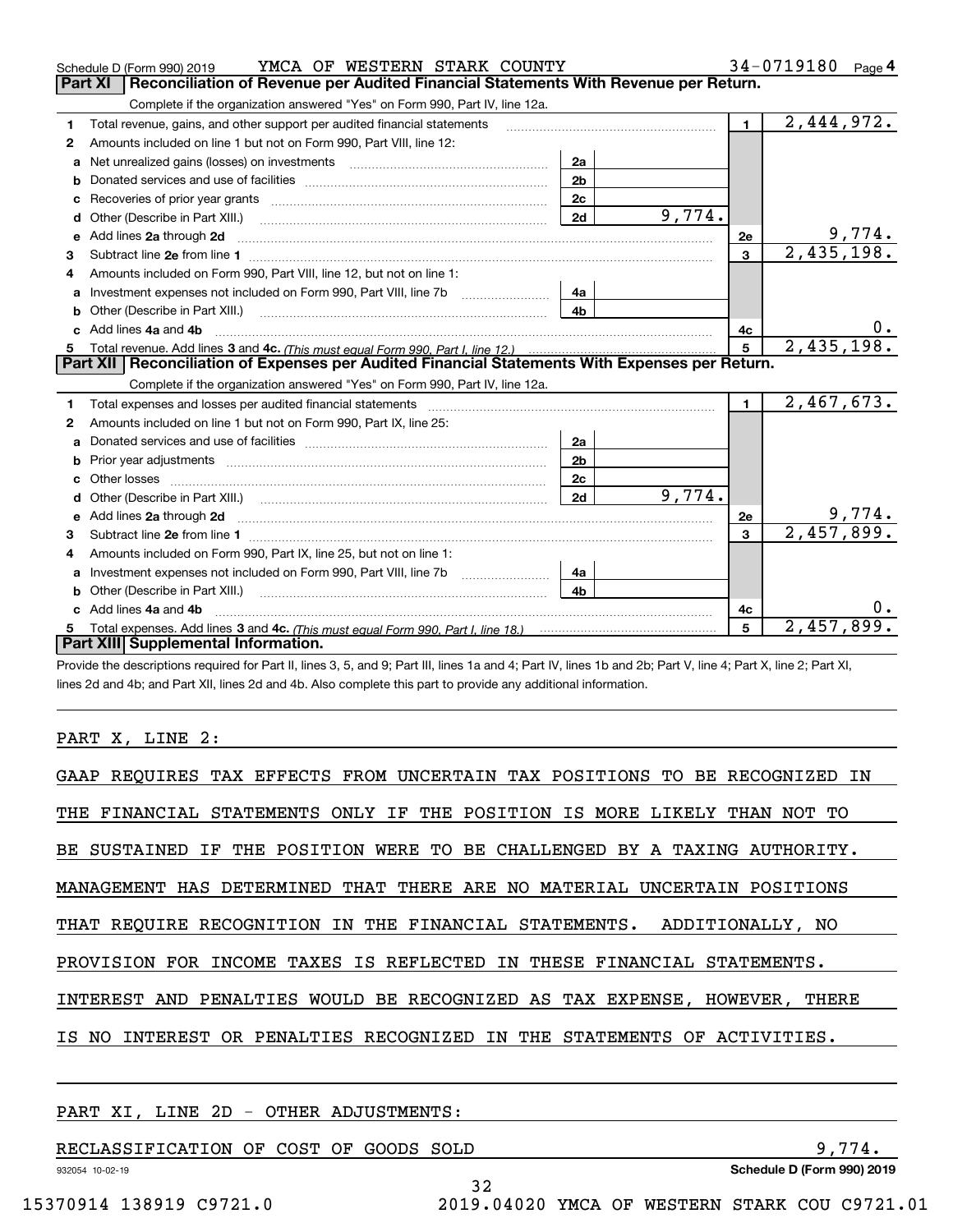|                                                                                          | YMCA OF WESTERN STARK COUNTY<br>34-0719180 Page 5 |
|------------------------------------------------------------------------------------------|---------------------------------------------------|
| Schedule D (Form 990) 2019 YMCA OF WE;<br>Part XIII Supplemental Information (continued) |                                                   |
|                                                                                          |                                                   |
|                                                                                          |                                                   |
| PART XII, LINE 2D - OTHER ADJUSTMENTS:                                                   |                                                   |
|                                                                                          |                                                   |
| RECLASSIFICATION OF COST OF GOODS SOLD                                                   | 9,774.                                            |
|                                                                                          |                                                   |
|                                                                                          |                                                   |
|                                                                                          |                                                   |
|                                                                                          |                                                   |
|                                                                                          |                                                   |
|                                                                                          |                                                   |
|                                                                                          |                                                   |
|                                                                                          |                                                   |
|                                                                                          |                                                   |
|                                                                                          |                                                   |
|                                                                                          |                                                   |
|                                                                                          |                                                   |
|                                                                                          |                                                   |
|                                                                                          |                                                   |
|                                                                                          |                                                   |
|                                                                                          |                                                   |
|                                                                                          |                                                   |
|                                                                                          |                                                   |
|                                                                                          |                                                   |
|                                                                                          |                                                   |
|                                                                                          |                                                   |
|                                                                                          |                                                   |
|                                                                                          |                                                   |
|                                                                                          |                                                   |
|                                                                                          |                                                   |
|                                                                                          |                                                   |
|                                                                                          |                                                   |
|                                                                                          |                                                   |
|                                                                                          |                                                   |
|                                                                                          |                                                   |
|                                                                                          |                                                   |
|                                                                                          |                                                   |
|                                                                                          |                                                   |
|                                                                                          |                                                   |
|                                                                                          |                                                   |
|                                                                                          |                                                   |
|                                                                                          |                                                   |
|                                                                                          |                                                   |
|                                                                                          |                                                   |
|                                                                                          |                                                   |
|                                                                                          |                                                   |
|                                                                                          |                                                   |
|                                                                                          |                                                   |
|                                                                                          |                                                   |
|                                                                                          |                                                   |
|                                                                                          |                                                   |
|                                                                                          | Schodule D (Form 000) 2010                        |

**Schedule D (Form 990) 2019**

932055 10-02-19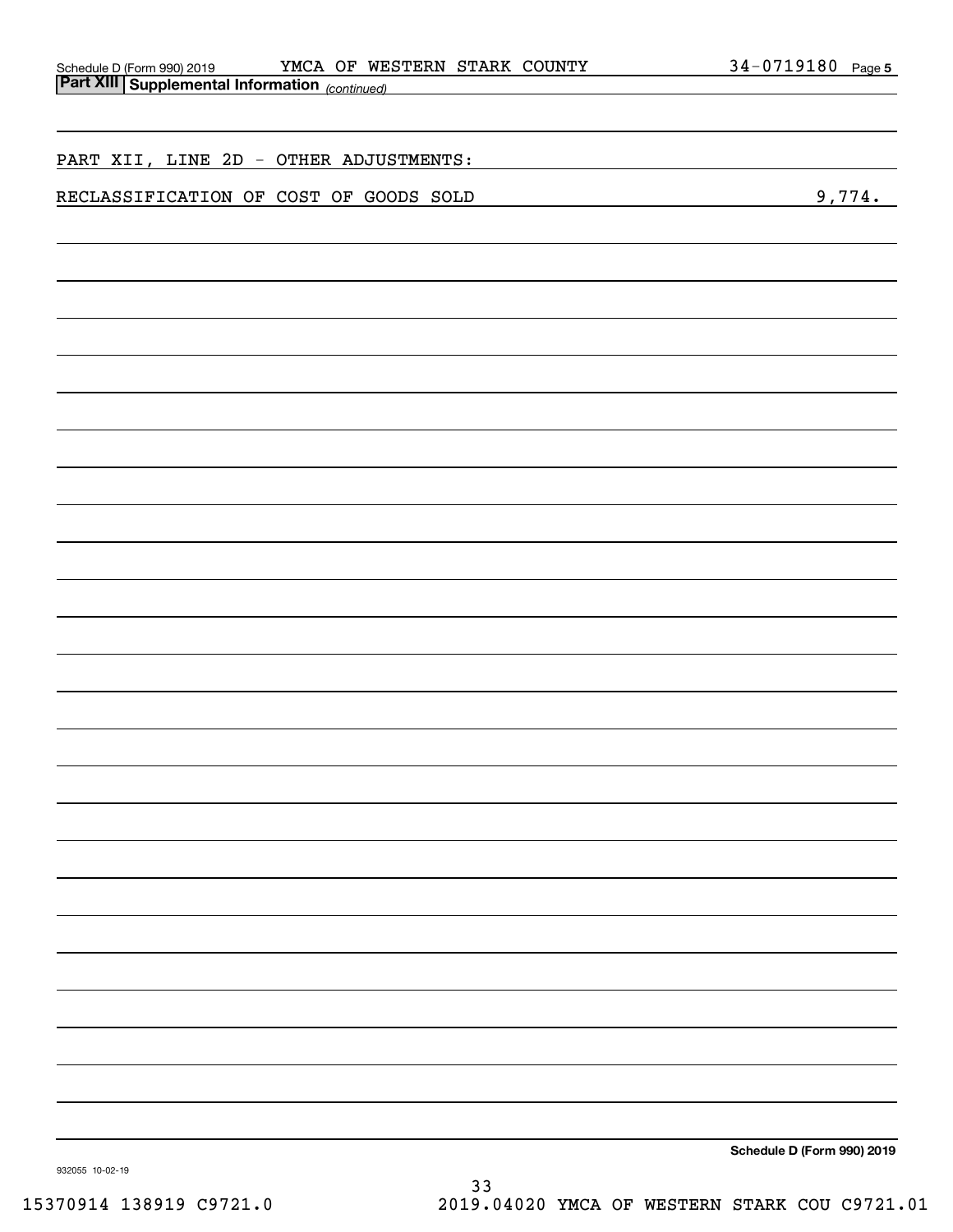| <b>Supplemental Information Regarding Fundraising or Gaming Activities</b><br><b>SCHEDULE G</b>                                                                                             |                                  |                                                                                                                                                    |                                                                            |    |                                                                            | OMB No. 1545-0047 |                                                         |                                                         |  |
|---------------------------------------------------------------------------------------------------------------------------------------------------------------------------------------------|----------------------------------|----------------------------------------------------------------------------------------------------------------------------------------------------|----------------------------------------------------------------------------|----|----------------------------------------------------------------------------|-------------------|---------------------------------------------------------|---------------------------------------------------------|--|
| Complete if the organization answered "Yes" on Form 990, Part IV, line 17, 18, or 19, or if the<br>(Form 990 or 990-EZ)<br>organization entered more than \$15,000 on Form 990-EZ, line 6a. |                                  |                                                                                                                                                    |                                                                            |    |                                                                            |                   |                                                         | 2019                                                    |  |
| Attach to Form 990 or Form 990-EZ.<br>Department of the Treasury<br>Internal Revenue Service                                                                                                |                                  |                                                                                                                                                    |                                                                            |    |                                                                            |                   |                                                         | <b>Open to Public</b><br>Inspection                     |  |
| Go to www.irs.gov/Form990 for instructions and the latest information.<br>Name of the organization                                                                                          |                                  |                                                                                                                                                    |                                                                            |    |                                                                            |                   |                                                         | <b>Employer identification number</b>                   |  |
| 34-0719180<br>YMCA OF WESTERN STARK COUNTY                                                                                                                                                  |                                  |                                                                                                                                                    |                                                                            |    |                                                                            |                   |                                                         |                                                         |  |
| Part I                                                                                                                                                                                      | required to complete this part.  | Fundraising Activities. Complete if the organization answered "Yes" on Form 990, Part IV, line 17. Form 990-EZ filers are not                      |                                                                            |    |                                                                            |                   |                                                         |                                                         |  |
|                                                                                                                                                                                             |                                  | 1 Indicate whether the organization raised funds through any of the following activities. Check all that apply.                                    |                                                                            |    |                                                                            |                   |                                                         |                                                         |  |
| Mail solicitations<br>a                                                                                                                                                                     | Internet and email solicitations | e l<br>f                                                                                                                                           |                                                                            |    | Solicitation of non-government grants<br>Solicitation of government grants |                   |                                                         |                                                         |  |
| b<br>Phone solicitations<br>с                                                                                                                                                               |                                  | Special fundraising events<br>g                                                                                                                    |                                                                            |    |                                                                            |                   |                                                         |                                                         |  |
| d<br>In-person solicitations                                                                                                                                                                |                                  |                                                                                                                                                    |                                                                            |    |                                                                            |                   |                                                         |                                                         |  |
|                                                                                                                                                                                             |                                  | 2 a Did the organization have a written or oral agreement with any individual (including officers, directors, trustees, or                         |                                                                            |    |                                                                            |                   |                                                         |                                                         |  |
|                                                                                                                                                                                             |                                  | key employees listed in Form 990, Part VII) or entity in connection with professional fundraising services?                                        |                                                                            |    |                                                                            |                   | Yes                                                     | No                                                      |  |
| compensated at least \$5,000 by the organization.                                                                                                                                           |                                  | <b>b</b> If "Yes," list the 10 highest paid individuals or entities (fundraisers) pursuant to agreements under which the fundraiser is to be       |                                                                            |    |                                                                            |                   |                                                         |                                                         |  |
|                                                                                                                                                                                             |                                  |                                                                                                                                                    |                                                                            |    |                                                                            |                   | (v) Amount paid                                         |                                                         |  |
| (i) Name and address of individual<br>or entity (fundraiser)                                                                                                                                |                                  | (ii) Activity                                                                                                                                      | (iii) Did<br>fundraiser<br>have custody<br>or control of<br>contributions? |    | (iv) Gross receipts<br>from activity                                       |                   | to (or retained by)<br>fundraiser<br>listed in col. (i) | (vi) Amount paid<br>to (or retained by)<br>organization |  |
|                                                                                                                                                                                             |                                  |                                                                                                                                                    | Yes                                                                        | No |                                                                            |                   |                                                         |                                                         |  |
|                                                                                                                                                                                             |                                  |                                                                                                                                                    |                                                                            |    |                                                                            |                   |                                                         |                                                         |  |
|                                                                                                                                                                                             |                                  |                                                                                                                                                    |                                                                            |    |                                                                            |                   |                                                         |                                                         |  |
|                                                                                                                                                                                             |                                  |                                                                                                                                                    |                                                                            |    |                                                                            |                   |                                                         |                                                         |  |
|                                                                                                                                                                                             |                                  |                                                                                                                                                    |                                                                            |    |                                                                            |                   |                                                         |                                                         |  |
|                                                                                                                                                                                             |                                  |                                                                                                                                                    |                                                                            |    |                                                                            |                   |                                                         |                                                         |  |
|                                                                                                                                                                                             |                                  |                                                                                                                                                    |                                                                            |    |                                                                            |                   |                                                         |                                                         |  |
|                                                                                                                                                                                             |                                  |                                                                                                                                                    |                                                                            |    |                                                                            |                   |                                                         |                                                         |  |
|                                                                                                                                                                                             |                                  |                                                                                                                                                    |                                                                            |    |                                                                            |                   |                                                         |                                                         |  |
|                                                                                                                                                                                             |                                  |                                                                                                                                                    |                                                                            |    |                                                                            |                   |                                                         |                                                         |  |
|                                                                                                                                                                                             |                                  |                                                                                                                                                    |                                                                            |    |                                                                            |                   |                                                         |                                                         |  |
|                                                                                                                                                                                             |                                  |                                                                                                                                                    |                                                                            |    |                                                                            |                   |                                                         |                                                         |  |
| Total                                                                                                                                                                                       |                                  |                                                                                                                                                    |                                                                            |    |                                                                            |                   |                                                         |                                                         |  |
| or licensing.                                                                                                                                                                               |                                  | 3 List all states in which the organization is registered or licensed to solicit contributions or has been notified it is exempt from registration |                                                                            |    |                                                                            |                   |                                                         |                                                         |  |
|                                                                                                                                                                                             |                                  |                                                                                                                                                    |                                                                            |    |                                                                            |                   |                                                         |                                                         |  |
|                                                                                                                                                                                             |                                  |                                                                                                                                                    |                                                                            |    |                                                                            |                   |                                                         |                                                         |  |
|                                                                                                                                                                                             |                                  |                                                                                                                                                    |                                                                            |    |                                                                            |                   |                                                         |                                                         |  |
|                                                                                                                                                                                             |                                  |                                                                                                                                                    |                                                                            |    |                                                                            |                   |                                                         |                                                         |  |
|                                                                                                                                                                                             |                                  |                                                                                                                                                    |                                                                            |    |                                                                            |                   |                                                         |                                                         |  |
|                                                                                                                                                                                             |                                  |                                                                                                                                                    |                                                                            |    |                                                                            |                   |                                                         |                                                         |  |
|                                                                                                                                                                                             |                                  |                                                                                                                                                    |                                                                            |    |                                                                            |                   |                                                         |                                                         |  |
|                                                                                                                                                                                             |                                  | LHA For Paperwork Reduction Act Notice, see the Instructions for Form 990 or 990-EZ.                                                               |                                                                            |    |                                                                            |                   |                                                         | Schedule G (Form 990 or 990-EZ) 2019                    |  |

932081 09-11-19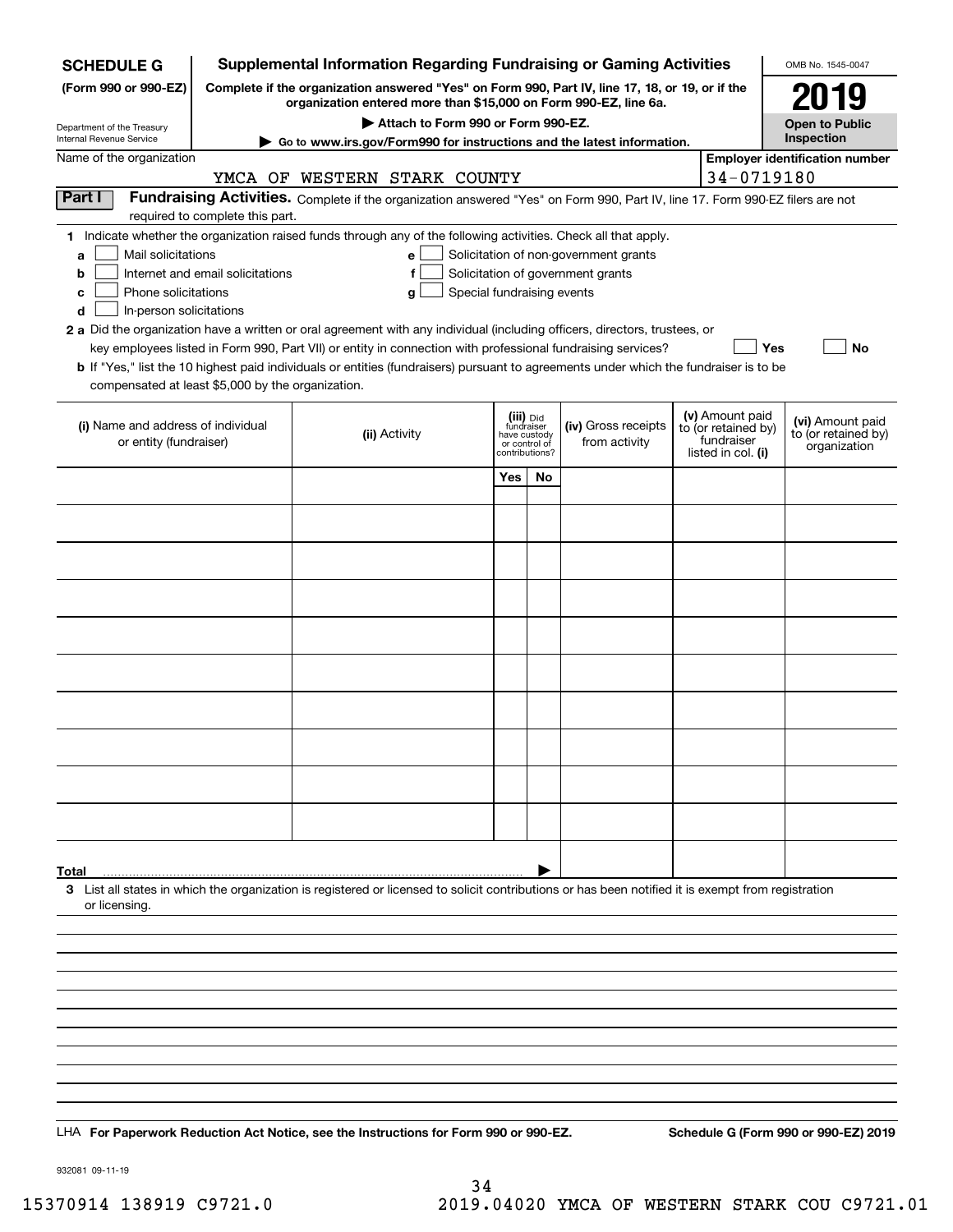#### Schedule G (Form 990 or 990-EZ) 2019 <code>YMCA OF WESTERN STARK COUNTY</code>  $34\text{--}0719180$  <code>Page</code>

**2**

**Part II** | Fundraising Events. Complete if the organization answered "Yes" on Form 990, Part IV, line 18, or reported more than \$15,000 of fundraising event contributions and gross income on Form 990-EZ, lines 1 and 6b. List events with gross receipts greater than \$5,000.

|                 |          | .000 of fundraising event contributions and gross income on Form 990-EZ, lines 1 and 6D. List events with gross receipts greater than \$5,000. |                         |                                                  |                  |                                                     |
|-----------------|----------|------------------------------------------------------------------------------------------------------------------------------------------------|-------------------------|--------------------------------------------------|------------------|-----------------------------------------------------|
|                 |          |                                                                                                                                                | (a) Event $#1$          | $(b)$ Event #2                                   | (c) Other events | (d) Total events                                    |
|                 |          |                                                                                                                                                | GYMNASTICS              | <b>ANNUAL</b>                                    |                  | (add col. (a) through                               |
|                 |          |                                                                                                                                                | QUARTER AUCTSWIM-A-THON |                                                  |                  |                                                     |
|                 |          |                                                                                                                                                | (event type)            | (event type)                                     | (total number)   | col. (c)                                            |
| Revenue         |          |                                                                                                                                                |                         |                                                  |                  |                                                     |
|                 | 1        |                                                                                                                                                | 12,486.                 | 5,971.                                           | 22,076.          | 40,533.                                             |
|                 |          |                                                                                                                                                |                         |                                                  |                  |                                                     |
|                 |          |                                                                                                                                                | 5,023.                  | 5,569.                                           |                  | 10,592.                                             |
|                 |          |                                                                                                                                                |                         |                                                  |                  |                                                     |
|                 | 3        | Gross income (line 1 minus line 2)                                                                                                             | 7,463.                  | 402.                                             | 22,076.          | 29,941.                                             |
|                 |          |                                                                                                                                                |                         |                                                  |                  |                                                     |
|                 |          |                                                                                                                                                |                         | 225.                                             |                  | 225.                                                |
|                 |          |                                                                                                                                                |                         |                                                  |                  |                                                     |
|                 | 5        |                                                                                                                                                | 91.                     |                                                  |                  | 91.                                                 |
|                 |          |                                                                                                                                                |                         |                                                  |                  |                                                     |
|                 | 6        |                                                                                                                                                | 154.                    |                                                  |                  | 154.                                                |
| Direct Expenses |          |                                                                                                                                                |                         |                                                  |                  |                                                     |
|                 |          | 7 Food and beverages                                                                                                                           |                         | 46.                                              |                  | 46.                                                 |
|                 |          |                                                                                                                                                |                         |                                                  |                  |                                                     |
|                 | 8        |                                                                                                                                                |                         |                                                  |                  |                                                     |
|                 | 9        |                                                                                                                                                | $\overline{103}$ .      |                                                  | 17,604.          | 17,707.                                             |
|                 | 10       | Direct expense summary. Add lines 4 through 9 in column (d)                                                                                    |                         |                                                  |                  | 18,223.                                             |
|                 | 11       | Net income summary. Subtract line 10 from line 3, column (d)                                                                                   |                         |                                                  |                  | 11,718.                                             |
|                 | Part III | Gaming. Complete if the organization answered "Yes" on Form 990, Part IV, line 19, or reported more than                                       |                         |                                                  |                  |                                                     |
|                 |          | \$15,000 on Form 990-EZ, line 6a.                                                                                                              |                         |                                                  |                  |                                                     |
|                 |          |                                                                                                                                                | (a) Bingo               | (b) Pull tabs/instant<br>bingo/progressive bingo | (c) Other gaming | (d) Total gaming (add<br>col. (a) through col. (c)) |
|                 |          |                                                                                                                                                |                         |                                                  |                  |                                                     |
| Revenue         |          |                                                                                                                                                |                         |                                                  |                  |                                                     |
|                 | 1        |                                                                                                                                                |                         |                                                  |                  |                                                     |
|                 |          |                                                                                                                                                |                         |                                                  |                  |                                                     |
|                 |          |                                                                                                                                                |                         |                                                  |                  |                                                     |
|                 |          |                                                                                                                                                |                         |                                                  |                  |                                                     |
|                 | 3        |                                                                                                                                                |                         |                                                  |                  |                                                     |
| Direct Expenses |          |                                                                                                                                                |                         |                                                  |                  |                                                     |
|                 | 4        |                                                                                                                                                |                         |                                                  |                  |                                                     |
|                 |          |                                                                                                                                                |                         |                                                  |                  |                                                     |
|                 |          | 5 Other direct expenses                                                                                                                        |                         |                                                  |                  |                                                     |
|                 |          |                                                                                                                                                | %<br>Yes                | Yes<br>%                                         | Yes<br>%         |                                                     |
|                 | 6.       | Volunteer labor                                                                                                                                | No                      | No                                               | No               |                                                     |
|                 |          |                                                                                                                                                |                         |                                                  |                  |                                                     |
|                 | 7        | Direct expense summary. Add lines 2 through 5 in column (d)                                                                                    |                         |                                                  |                  |                                                     |
|                 | 8        |                                                                                                                                                |                         |                                                  |                  |                                                     |
|                 |          |                                                                                                                                                |                         |                                                  |                  |                                                     |
|                 |          | <b>9</b> Enter the state(s) in which the organization conducts gaming activities:                                                              |                         |                                                  |                  |                                                     |
|                 |          |                                                                                                                                                |                         |                                                  |                  | Yes<br><b>No</b>                                    |
|                 |          |                                                                                                                                                |                         |                                                  |                  |                                                     |
|                 |          | $\mathbf b$ If "No," explain: $\qquad \qquad$                                                                                                  |                         |                                                  |                  |                                                     |
|                 |          |                                                                                                                                                |                         |                                                  |                  |                                                     |
|                 |          |                                                                                                                                                |                         |                                                  |                  | Yes<br><b>No</b>                                    |
|                 |          |                                                                                                                                                |                         |                                                  |                  |                                                     |
|                 |          |                                                                                                                                                |                         |                                                  |                  |                                                     |
|                 |          |                                                                                                                                                |                         |                                                  |                  |                                                     |
|                 |          |                                                                                                                                                |                         |                                                  |                  |                                                     |
|                 |          | 932082 09-11-19                                                                                                                                |                         |                                                  |                  | Schedule G (Form 990 or 990-EZ) 2019                |

**Schedule G (Form 990 or 990-EZ) 2019**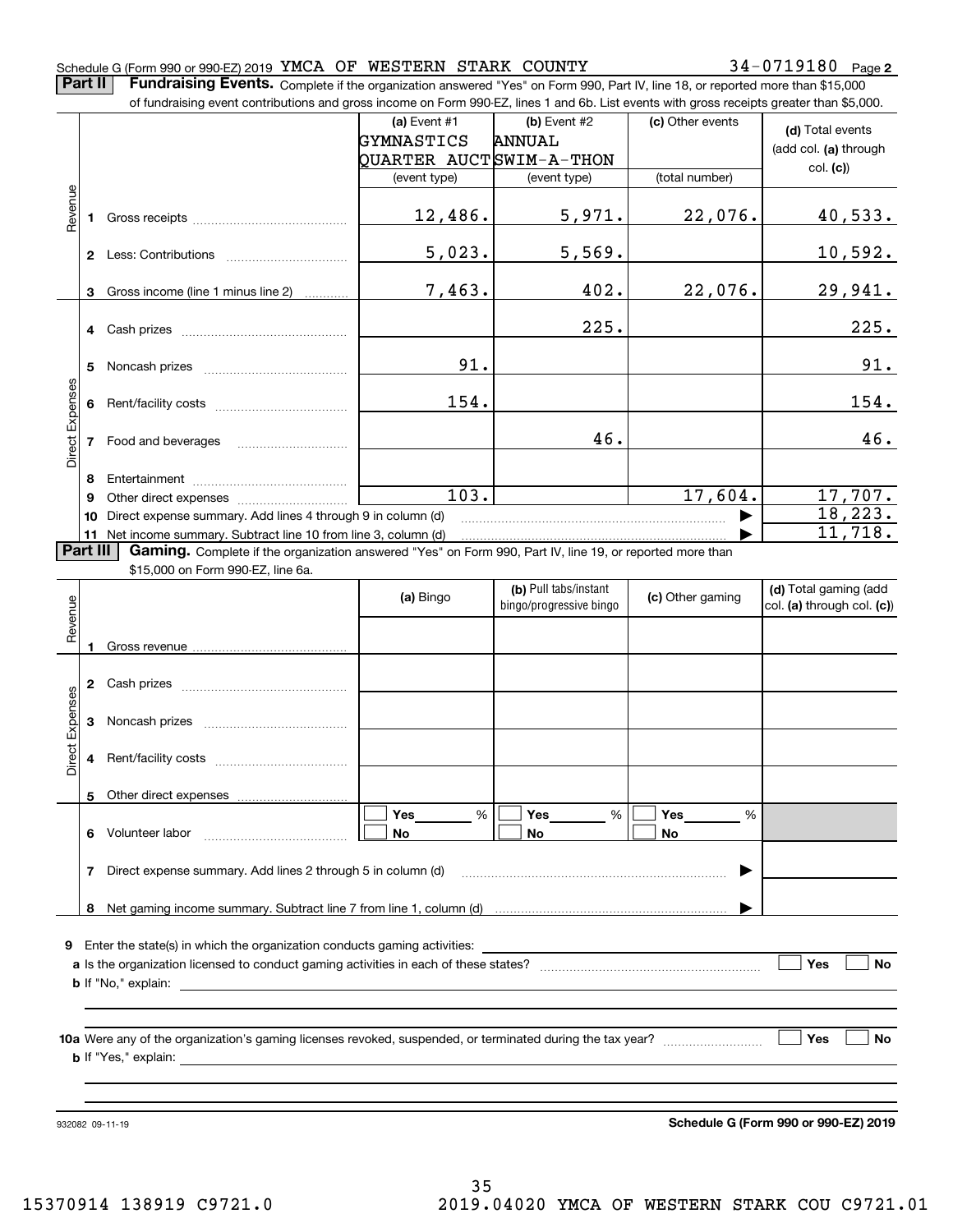|    | Schedule G (Form 990 or 990-EZ) 2019 YMCA OF WESTERN STARK COUNTY                                                                                             | 34-0719180      | Page 3    |
|----|---------------------------------------------------------------------------------------------------------------------------------------------------------------|-----------------|-----------|
| 11 |                                                                                                                                                               | Yes             | No        |
|    | 12 Is the organization a grantor, beneficiary or trustee of a trust, or a member of a partnership or other entity formed                                      |                 |           |
|    |                                                                                                                                                               | Yes             | No        |
|    | 13 Indicate the percentage of gaming activity conducted in:                                                                                                   |                 |           |
|    |                                                                                                                                                               | <u>13a</u>      | %         |
|    | <b>b</b> An outside facility <i>www.communicality www.communicality.communicality www.communicality www.communicality.communicality www.communicality.com</i> | 13 <sub>b</sub> | %         |
|    | 14 Enter the name and address of the person who prepares the organization's gaming/special events books and records:                                          |                 |           |
|    |                                                                                                                                                               |                 |           |
|    |                                                                                                                                                               |                 |           |
|    |                                                                                                                                                               |                 |           |
|    |                                                                                                                                                               |                 |           |
|    |                                                                                                                                                               |                 |           |
|    |                                                                                                                                                               | Yes             | <b>No</b> |
|    |                                                                                                                                                               |                 |           |
|    | b If "Yes," enter the amount of gaming revenue received by the organization > \$ ____________________ and the amount                                          |                 |           |
|    |                                                                                                                                                               |                 |           |
|    | c If "Yes," enter name and address of the third party:                                                                                                        |                 |           |
|    |                                                                                                                                                               |                 |           |
|    | Name $\blacktriangleright$ $\bot$                                                                                                                             |                 |           |
|    |                                                                                                                                                               |                 |           |
|    |                                                                                                                                                               |                 |           |
|    |                                                                                                                                                               |                 |           |
|    |                                                                                                                                                               |                 |           |
| 16 | Gaming manager information:                                                                                                                                   |                 |           |
|    |                                                                                                                                                               |                 |           |
|    | Name $\blacktriangleright$ $\frac{1}{\sqrt{1-\frac{1}{2}}\left(1-\frac{1}{2}\right)}$                                                                         |                 |           |
|    |                                                                                                                                                               |                 |           |
|    | Gaming manager compensation > \$                                                                                                                              |                 |           |
|    |                                                                                                                                                               |                 |           |
|    |                                                                                                                                                               |                 |           |
|    |                                                                                                                                                               |                 |           |
|    |                                                                                                                                                               |                 |           |
|    |                                                                                                                                                               |                 |           |
|    | Director/officer<br>Employee<br>Independent contractor                                                                                                        |                 |           |
|    |                                                                                                                                                               |                 |           |
|    | 17 Mandatory distributions:                                                                                                                                   |                 |           |
|    | a Is the organization required under state law to make charitable distributions from the gaming proceeds to                                                   |                 |           |
|    | $\Box$ Yes $\Box$ No<br>retain the state gaming license?                                                                                                      |                 |           |
|    | <b>b</b> Enter the amount of distributions required under state law to be distributed to other exempt organizations or spent in the                           |                 |           |
|    | organization's own exempt activities during the tax year $\triangleright$ \$                                                                                  |                 |           |
|    | Part IV<br>Supplemental Information. Provide the explanations required by Part I, line 2b, columns (iii) and (v); and Part III, lines 9, 9b, 10b,             |                 |           |
|    | 15b, 15c, 16, and 17b, as applicable. Also provide any additional information. See instructions.                                                              |                 |           |
|    |                                                                                                                                                               |                 |           |
|    |                                                                                                                                                               |                 |           |
|    |                                                                                                                                                               |                 |           |
|    |                                                                                                                                                               |                 |           |
|    |                                                                                                                                                               |                 |           |
|    |                                                                                                                                                               |                 |           |
|    |                                                                                                                                                               |                 |           |
|    |                                                                                                                                                               |                 |           |
|    |                                                                                                                                                               |                 |           |
|    |                                                                                                                                                               |                 |           |
|    |                                                                                                                                                               |                 |           |
|    |                                                                                                                                                               |                 |           |
|    |                                                                                                                                                               |                 |           |
|    |                                                                                                                                                               |                 |           |
|    |                                                                                                                                                               |                 |           |
|    |                                                                                                                                                               |                 |           |
|    |                                                                                                                                                               |                 |           |
|    |                                                                                                                                                               |                 |           |
|    | Schedule G (Form 990 or 990-EZ) 2019<br>932083 09-11-19                                                                                                       |                 |           |
|    | 36                                                                                                                                                            |                 |           |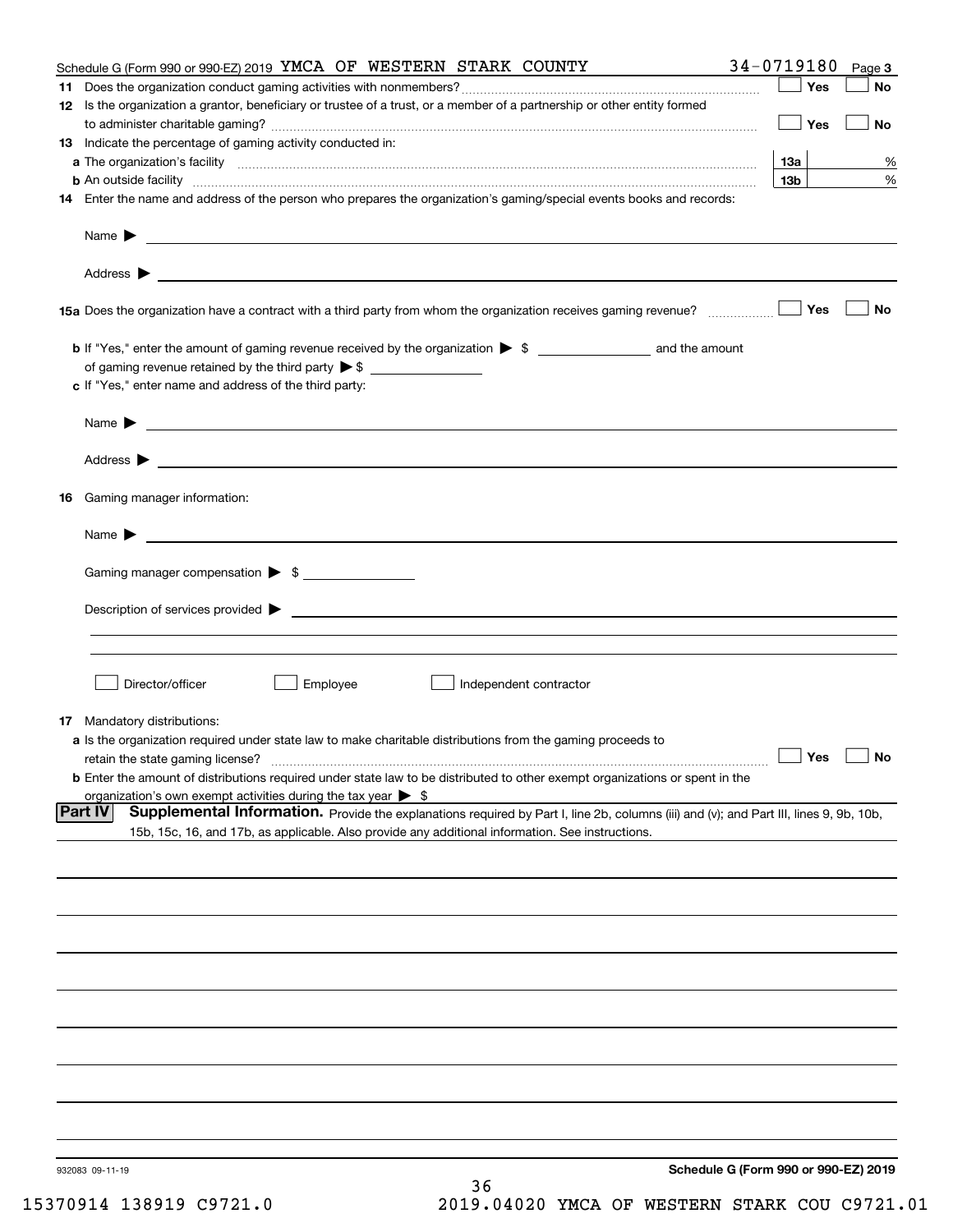| <b>Part IV   Supplemental Information</b> (continued) |
|-------------------------------------------------------|
|                                                       |
|                                                       |
|                                                       |
|                                                       |
|                                                       |
|                                                       |
|                                                       |
|                                                       |
|                                                       |
|                                                       |
|                                                       |
|                                                       |
|                                                       |
|                                                       |
|                                                       |
|                                                       |
|                                                       |
|                                                       |
|                                                       |
|                                                       |
|                                                       |
|                                                       |
|                                                       |
|                                                       |
|                                                       |
|                                                       |
|                                                       |
|                                                       |
| Schedule G (Form 990 or 990-EZ)                       |

932084 04-01-19

**Schedule G (F**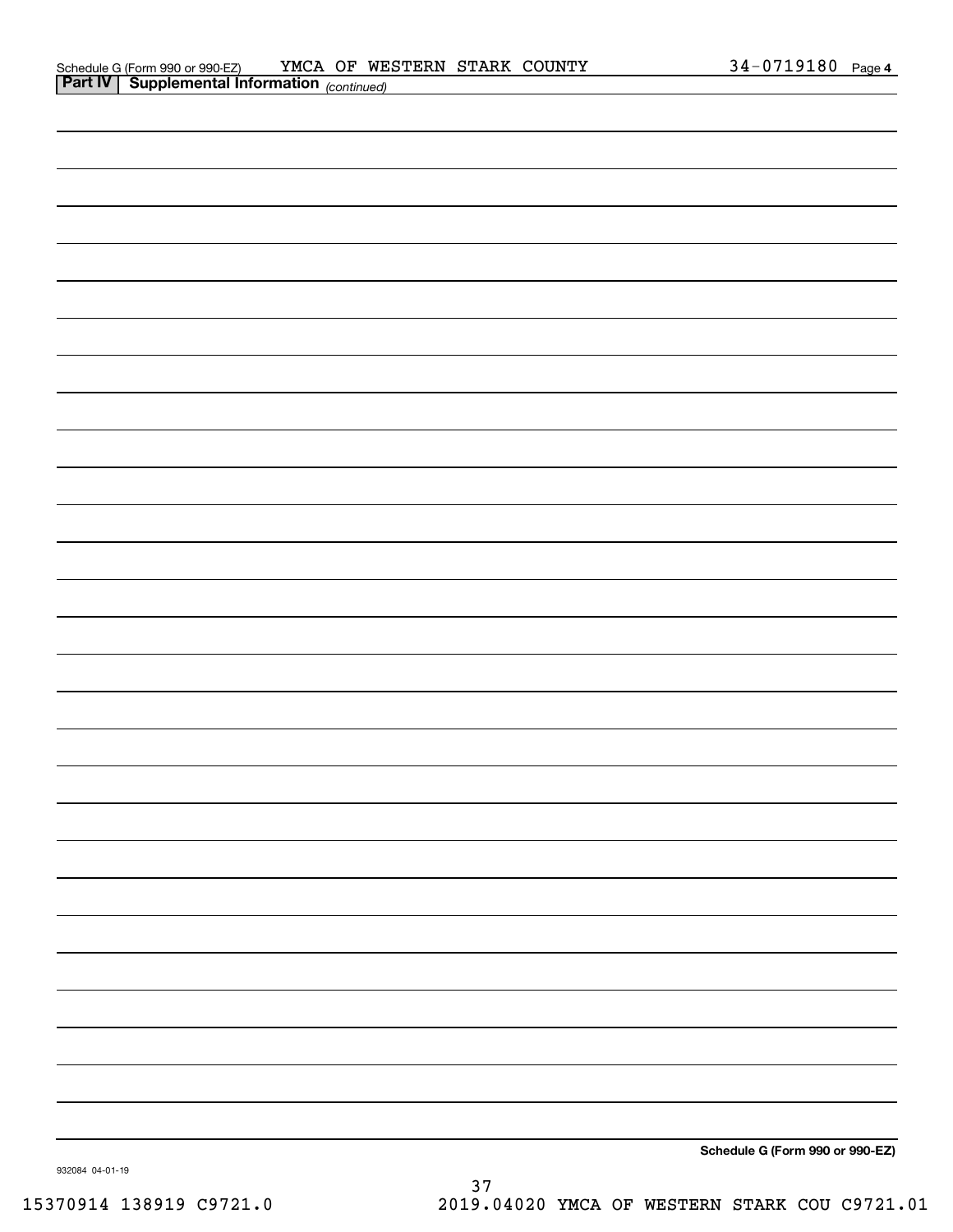**(Form 990 or 990-EZ)**

Department of the Treasury Internal Revenue Service Name of the organization

**SCHEDULE O Supplemental Information to Form 990 or 990-EZ**

**Complete to provide information for responses to specific questions on Form 990 or 990-EZ or to provide any additional information. | Attach to Form 990 or 990-EZ. | Go to www.irs.gov/Form990 for the latest information.**



YMCA OF WESTERN STARK COUNTY  $\vert$  34-0719180

FORM 990, PART I, LINE 1, DESCRIPTION OF ORGANIZATION MISSION:

AS A CHARITABLE, COMMUNITY SERVICE ORGANIZATION THE YMCA'S MISSION IS

TO PUT CHRISTIAN PRINCIPLES INTO PRACTICE THROUGH PROGRAMS THAT BUILD A

HEALTHY SPIRIT, MIND AND BODY FOR ALL; REGARDLESS OF GENDER, AGE, RACE,

FAITH, ABILITY OR INCOME LEVEL. FORMED TO RESPOND TO THE CRITICAL

SOCIAL NEEDS OF WESTERN STARK COUNTY, THE THEME OF THE YMCA IS TO BUILD

STRONG KIDS, STRONG FAMILIES, AND STRONG COMMUNITIES.

FORM 990, PART III, LINE 1, DESCRIPTION OF ORGANIZATION MISSION:

AS A CHARITABLE, COMMUNITY SERVICE ORGANIZATION THE YMCA'S MISSION IS TO PUT CHRISTIAN PRINCIPLES INTO PRACTICE THROUGH PROGRAMS THAT BUILD A HEALTHY SPIRIT, MIND AND BODY FOR ALL; REGARDLESS OF GENDER, AGE, RACE, FAITH, ABILITY OR INCOME LEVEL. FORMED TO RESPOND TO THE CRITICAL SOCIAL NEEDS OF WESTERN STARK COUNTY, THE THEME OF THE YMCA IS TO BUILD STRONG KIDS, STRONG FAMILIES, AND STRONG COMMUNITIES.

FORM 990, PART VI, SECTION B, LINE 11B:

LINE 11B EXPLANATION - THE FINANCE COMMITTEE APPROVES THE RETURN TO BE

FOLLOWED BY THE SIGNING OF THE EXECUTIVE DIRECTOR.

FORM 990, PART VI, SECTION B, LINE 12C:

THE POLICY IS REVIEWED AT LEAST ONCE A YEAR AND THE DIRECTORS AND EMPLOYEES

ARE MADE AWARE THAT ANY CONFLICTS SHOULD BE BROUGHT TO MANAGEMENT'S

ATTENTION IMMEDIATELY.

932211 09-06-19 LHA For Paperwork Reduction Act Notice, see the Instructions for Form 990 or 990-EZ. Schedule O (Form 990 or 990-EZ) (2019)

38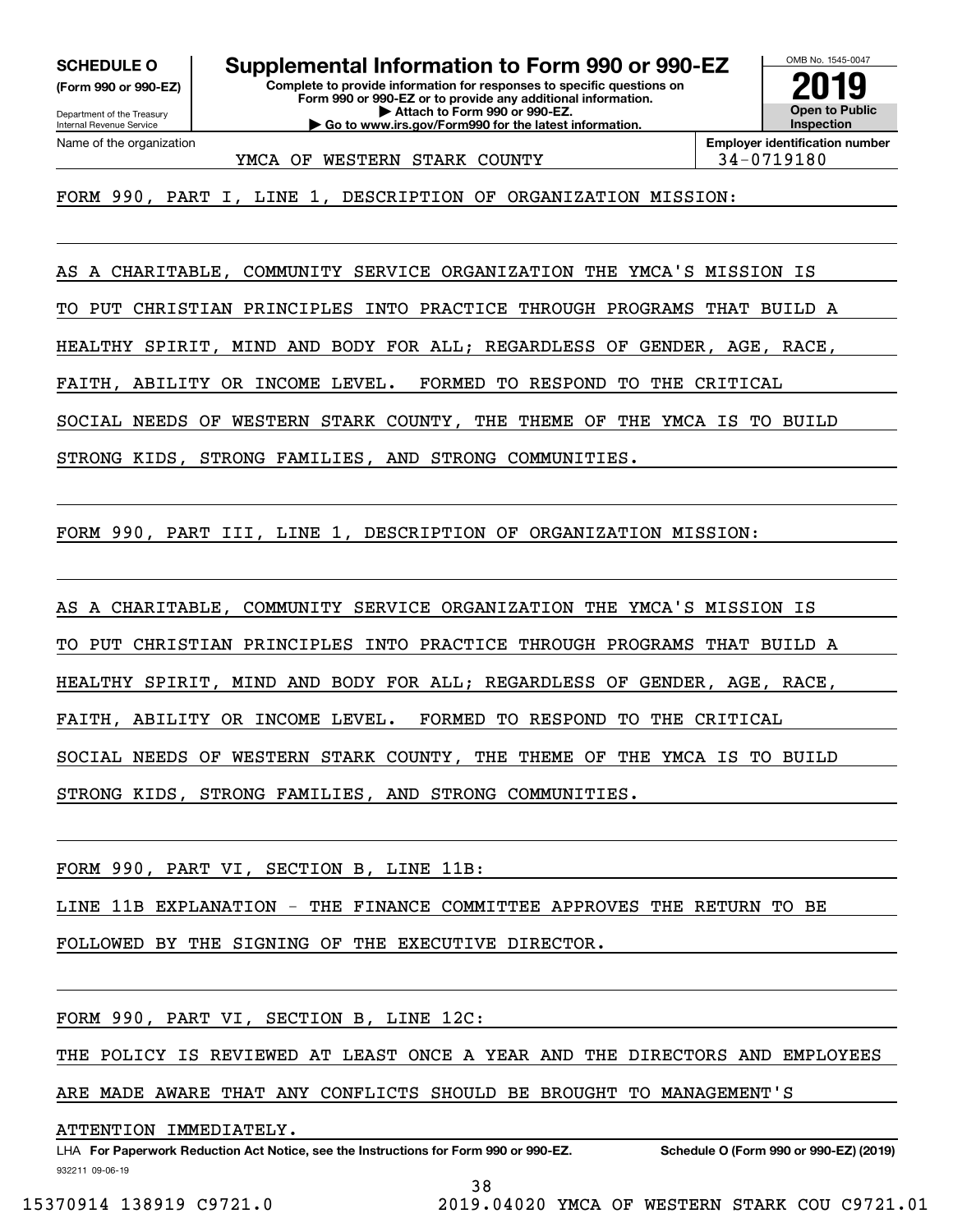YMCA OF WESTERN STARK COUNTY 1994-0719180

FORM 990, PART VI, SECTION B, LINE 15:

THE JOB PERFORMANCE OF THE EXECUTIVE DIRECTOR WAS REVIEWED BY THE BOARD,

RECOMMENDATIONS WERE MADE BY THE BOARD, AND THEN PUT TO A VOTE FOR APPROVAL

OF COMPENSATION INCREASES.

FORM 990, PART VI, SECTION C, LINE 19:

ALL ITEMS ARE AVAILABLE ON WEBSITES SUCH AS GUIDESTAR OR IN PRINT FORM UPON REQUEST.

932212 09-06-19